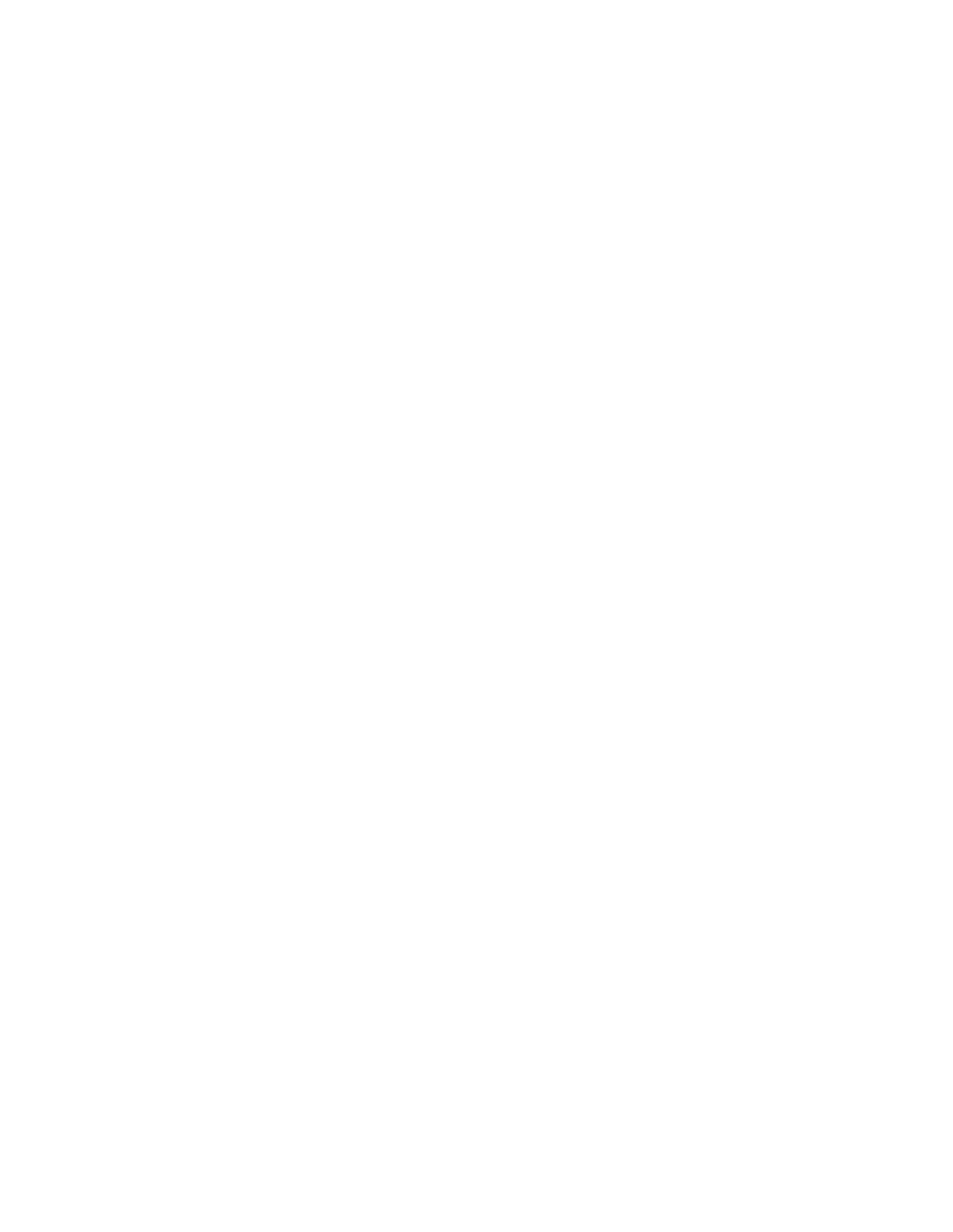# **CONTENTS**

| Overview-Best Practices and Guidelines for Jail-Based Medication-Assisted Treatment  7   |  |
|------------------------------------------------------------------------------------------|--|
| Best Practices and Guidelines for Jail-Based Medication-Assisted Treatment  8            |  |
|                                                                                          |  |
| The correct medication, dosage, and length of treatment determined for a client in MAT 9 |  |
|                                                                                          |  |
| Medication alone is not the answer: The force multiplier of partnerships and             |  |
| MAT program components: Assembling the right team, safeguards, protocols,                |  |
| The importance of client screening to address treatment continuation,                    |  |
|                                                                                          |  |
|                                                                                          |  |
|                                                                                          |  |
|                                                                                          |  |
|                                                                                          |  |
|                                                                                          |  |
|                                                                                          |  |

#### To find this resource online, visit www.ncchc.org/jail-based-mat.

**To request MAT-related technical assistance, visit www.rsat-tta.com/On-Site-TA-Teleconferences/Training-and-Technical-Assistance-Request-Form.aspx.**



This project was supported by Contract Number DJBP0700COBOSN511010, awarded by the National Institute of Corrections, and Grant Number 2016-MU-BX-K021, awarded by the Bureau of Justice Assistance. The Bureau of Justice Assistance is a component of the Office of Justice Programs, which also includes the Bureau of Justice Statistics, the SMART Office, and the Office for Victims of Crime. Points of view or opinions in this document are those of the authors and do not represent the official position or policies of the United States Department of Justice.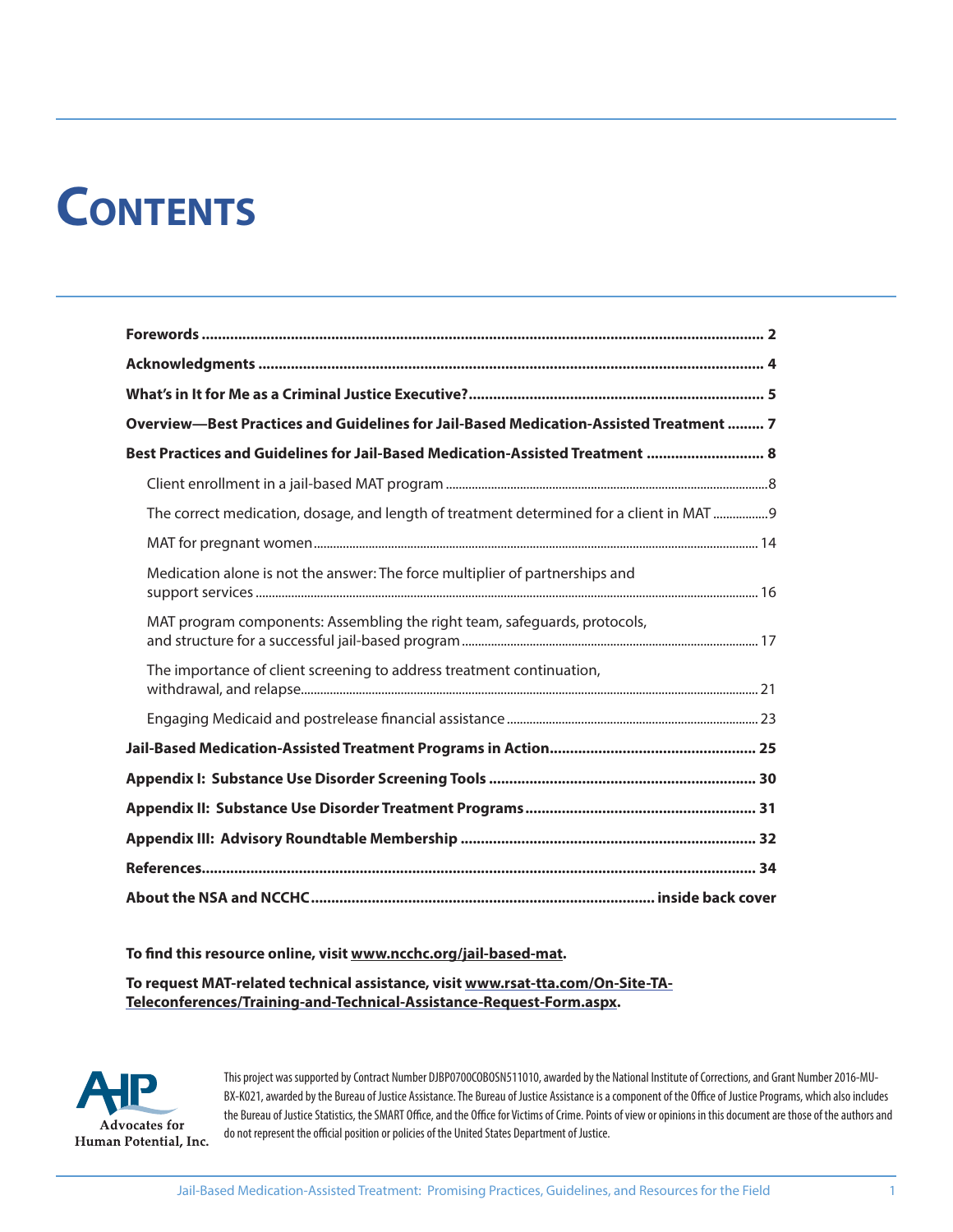## **NATIONAL SHERIFFS' ASSOCIATION FOREWORD**

Jails have become a revolving door for individuals struggling with mental health and substance use disorders. More than 10 million individuals pass through jails around the country annually, with at least half of those individuals having substance use disorders, half of whom are opioid abusers. Individuals suffering with mental health and substance use disorders come in and out of the jail, with arrests, incarceration, and release to the community, where the abuse restarts and the cycle continues when they commit another crime. Without effective intervention, this drives our nation's crime rate dramatically, while those who are most vulnerable remain sick. Jails not only oversee individuals struggling with substance use disorders and withdrawal, but are also in a unique position to initiate treatment in a controlled, safe environment.



Historically, it has not been the responsibility of the sheriffs and jail administrators to be primary providers of substance use disorder treatments. But with thousands of Americans dying every week from drug overdoses and those recently released from jail among the most defenseless, the situation has changed—sheriffs have taken on the challenge.

In 2017, the nation's sheriffs resolved to support the most current, evidence-based substance use disorder treatment within their jails to respond to the opioid and drug epidemic. Sheriffs have become this nation's pioneers in establishing medication-assisted treatment (MAT) programming, expanding jail MAT programs into 30 states at present.

The following guidelines introduce what has been learned from the sheriffs' and jail administrators' innovative use of MAT, describing the essential components of these programs and analyzing the latest research on how these programs are best implemented, as well as the medications approved for opioid use disorders. The guidelines are a result of the extraordinary collaboration of our federal, national, and private partners. Our nation's sheriffs and jail administrators are deeply appreciative for their contributions and commitment to assisting the jails in addressing the opioid epidemic for our justice-involved populations.

Jails represent perhaps the most unique place to get individuals off drugs and on the path to long-term recovery. But jails can only help individuals begin that journey—communities must shepherd those in need through that journey. As illustrated by the examples of several successful jail programs captured in the guidelines, the sheriffs and jail administrators reach beyond the walls of their jails to collaborate with treatment and support services in the community to ensure that what has begun in jail continues upon release.

We hope that sheriffs and jail administrators will find the Promising Practices, Guidelines, and Resources helpful in making these programs available to those who so desperately need them for their health and well-being as well as the safety of our communities.

> Jonathan F. Thompson Executive Director and CEO National Sheriffs' Association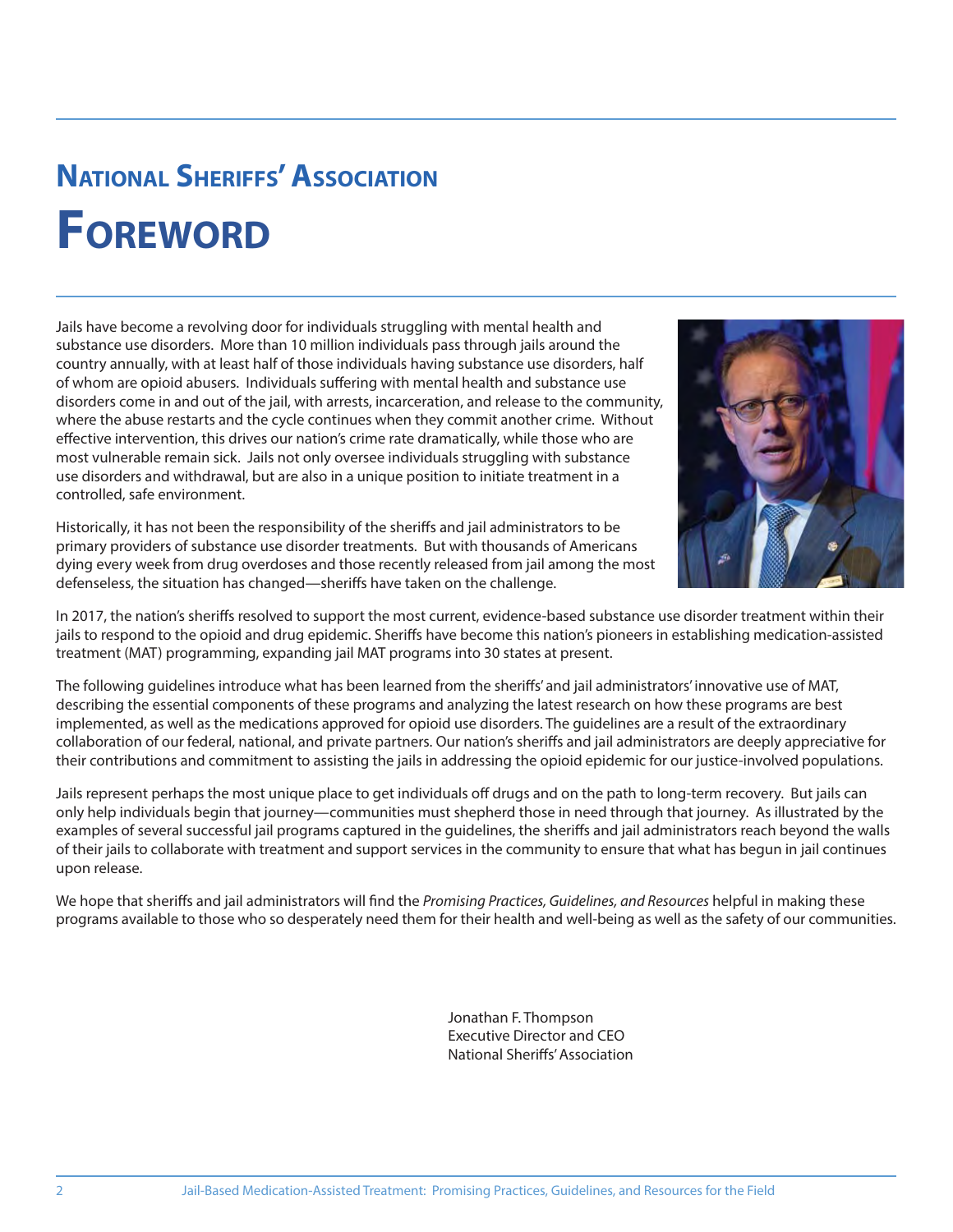## **NATIONAL COMMISSION ON CORRECTIONAL HEALTH CARE FOREWORD**

As my colleague Jonathan Thompson notes, jails are on the front lines of the opioid epidemic in the United States.

Over the past 40 years, sheriffs and jail administrators across the country have sought to improve the quality of health services provided to the individuals in their care. In the mid-1970s, 30 jails served as the pilot sites for the first health services standards for correctional settings and an accompanying accreditation program. Today, the National Commission on Correctional Health Care (NCCHC) continues to help jails address the most complex problems in health services, including care for individuals suffering from mental illness and substance use disorder. In addition to its standards for jail health services, NCCHC also offers standards and accreditation specifically for opioid treatment programs.

As this publication makes clear, pharmacotherapy—i.e., medication-assisted treatment (MAT)—is widely held to be a cornerstone of best practice for recovery from substance abuse. Effective treatment, including MAT, particularly when coupled with evidence-based behavioral treatment, improves medical and mental health outcomes and reduces relapses and recidivism.



MAT provides a significant opportunity to help individuals with substance use disorder, especially those who participate in a community-based opioid treatment program (OTP). OTPs are licensed facilities that provide methadone and often other MATs for individuals diagnosed with an opioid-use disorder. Effective treatment for substance use disorder, including long-term MAT, has been shown to reduce drug use, overdose, and mortality. Fundamentally, it is key to halting the national epidemic of drug abuse, particularly opioid use disorder, and interrupting the costly cycle of recidivism resulting from this underlying disorder. We encourage sheriffs and our jail-based colleagues to take the lead in this effort.

> James R. Pavletich, MHA, CAE, CCHP Chief Executive Officer National Commission on Correctional Health Care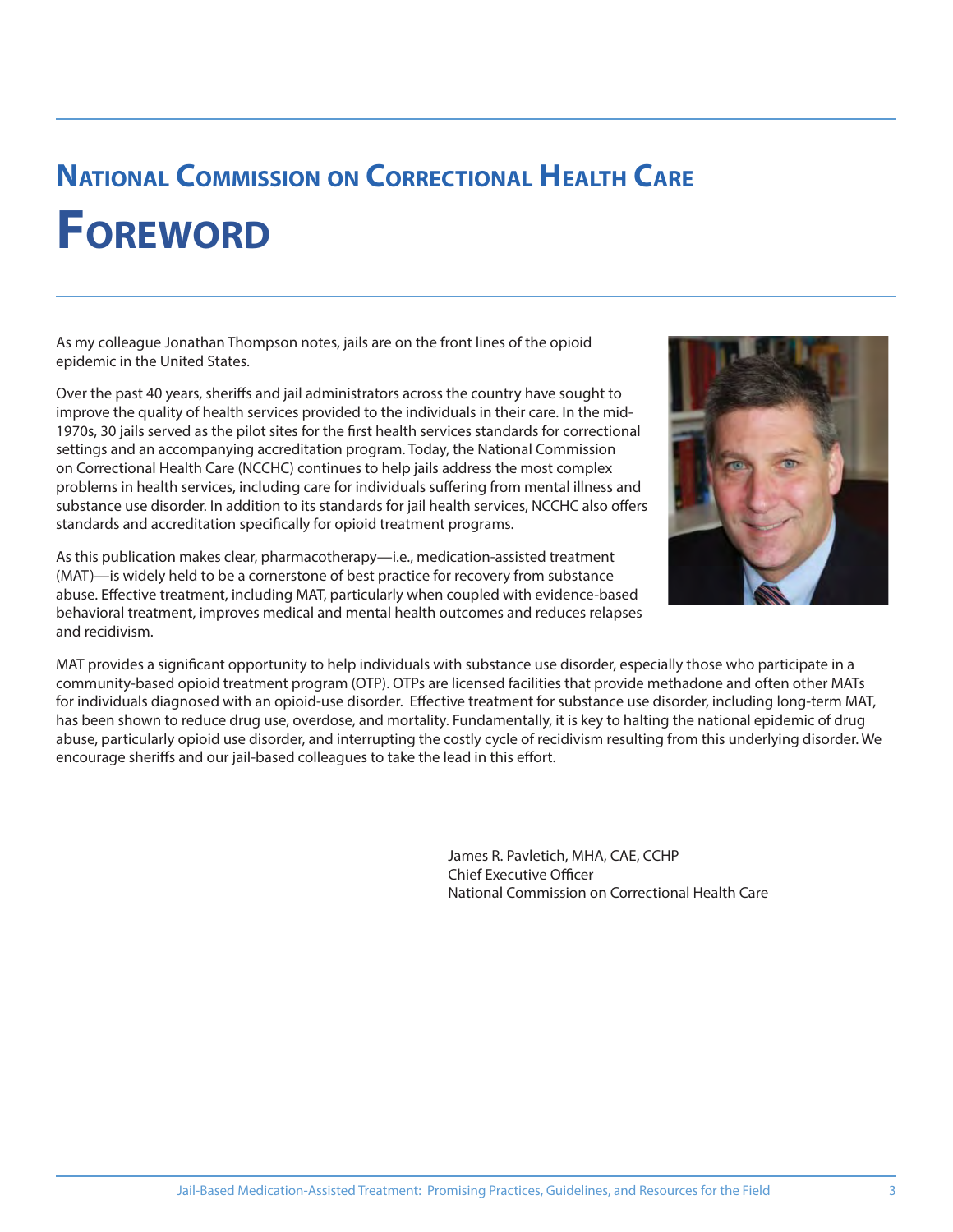## **ACKNOWLEDGMENTS**

So many people and organizations made the document Jail-Based Medication-Assisted Treatment: Promising Practices, Guidelines, and Resources for the Field possible. Although it is not feasible to recognize each of these contributions individually, the National Sheriffs' Association (NSA) and the National Commission on Correctional Health Care (NCCHC) would like to highlight the distinctive roles of several people involved in this two-year effort.

First, the NSA and NCCHC staffs would like to thank the co-chairs of the project: Ruby Qazilbash, Associate Deputy Director, Bureau of Justice Assistance, and Stephen Amos, Chief of the Jails Division, National Institute of Corrections. They initiated this effort and provided the leadership to realize a vision of consensus around issues that initially seemed to many as hopelessly complex and controversial.

An initiative of the scope and complexity of Jail-Based Medication-Assisted Treatment: Promising Practices, Guidelines, and Resources for the Field never would have gotten beyond the concept phase without considerable funding and technical support. Officials from the U.S. Department of Justice (specifically, the Bureau of Justice Assistance and the National Institute of Corrections), the Office of National Drug Control Policy, the National Institute on Drug Abuse, and the Substance Abuse and Mental Health Services Administration (SAMHSA) demonstrated how the federal government can effectively partner at the state and local levels.

The staffs of the NSA and NCCHC are enormously indebted to Project Director and principal author Andrew Klein, PhD, of the Advocates for Human Potential, Inc. No other expert in the country knows more about the application of medicationassisted treatment (MAT) in correctional settings than Dr. Klein. He contributed his expertise, ideas, and suggestions about how to improve access to MAT and made substantial contributions to the design and early drafts of this document.

Through his thoughtful engagement and input of the project partners, Dr. Klein brought to life a document that will be of significant service to the field. In addition, special recognition goes to Jennie M. Simpson, PhD, Office of Policy, Planning, and Innovation, SAMHSA, who provided invaluable technical knowledge and input. A third crucial contributor is Kevin Fiscella, MD, MPH, an addiction medicine expert who serves on the NCCHC board of directors; he is a professor in the department of family medicine at University of Rochester, New York.

The NSA and NCCHC are grateful to the members and staff of the organizations that composed the roundtable discussion and provided a bedrock of strategic expertise: the American Probation and Parole Association, the National Association of Counties, the American Jail Association, the National Association of Drug Court Professionals, the Massachusetts Sheriffs' Association, the California State Sheriffs' Association, the Texas Sheriffs' Association, the Rhode Island Department of Corrections, the Kentucky Department of Corrections, the American Society of Addiction Medicine, the National Governors Association, the Council of State Governments Justice Center, The Pew Charitable Trusts, New York University School of Medicine, and Sam Houston State University.

Finally, the NSA and NCCHC staffs and project partners thank the many correctional, addiction, and mental health professionals who strive daily to provide a better quality of life to people in their charge. Their devotion to providing the best possible services to people with substance use disorders can enhance the security and the well-being of our communities. It is for them that this document has been written.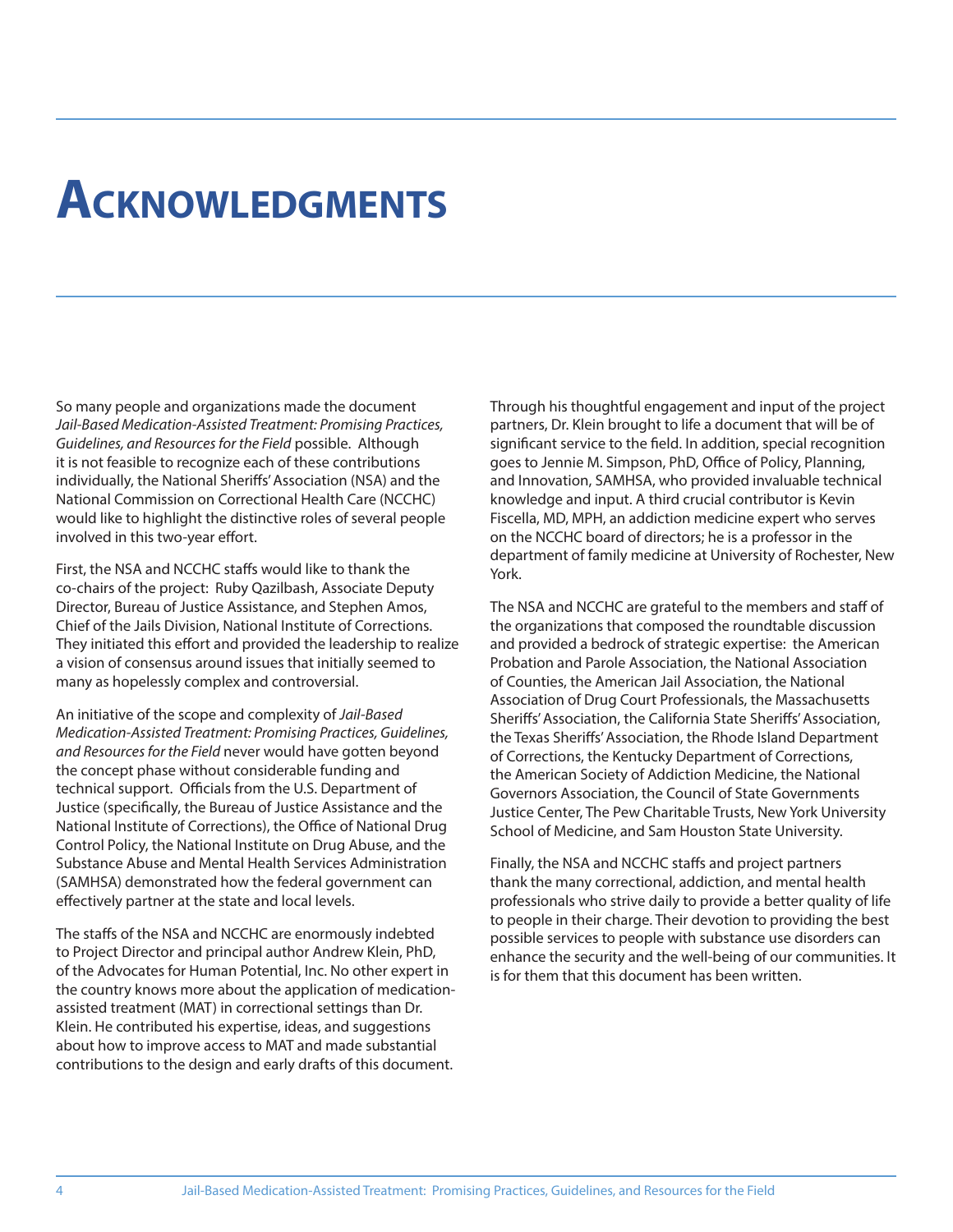# **WHAT'S IN IT FOR ME AS A CRIMINAL JUSTICE EXECUTIVE?**

Medication-assisted treatment (MAT), utilizing the U.S. Food and Drug Administration (FDA)-approved medications methadone, buprenorphine, or naltrexone, is considered a central component of the contemporary standard of care for the treatment of individuals with opioid use disorders (OUDs).<sup>1</sup> It may also be used for individuals with co-occurring mental illnesses, in consultation with a physician.

**Two-thirds of people in jail** meet the criteria for drug dependence or abuse.

—Bureau of Justice Statistics

Evidence strongly supports that the use of MAT increases the likelihood of successful treatment for individuals with OUDs<sup>2</sup> and reduces morbidity and mortality. Research has begun to show that adding MAT to the treatment of those involved in the criminal justice system confers the same benefits and also reduces recidivism.3

These findings are particularly relevant for criminal justice decision makers—including sheriffs and corrections department officials—given that Bureau of Justice Statistics surveys found that nearly two-thirds (63 percent) of people in jail meet criteria for drug dependence or abuse. Many of these individuals have OUDs and could benefit from access to MAT, a combination of behavioral interventions and medications that have been shown to decrease opioid use, increase treatment retention, reduce overdose, and reduce criminal activity.4

By thoughtfully and carefully including MAT, when appropriate, as a tool in the range of jail-based treatment options, the value proposition to criminal justice executives may include:

- Stemming the cycle of arrest, incarceration, and release associated with substance use disorders (SUDs), as individuals with SUDs return to the community without connection to treatment.
- Contributing to the maintenance of a safe and secure facility for inmates and staff.
- Reducing costs: Comprehensive drug treatment programs in jails are associated with reduced system costs.<sup>5</sup> According to the 2018 Substance Abuse and Mental Health Services Administration (SAMHSA) TIP 63: Medications for Opioid Use Disorders, "Data indicate that medications for OUD are cost effective and cost beneficial."<sup>6</sup>

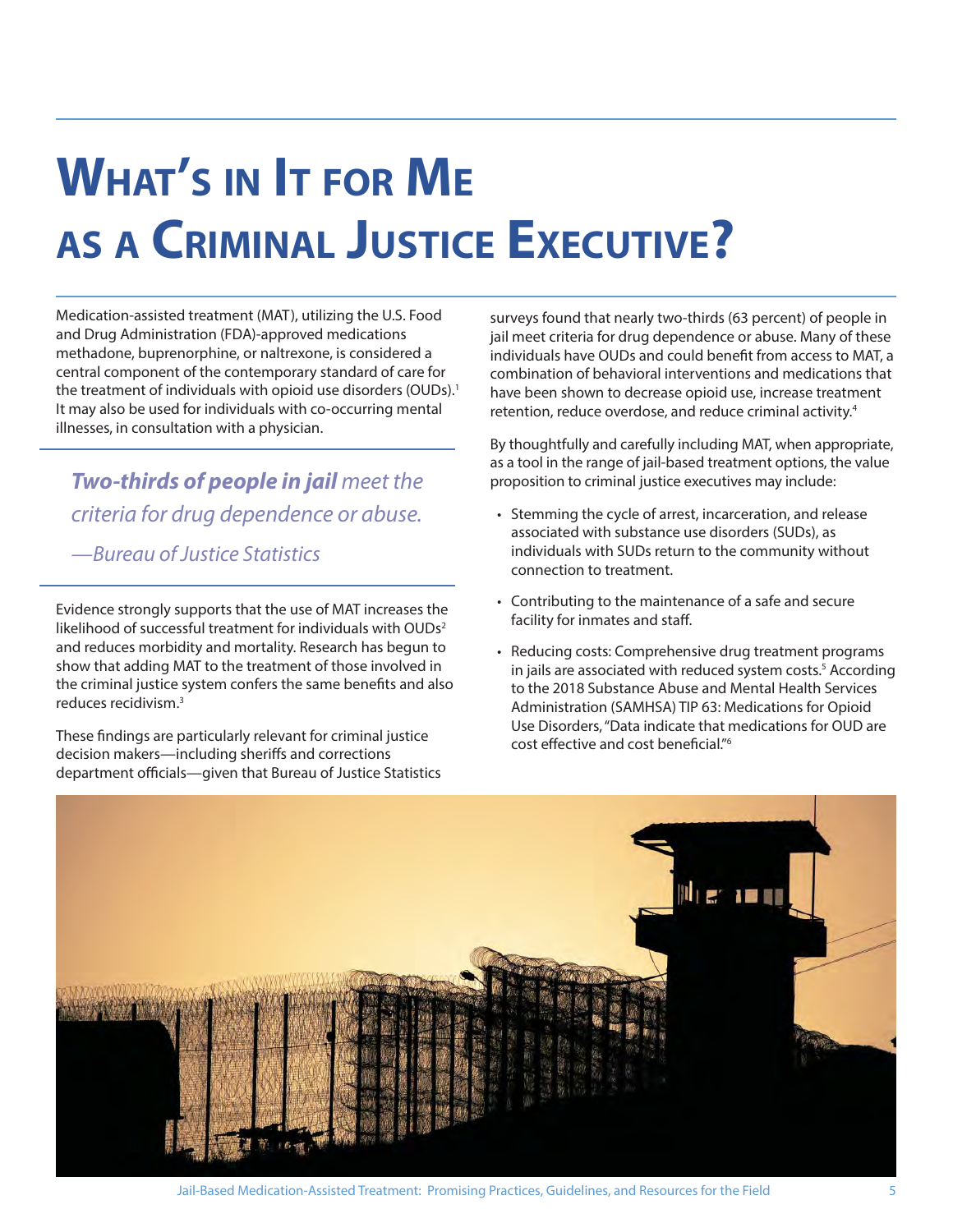**Medication-assisted treatment** (MAT)—utilizing the FDA-approved medications methadone, buprenorphine, or naltrexone—is considered a central component of the contemporary standard of care for the treatment of individuals with opioid use disorders.

Most important, MAT can help rebuild and save the lives of those with substance use disorders:

- By facilitating continued access to MAT for individuals who are on prescribed FDA-approved MAT, correctional agencies can minimize the risk of postrelease overdose and death. For individuals with OUDs who were not receiving MAT prior to arrest, correctional facilities can offer MAT prior to release, taking into account individual preferences and clinician judgment. Importantly, facilities should offer all three MAT options.
- When MAT is not feasible (e.g., the individual is facing transfer to a facility that does not offer MAT), FDA-approved medications (e.g., methadone or buprenorphine) should be used to provide medically managed opioid withdrawal.
- Considering that the criminal justice system is the largest source of organizational referrals to addiction treatment,<sup>7</sup> justice leaders have a unique and valuable opportunity to facilitate the path to recovery.

Notwithstanding the increasing evidence and formal support from many prominent public health and public safety organizations (including the NSA and NCCHC), substance use treatment providers—both inside and outside of the criminal justice system—have been slow to add MAT to their treatment regimens. In 2011, the Washington County, Maryland, jail became the first to introduce MAT for nonpregnant women and for men. Other county jails and state departments of corrections (DOCs) in Missouri, Pennsylvania, and Massachusetts followed suit.

However, as of January 2018, 20 state DOCs did not offer MAT in their drug treatment programs for incarcerated individuals beyond limited methadone maintenance for pregnant women. Out of several thousand local and county jails, fewer than 200 in 30 states provide MAT, and the protocol is primarily limited to the provision of injected naltrexone immediately before individuals are released back into the community. Jails that provide MAT for pregnant women typically discontinue it postpartum, although this is not the recommended standard of medical care (C. Sufrin, personal communication, September 27, 2018).

#### **RESOURCE GOAL**

A main goal of this resource is to support and inform institutional and community corrections leaders and personnel as they consider MAT for individuals with SUDs at various stages of engagement with the criminal justice system: preand posttrial and upon reentry, with or without supervision. While evidence-based findings on MAT programs specifically for this population continue to grow, the contents of this resource are based on the currently available research on MAT and the use of MAT in correctional settings, programming for SUD across the criminal justice system, and, most important, the experiences of expert justice leaders and practitioners who have pioneered the application of MAT in these agencies and institutions. (See Appendix III: Advisory Roundtable Membership for the roster of experts who contributed time, talents, and guidance to this resource.)

#### **HOW TO USE THIS RESOURCE**

To advance informed consideration and support for the appropriate use of jail-based MAT, this document includes the following:

- **An overview** of general tenets and best practices associated with developing, implementing, and sustaining a jail-based MAT program. This outline of key issues and questions is well-suited for a quick read by criminal justice executives.
- **A deeper exploration of the topics** highlighted in the overview, including existing standards, related guidelines, and examples from the field. While suitable for (and hopefully of interest to) the range of readers, given the sometimes technical and detailed nature of the content, this section may be most appropriate for MAT program developers and practitioners involved in hands-on activities.
- **Programs in action**, providing a window into several real-world, jail-based MAT programs, including outcomes and lessons learned.
- **Tools, treatment programs, references, and supporting documentation** related to MAT.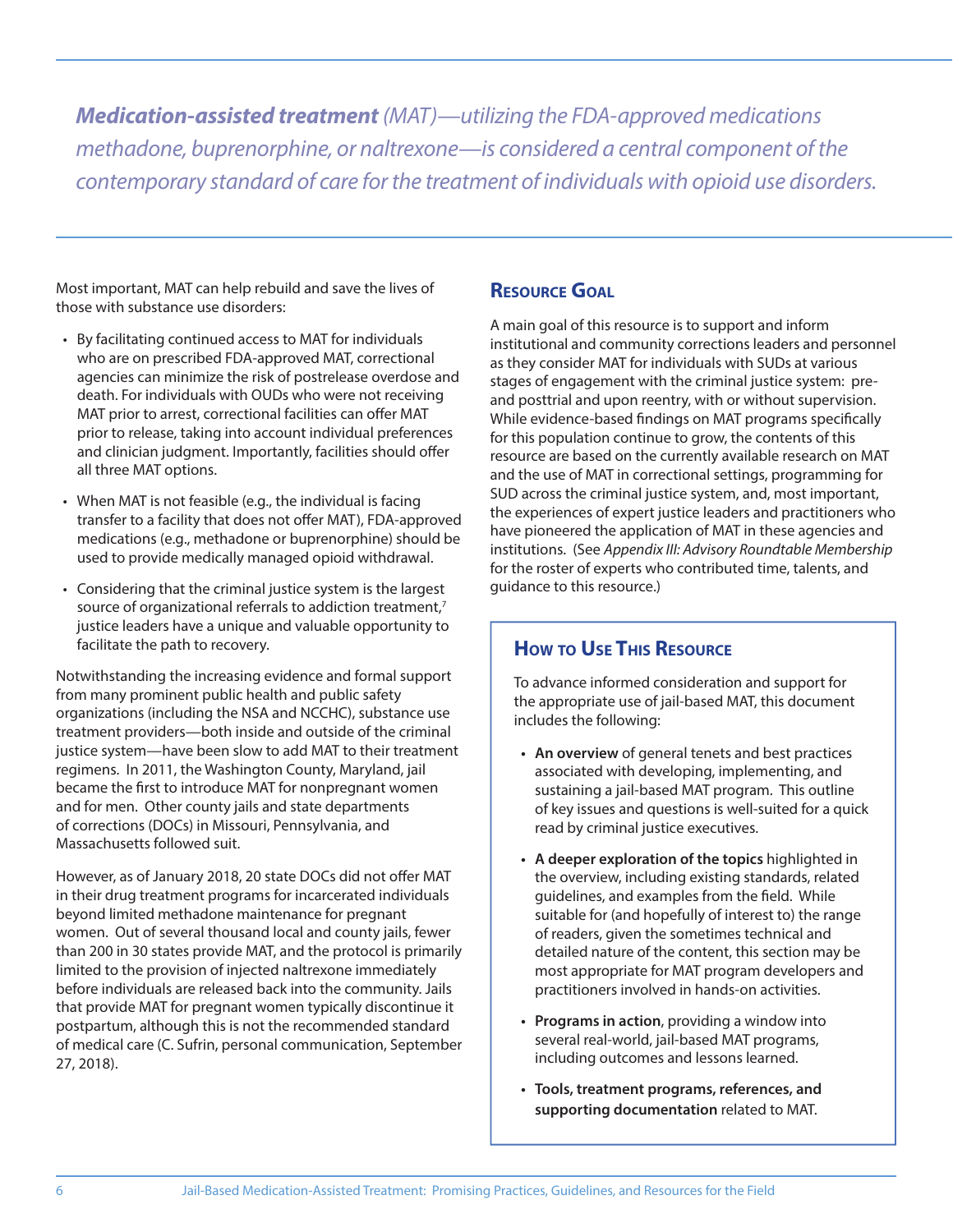# **BEST PRACTICES AND GUIDELINES FOR JAIL-BASED MEDICATION-ASSISTED TREATMENT**

#### **CLIENT ENROLLMENT IN A JAIL-BASED MAT PROGRAM**

- ALL INDIVIDUALS ENTERING A JAIL SHOULD BE SYSTEMATICALLY SCREENED FOR SUBSTANCE USE DISORDERS, INCLUDING ANY HISTORY OF ALCOHOL/SEDATIVE OR OPIOID WITHDRAWAL.
- THE DECISION TO OBTAIN MEDICATION FOR OPIOID OR ALCOHOL USE DISORDERS, AND THE SPECIFIC MEDICATION CHOSEN, SHOULD BE THE INDIVIDUAL'S, AFTER CONSULTATION WITH MEDICAL AND TREATMENT PROVIDERS, NOT IMPOSED BY A JUSTICE OR TREATMENT AGENCY.
- **INDIVIDUALS SHOULD BE CLINICALLY ASSESSED BY A OUALIFIED** TREATMENT PROVIDER TO DETERMINE WHETHER MAT IS CLINICALLY INDICATED.

#### **THE CORRECT MEDICATION, DOSAGE, AND LENGTH OF TREATMENT DETERMINED FOR <sup>A</sup> CLIENT IN MAT**

- ASSISTING INDIVIDUALS WITH CHOOSING THE MEDICATION THAT IS RIGHT FOR THEM REQUIRES SHARED DECISION MAKING.
- CERTAIN WIDELY AGREED-UPON CONSIDERATIONS SHOULD BE DISCUSSED AND CONSIDERED PRIOR TO DETERMINING THE APPROPRIATE MEDICATION (OR SWITCHING MEDICATIONS), DOSAGES, AND LENGTH OF TREATMENT.
- CLIENTS SHOULD BE ROUTINELY TESTED TO ENSURE RECEIPT OF THE APPROPRIATE PRESCRIBED DOSAGE OF MEDICATIONS.

#### **MAT FOR PREGNANT WOMEN**

PREGNANT WOMEN WITH OPIOID AND ALCOHOL USE DISORDERS REQUIRE SPECIALIZED SERVICES TO PREVENT AND REDUCE HEALTH RISKS DURING PREGNANCY.

#### **MEDICATION ALONE IS NOT THE ANSWER: THE FORCE MULTIPLIER OF PARTNERSHIPS AND SUPPORT SERVICES**

- FOR MAXIMUM BENEFITS IN THE TREATMENT OF OPIOID AND ALCOHOL USE DISORDERS, COUPLE MAT WITH COUNSELING AND THE APPROPRIATE WRAPAROUND SERVICES.
- JAILS IMPLEMENTING COMPREHENSIVE MAT PROGRAMS-AND THE CLIENTS THEY SERVE—WILL BENEFIT FROM COLLABORATIVE RELATIONSHIPS WITH COMMUNITY-BASED TREATMENT, MAT, AND OTHER BEHAVIORAL HEALTH PROVIDERS.

**MAT PROGRAM COMPONENTS: ASSEMBLING THE RIGHT TEAM, SAFEGUARDS, PROTOCOLS, AND STRUCTURE FOR A SUCCESSFUL JAIL-BASED PROGRAM**

- CORRECTIONAL STAFF SHOULD RECEIVE TRAINING AND EDUCATION ABOUT MAT.
- **RESIDENTIAL CORRECTIONAL FACILITIES, AS WELL AS COMMUNITY** TREATMENT PROVIDERS, SHOULD HAVE SPECIFIC SAFEGUARDS TO PREVENT THE DIVERSION OF AGONIST MEDICATIONS<sup>8</sup> (FOR EXAMPLE, METHADONE) AND TO SAFEGUARD PARTICIPATING INDIVIDUALS.
- COMMUNITY-BASED TREATMENT AND MEDICATION PROVIDERS SHOULD BE CAREFULLY SELECTED. CORRECTIONAL AGENCY COLLABORATION MAY BE REQUIRED TO ENCOURAGE PROVIDERS TO MEET THE NEEDS OF REFERRED INDIVIDUALS.
- CORRECTIONAL PERSONNEL SHOULD REFER CLIENTS TO PRESCRIBING PROVIDERS AND OTHER TREATMENT PROVIDERS WHO HAVE THE REQUIRED CERTIFICATION AND ARE KNOWLEDGEABLE ABOUT ADDICTION, SUBSTANCE ABUSE, OR BEHAVIORAL HEALTH PROGRAMS, AND THE ROLE OF MEDICATION IN SUBSTANCE USE TREATMENT.
- THERE ARE PRETRIAL AND POSTTRIAL MAT PROGRAMS.

#### **THE IMPORTANCE OF CLIENT SCREENING TO ADDRESS TREATMENT CONTINUATION, WITHDRAWAL, AND RELAPSE**

- SYSTEMS SHOULD BE IN PLACE TO ENSURE CONTINUATION OF METHADONE OR BUPRENORPHINE WHEN APPROPRIATE.
- MEDICALLY MANAGED WITHDRAWAL PROTOCOLS SHOULD BE IN PLACE TO SUPPORT SCREENING FOR WITHDRAWAL SEVERITY AND POLYSUBSTANCE USE, MONITORING, AND MEDICAL MANAGEMENT OF SYMPTOMS.
- **JAIL MAT PROGRAMS SHOULD INCLUDE ONGOING MONITORING** THROUGH DRUG SCREENING AND OTHER DIVERSION/RISK MITIGATION STRATEGIES.

#### **ENGAGING MEDICAID AND POSTRELEASE FINANCIAL ASSISTANCE**

**• JAILS FACILITATING MAT SHOULD ENGAGE THEIR STATE MEDICAID** AGENCIES AND OTHER PUBLIC PAYERS TO FACILITATE HEALTH CARE COVERAGE.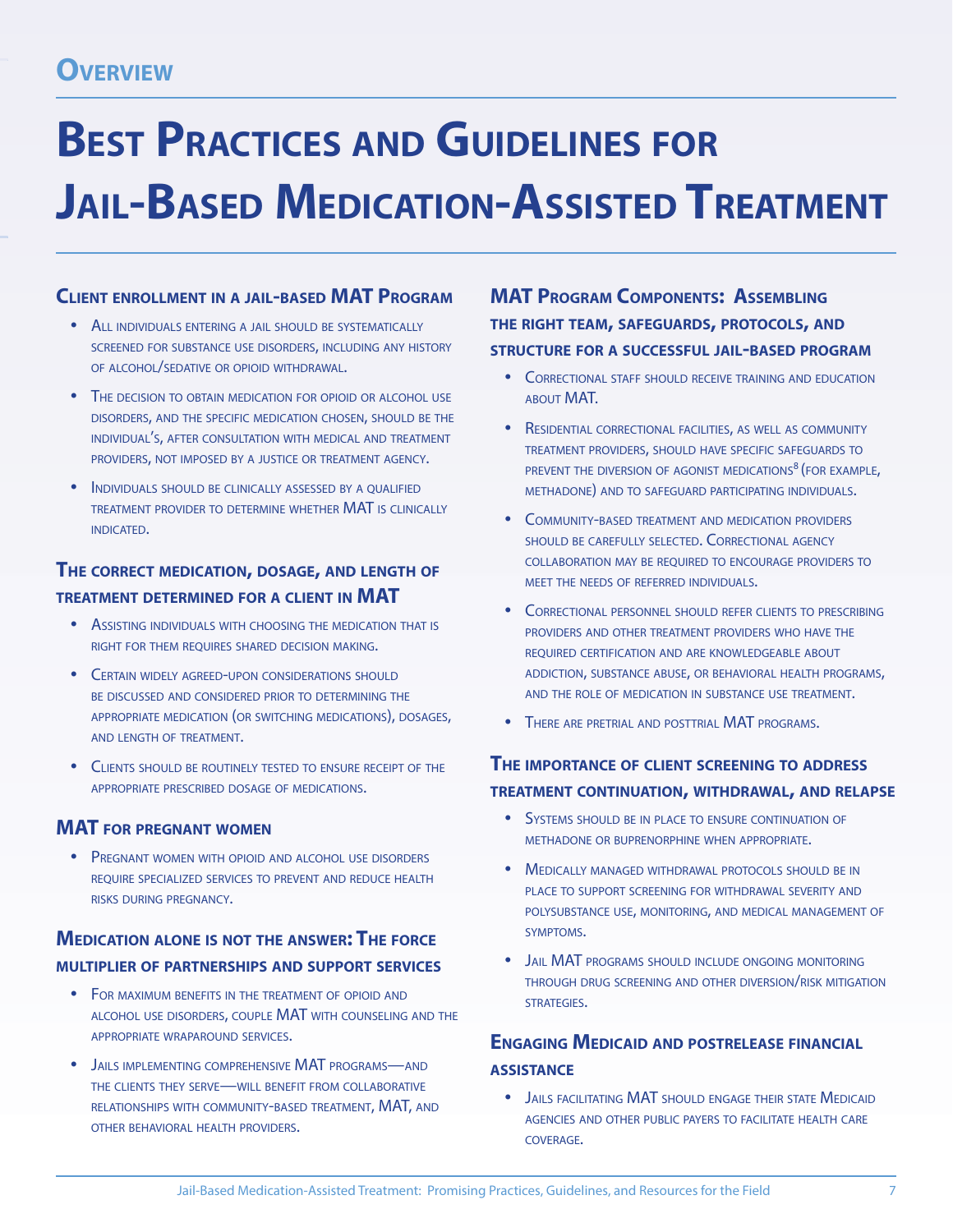# **BEST PRACTICES AND GUIDELINES FOR JAIL-BASED MEDICATION-ASSISTED TREATMENT**

### **CLIENT ENROLLMENT IN <sup>A</sup> JAIL-BASED MAT PROGRAM**

ALL INDIVIDUALS ENTERING <sup>A</sup> JAIL SHOULD BE SYSTEMATICALLY SCREENED FOR SUBSTANCE USE DISORDERS, INCLUDING ANY HISTORY OF ALCOHOL/SEDATIVE OR OPIOID WITHDRAWAL.

Receiving screening should be conducted immediately upon acceptance into jail custody. Screeners should explain the reason for the questions, e.g., "We ask these questions to ensure you receive appropriate treatment while you are here." Questions should address physical and mental health, prescribed medications including MAT, previous drug or alcohol treatment, recent drug or alcohol use including types and amount, and current or past history of drug or alcohol withdrawal. Individuals showing evidence of intoxication or who report MAT or past or current drug or alcohol use should be referred to medical for further evaluation.

THE DECISION TO OBTAIN MEDICATION FOR OPIOID OR ALCOHOL USE DISORDERS, AND THE SPECIFIC MEDICATION CHOSEN, SHOULD BE THE INDIVIDUAL'S, AFTER CONSULTATION WITH MEDICAL AND TREATMENT PROVIDERS, NOT IMPOSED BY <sup>A</sup> JUSTICE OR TREATMENT AGENCY.

FDA-approved MAT medications vary, as do their impact, and they are available through different channels and administered in different manners. Options should be tailored and individualized, and individuals should receive complete information to make informed decisions in consultation with a medical and treatment team.

#### INDIVIDUALS SHOULD BE CLINICALLY ASSESSED BY <sup>A</sup> QUALIFIED TREATMENT PROVIDER TO DETERMINE WHETHER MAT IS CLINICALLY INDICATED.

When the results of an appropriately administered needs assessment indicate that an individual needs treatment (and that treatment can be provided), law enforcement officers, probation and parole agents, judges, and correctional officers do not determine the clinical needs of the individual.

#### **RELATED PROFESSIONAL GUIDELINES**

**The American Society of Addiction Medicine (ASAM)**  advises physicians treating patients with opioid use disorders that "(t)he choice of available treatment options for addiction involving opioid use should be a shared decision between clinician and patient." ASAM continues: "Clinicians should consider the patient's preferences, past treatment history, and treatment setting when deciding between the use of methadone, buprenorphine, and naltrexone in the treatment of addiction ...."<sup>9</sup>

In accordance with federal law (21 CFR §1306.07), office-based opioid treatment (OBOT), which provides medication on a prescribed weekly or monthly basis, is limited to buprenorphine. Clinicians should consider a patient's psychosocial situation, co-occurring disorders, and risk of diversion when determining whether an opioid treatment program or OBOT is most appropriate. OBOT may not be suitable for patients with active alcohol use disorder or sedative, hypnotic, or anxiolytic use disorder (or those who are in treatment for addiction involving the use of alcohol or other sedative drugs, including benzodiazepines or benzodiazepine receptor agonists). It also may be unsuitable for persons who regularly use alcohol or other sedatives but do not have addiction or a specific substance use disorder related to that class of drugs. The prescribing of benzodiazepines or other sedative-hypnotics should be used with extreme caution in patients who are prescribed methadone or buprenorphine for the treatment of an opioid use disorder.

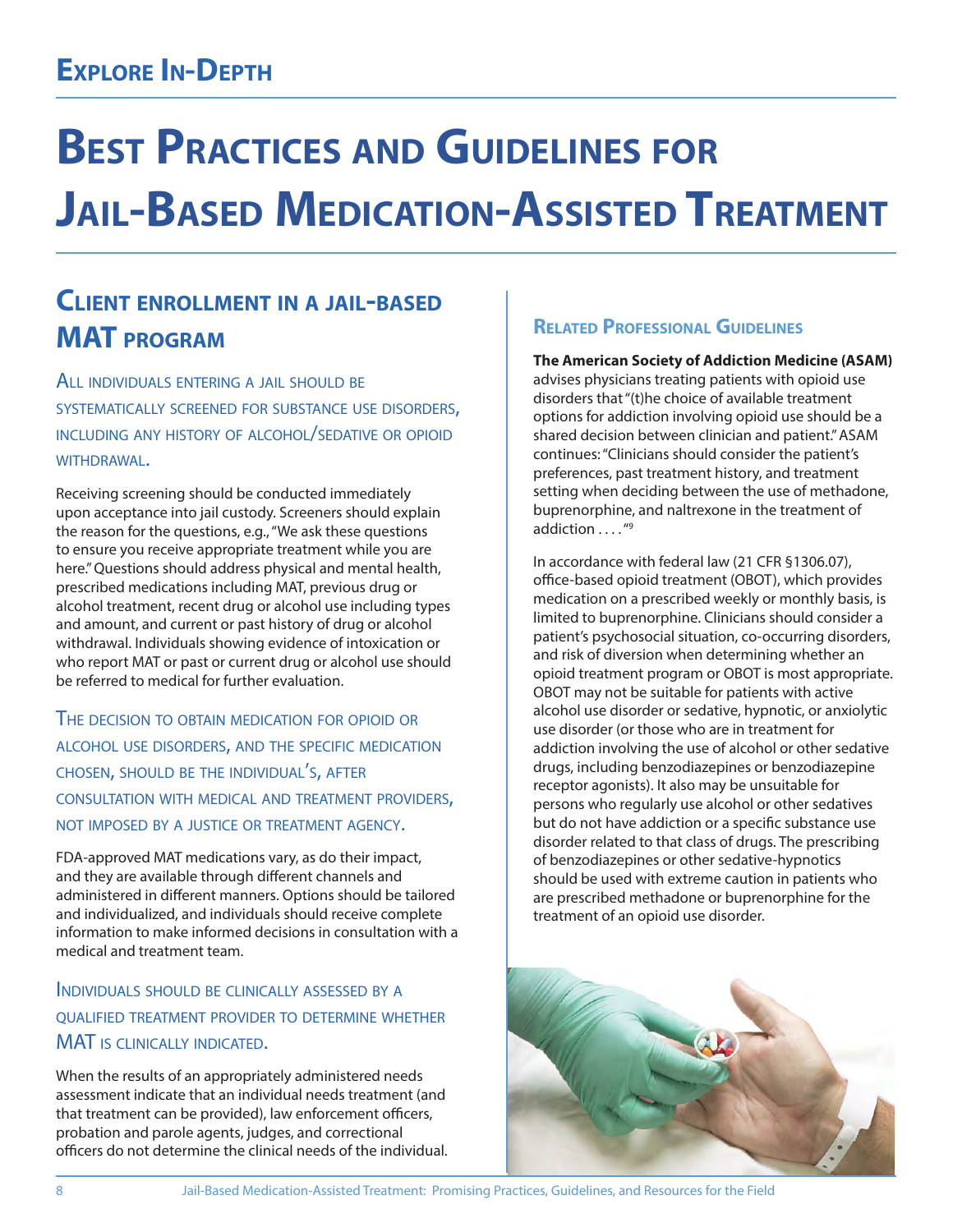This is particularly important when it comes to prescribing medications, including those for alcohol and OUDs. All medications carry different risks and benefits for different individuals; treatment decisions, including medication, should be based on what has been proven to work and what is most likely to benefit the individual patient.

Clinical assessments for MAT begin with a general assessment for SUDs. Such assessments allow tailoring of treatment to a person's withdrawal symptoms, often helping to reduce the amount of medication needed. Several instruments have been developed for such purposes:

- The **Clinical Opiate Withdrawal Scale** (COWS), an 11 item scale, is used to reproducibly rate common signs and symptoms of opiate withdrawal and monitor these symptoms over time.<sup>10</sup>
- The **Clinical Institute Withdrawal Assessment of Alcohol Scale**, revised (CTWA-Ar),<sup>11</sup> a five-item scale, is used to measure symptoms of alcohol withdrawal.
- The Rand Corporation-developed **Procedures for Medication-Assisted Treatment of Alcohol or Opioid Dependence in Primary Care** for NIDA<sup>12</sup> includes scales for opiate dependence (pp. 75–77) and alcohol dependence (pp. 24–25), which describe the symptoms associated with these use disorders. The RAND publication was revised when the DSM-5 replaced the DSM-IV criteria for these disorders to indicate that its scales could still be used to assess the appropriateness of treatment. The Rand publication also includes sample checklists for pre-injection naltrexone for alcohol use disorder (p. 15) and pre-initiation of buprenorphine/naloxone (p. 65). The former includes, for example, "Patient is motivated to reduce or stop alcohol use" (p. 15). The latter includes, for example, "perform a urine drug screen (expect positive for opioid[s] but be cautious if positive for benzodiazepines)" (p. 65).
- **Texas Christian University (TCU) Drug Screen V** is an updated version of the TCU Drug Screen II and is also based on the DSM-5. The TCU Drug Screen V screens for mild to severe substance use disorder and is particularly useful when determining an individual's placement and level of



care in treatment.<sup>13</sup> The TCU Drug Screen V also has an opioid supplement to identify the needs of people with opioid use disorders and the specific risk of an overdose that a person may be facing.

### **THE CORRECT MEDICATION, DOSAGE, AND LENGTH OF TREATMENT DETERMINED FOR <sup>A</sup> CLIENT IN MAT**

ASSISTING INDIVIDUALS WITH CHOOSING THE MEDICATION THAT IS RIGHT FOR THEM REQUIRES SHARED DECISION MAKING.

No one medication will guarantee that an individual will sustain long-term recovery from opioid or alcohol use disorders, and there are currently no definitive guidelines to reliably match an individual to the optimal medication.<sup>14</sup> Nor is there a set period during which any of the medications must be taken to correlate with long-term recovery. The medication and the length of its use must be matched to the needs of the individual. The decision about which medicine is best for which person should be made jointly among the individual, a physician or medical provider, and a treatment provider or knowledgeable counselor.

However, correctional withdrawal alone actually increases the chances the person will overdose following community release due to loss of opioid tolerance.<sup>15</sup> For this reason, all individuals with OUD should be considered for MAT. Both methadone and buprenorphine have been shown to reduce mortality.<sup>16</sup> In addition, all persons with OUD should be offered naloxone (Narcan) kits that can be used to reverse an overdose.<sup>17</sup>

Before any specific medication is considered, the individual needs to be assessed. The person should then be introduced to the full array of FDA-approved medications and the rules that govern how each is obtained and used, as well as the need for accompanying treatment, support, and appropriate services. All potential adverse reactions to the medications should be fully disclosed, including consequences of continued drug use. It is important that the potential adverse consequences be presented in a manner and with a vocabulary that the individual can understand. This may require alternative or supplementary explanations by persons other than physicians.

It should also be explained that agonist medications—i.e., buprenorphine and methadone—cannot be abruptly discontinued, unlike naltrexone. Although the length of time that treatment with medication is required needs to be individualized, generally individuals should be advised that relapse can occur if the medication is stopped too soon.

A physical examination to determine general health is also part of the assessment.<sup>18</sup> The physical exam should include a drug test and tests for medical conditions, including tuberculosis and liver conditions. People who use drugs are at a high risk of contracting HIV, hepatitis, and other diseases.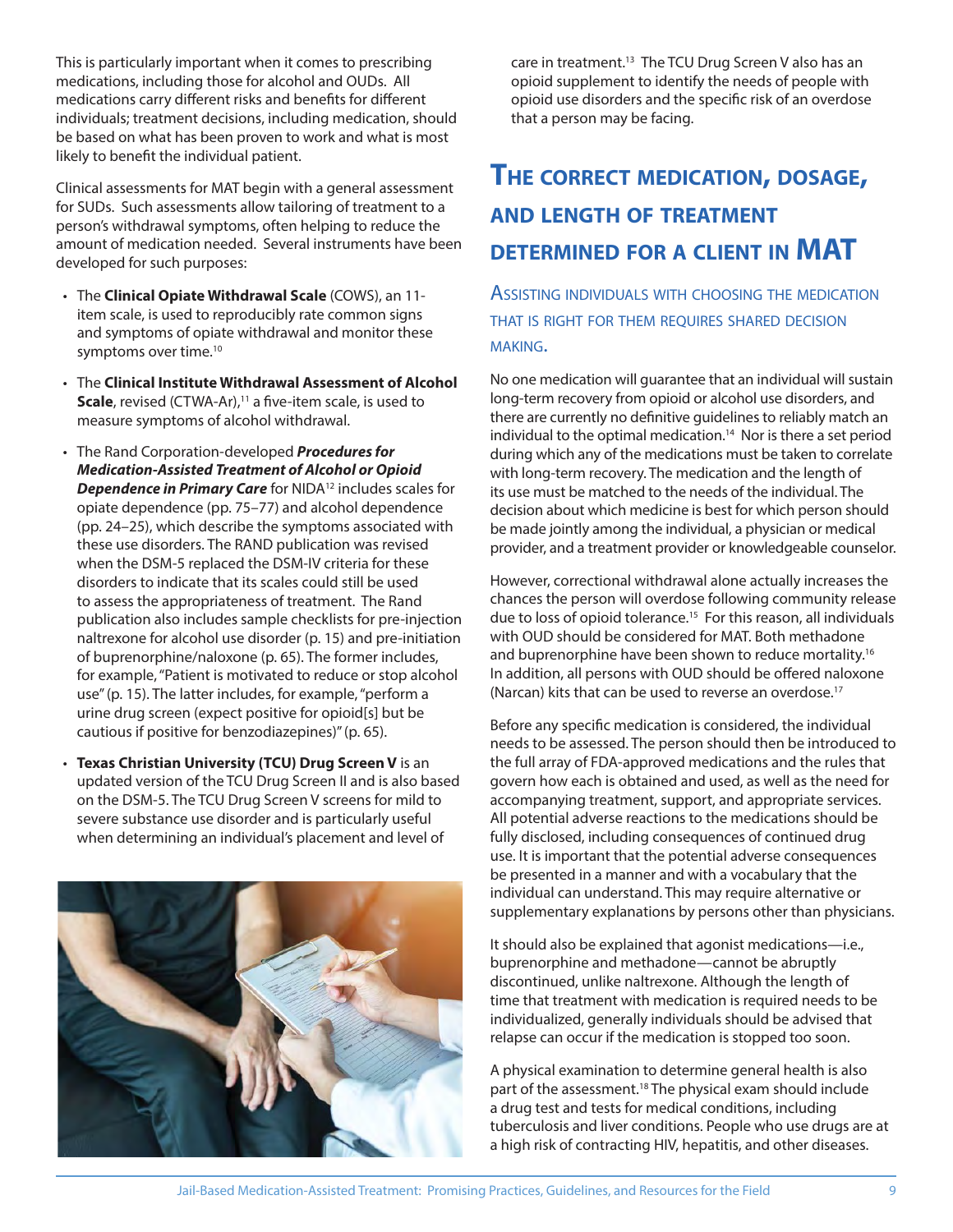After the assessment, the physician and the patient should discuss the best course of treatment, including which medication the patient should take and what dosage may be appropriate. Substance abuse counselors, or, with permission, close family members or friends may be valuable participants in treatment planning, monitoring, and support. Because the number of MAT providers is limited, especially in rural communities, not all FDA-approved medications may be available to all individuals in the community.

Oral naltrexone for the treatment of OUDs is often adversely affected by poor medication adherence. Clinicians should reserve its use for patients who are able to comply with special strategies to enhance their adherence (for example, observed dosing). Extended-release injectable naltrexone reduces, but does not eliminate, issues with medication adherence. It should be noted that individuals may be provided with oral naltrexone for several days prior to injections of naltrexone to ensure that there are no negative reactions to the medication, although this practice is not advised or required by the FDA. Of the medications on the market, the least amount of research is available for naltrexone. Two recent studies have found that once individuals have their first injection of naltrexone, their retention and relapse rates are the same as those taking buprenorphine with naloxone; however, they are more likely to initially balk at the treatment than those who sign up for buprenorphine,<sup>19</sup> in part because of the need for a 7- to 14-day medically supervised withdrawal before starting naltrexone.

CERTAIN WIDELY AGREED-UPON CONSIDERATIONS SHOULD BE DISCUSSED AND CONSIDERED PRIOR TO DETERMINING THE APPROPRIATE MEDICATION (OR SWITCHING MEDICATIONS), DOSAGES, AND LENGTH OF TREATMENT.

OUD medications include the following:

#### **METHADONE**

Methadone is recommended for patients who are physiologically dependent on opioids, are able to give informed consent, and have no specific contraindications for agonist treatment, including the taking of benzodiazepines, when prescribed in the context of an appropriate plan that includes psychosocial intervention. Electrocardiograms can be done on patients prior to starting methadone to prevent risk



of sudden death in those with a prolonged QT (required time for ventricular and repolarization) interval.

The usual daily dose of methadone ranges from 60 to 120 milligrams (mg). Some patients may respond to lower doses, and some patients may need higher doses.

Methadone can be prescribed only by licensed opioid treatment programs. While some jails have obtained OTP licenses, most will need to partner with a community-based OTP. There are two exceptions to DEA methadone regulations. First, methadone may be dispensed daily for up to three days for the purpose of ensuring treatment continuity (e.g., the community OTP is closed on weekends or the individual is serving weekends). The second exception applies to correctional facilities that are "licensed by both the state and DEA as a clinic, a hospital, or a hospital/clinic." These licensed facilities may use methadone when needed to effectively treat medical conditions, psychiatric conditions, alcohol withdrawal, or pregnancy. However, few correctional facilities have such clinic/hospital licenses.20

#### **BUPRENORPHINE**

Buprenorphine is recommended for opioid-dependent patients and can be prescribed outside of OTPs by physicians, nurse practitioners, and physician assistants who have obtained buprenorphine licenses (also called "waivers").21

Individuals should wait until they are experiencing moderate opioid withdrawal before taking the first dose to reduce the risk of precipitated withdrawal. Generally, buprenorphine initiation should occur at least 6 to 12 hours after the last use of heroin or other short-acting opioids or 24 to 72 hours after the last use of long-acting opioids such as methadone. Home-based induction is recommended only if the patient or prescribing physician is experienced with the use of buprenorphine.

Buprenorphine doses after induction and titration should be, on average, ≥ 8 mg per day. The FDA approves dosing to a limit of 24 mg per day, but there is limited evidence regarding the relative efficacy of higher doses. In addition, the use of higher doses may increase the risk of diversion.

Buprenorphine tapering and discontinuation is a slow process, and close monitoring is recommended. Buprenorphine tapering is generally accomplished over several months.

When a switch from buprenorphine to naltrexone is being considered, 7 to 14 days should elapse between the last dose of buprenorphine and the start of naltrexone to ensure that the patient is not physically dependent on opioids prior to starting naltrexone.

When a switch from buprenorphine to methadone is being considered, there is no required time delay because this switch does not typically result in any type of adverse reaction.

Patients who discontinue agonist therapy and resume opioid use should be made aware of the risks.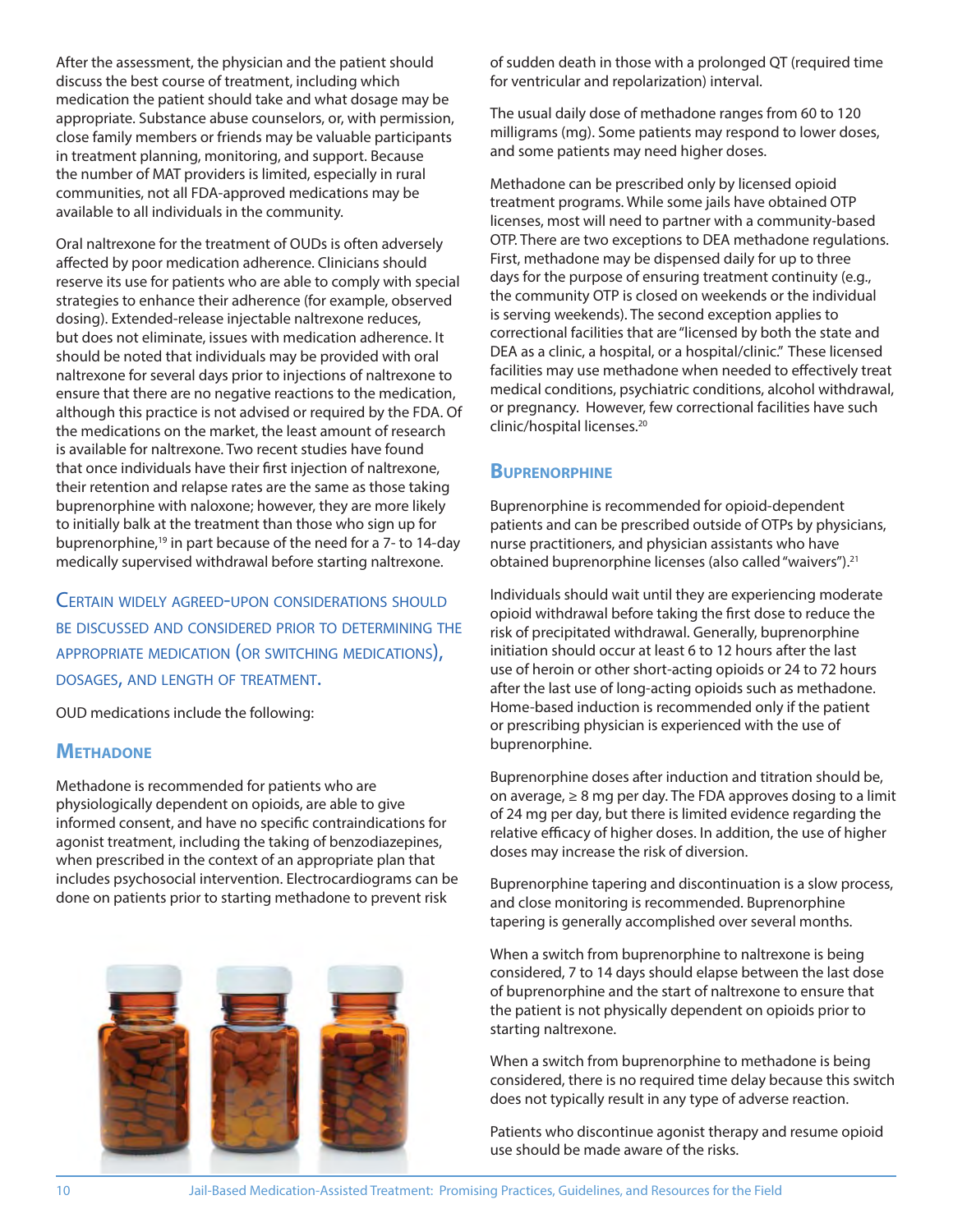#### **SWITCHING FROM METHADONE TO BUPRENORPHINE**

Some correctional institutions may not be equipped to provide methadone, which may require switching individuals from methadone to buprenorphine with or without naloxone. Individuals with OUDs can safely be switched from methadone to buprenorphine maintenance. According to SAMHSA's Quick Guide for Physicians: Clinical Guidelines for the Use of Buprenorphine in the Treatment of Opioid Addiction:

Induction of patients from long-acting opioids (e.g., methadone) onto buprenorphine should be managed by physicians experienced with the procedure. Patients taking methadone should have their dose tapered to 30 mg or less per day for at least 1 week before buprenorphine induction. Twenty-four hours must elapse between the final dose of methadone and the first dose of buprenorphine. The first dose of buprenorphine should be 2 mg of monotherapy. A second 2 mg dose can be given and repeated up to 8 mg per day if signs of withdrawal appear.

The guide goes on to chart the steps in the induction from Day 2 and forward. When an individual has no withdrawal symptoms, minimal side effects, and no uncontrollable cravings, he or she is considered stabilized. During stabilization (1 to 2 months), adjustments in the dose and frequent physician–patient contact help establish the proper level of medication. Until full stabilization is achieved, weekly assessments are indicated. Doses of buprenorphine/ naloxone may be increased in 2/0.5–4/1 mg increments until stabilization is achieved. Nearly all patients stabilize on daily doses of 16/4–24/6 mg; some may require up to 32/8 mg daily. The maintenance phase follows.

The same SAMHSA guide advises that "(a)ppropriate dosages of buprenorphine are more effective than low dosages (20– 35 mg) of methadone. A buprenorphine dosage of 8–16 mg/ day is equivalent to about 60 mg/day of methadone."

The ASAM Practice Guidelines highlights the following: "Patients switching from methadone to buprenorphine in the treatment of opioid use disorder should be on low doses of methadone before switching medications. Patients on low doses of methadone (30 to 40 mg per day or less) generally tolerate transition to buprenorphine with minimal discomfort, whereas patients on higher doses of methadone may experience significant discomfort when switching medications. Generally, buprenorphine initiation should occur at least 6 to 12 hours after the last use of heroin or other short-acting opioids or 24 to 72 hours after their last use of long-acting opioids such as methadone. Buprenorphine doses after induction and titration should be, on average, at least 8 mg per day. The FDA approves dosing to a limit of 24 mg per day, and there is limited evidence regarding the relative efficacy of higher doses. In addition, the use of higher doses may increase the risk of diversion."22

#### **NALTREXONE**

Naltrexone is a recommended treatment for preventing the relapse of OUDs. Naltrexone does not require a special license to prescribe. Oral formula naltrexone may be considered for patients where adherence can be supervised or enforced. Extended-release injectable naltrexone may be more suitable for patients who cannot be observed or supported when taking their medication daily.

There is no recommended length of treatment with oral naltrexone or extended-release injectable naltrexone. The duration depends on clinical judgment and the patient's circumstances. Because there is no physical dependence associated with naltrexone, it can be stopped abruptly without withdrawal symptoms. Importantly, patients should be informed that discontinuation of naltrexone is associated with enhanced sensitivity to opioids and heightened risk of overdose. The FDA warning label for extended release naltrexone states: "It is important that patients inform family members and the people closest to the patient of this increased sensitivity to opioids and the risk of overdose."<sup>23</sup>

Switching from naltrexone to methadone or buprenorphine should be planned, considered, and monitored. Switching from an antagonist such as naltrexone to a full agonist (methadone) or a partial agonist (buprenorphine) is generally less complicated than switching from a full or partial agonist to an antagonist, because there is no physical dependence associated with antagonist treatment and, thus, no possibility of precipitated withdrawal. Patients being switched from naltrexone to buprenorphine or methadone will not have a physical dependence on opioids; therefore, the initial doses of methadone or buprenorphine should be low.

A patient should not be switched until a significant amount of naltrexone is no longer in his or her system. This requires a 1-day wait for oral naltrexone and a 30-day wait after a naltrexone injection.

#### **WHAT THE RESEARCH SUGGESTS REGARDING DIFFERENT OPIOID MEDICATIONS**

A Cochrane study of 31 experimental trials of high to moderate quality involving 5,430 participants examined the use of buprenorphine compared with a placebo and then compared it with methadone. The authors concluded the following:

Buprenorphine is an effective medication in the maintenance treatment of heroin dependence, retaining people in treatment at any dose above 2 mg, and suppressing illicit opioid use (at doses of 16 mg or greater) based on placebo-controlled trials.

However, compared with methadone, buprenorphine retains fewer people when doses are flexibly delivered and at low fixed doses. If fixed medium or high doses are used, buprenorphine and methadone appear no different in effectiveness (retention in treatment and suppression of illicit opioid use); however, fixed doses are rarely used in clinical practice so the flexible dose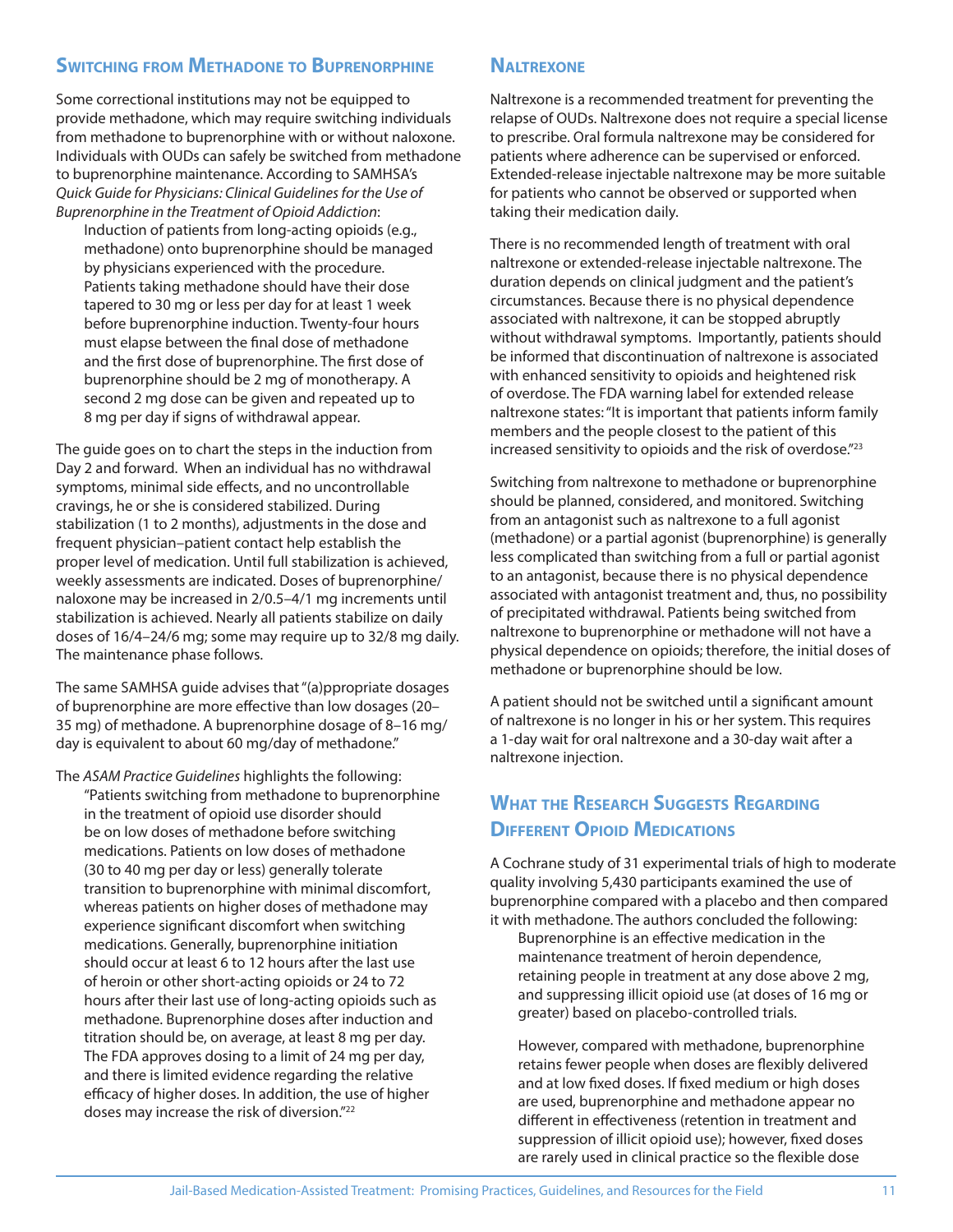results are more relevant to patient care. Methadone is superior to buprenorphine in retaining people in treatment, and methadone equally suppresses illicit opioid use.24

Studies have also compared the mortality risk in and out of treatment with methadone and buprenorphine. Researchers examined 19 eligible cohorts, following 122,885 people treated with methadone over 1.3 to 13.9 years and 15,831 people treated with buprenorphine over 1.1 to 4.5 years. Overdose mortality evolved similarly, with pooled

overdose mortality rates of 2.6 and 12.7 per 1,000-person years in and out of methadone treatment (unadjusted out-to-in rate ratio 4.80, 2.90 to 7.96) and 1.4 and 4.6 in and out of buprenorphine treatment.

The authors concluded:

Retention in methadone and buprenorphine treatment is associated with substantial reductions in the risk of all cause and overdose mortality in people dependent on opioids. The induction phase onto methadone treatment and the time immediately after leaving treatment with both drugs are periods of particularly increased mortality risk . . . . <sup>25</sup>

There have been far fewer studies of naltrexone use. One national study found that use of oral naltrexone was associated with higher risk of mortality than methadone.<sup>26</sup> A 2017 study was conducted to evaluate the long-term safety, tolerability, and treatment outcomes of injectable naltrexone. The small study of fewer than 49 screened opioid-dependent individuals screened by health care professionals concluded that "(l)ong-term (2 years) (of injections) was associated with no new safety concerns . . . ." The NIDA study described above of a larger sample found that "(a)ll recorded overdose events, fatal or nonfatal, occurred among participants assigned to usual treatment (0 events in the extended-release naltrexone group vs. 5 in the usual-treatment group from week 0 to 25,  $p=0.10$ ; 0 vs. 7 events from week 0 to 78,  $p=0.02$ ); no overdoses occurred in the extended-release naltrexone group after discontinuation of the agent."27 A recent study compared use of methadone, buprenorphine, and extended-release naltrexone among patients who had previously survived an overdose.28 Findings showed that use of methadone or



buprenorphine was associated with reduction in death, but the use of naltrexone was not. Small numbers and inclusion of both oral and injectable naltrexone limit firm conclusions regarding this drug's effect on mortality.

Only two studies have compared buprenorphine and injectable naltrexone, as mentioned previously. Both found that, once begun, the medications were equally effective in terms of retention over 6 months. The larger NIDA study found that "a monthly shot of naltrexone (sold as Vivitrol) is as effective as its main competitor, the daily pill of buprenorphine and naloxone (sold as Suboxone)." Researchers found that about half of the people with opioid addiction who took either drug remained free from relapse 6 months later. However, because naltrexone required abstinence for 7 to 10 days, 28 percent of those assigned naltrexone did not follow through and receive their first injections. For those who did, 52 percent subsequently relapsed, as opposed to 56 percent who relapsed on buprenorphine with naloxone.<sup>29</sup> As previously noted, the ASAM National Practice Guideline states:

Oral naltrexone for the treatment of opioid use disorder is often adversely affected by poor medication adherence. Clinicians should reserve its use for patients who would be able to comply with special techniques to enhance their adherence, for example, observed dosing. Extended release injectable naltrexone reduces, but does not eliminate, issues with medication adherence.

#### **LENGTH OF TREATMENT**

Research indicates that the length of time an individual should spend on medication varies and needs to be reassessed with the medical staff, considering the individual's medical history and situation. Opioid use disorder is a chronic condition representing alterations in brain function.<sup>30</sup> Relapse rates are common and often fatal. Long-term MAT is often required in the same way that long-term medications are needed for other chronic conditions such as diabetes or high blood pressure.

Both SAMHSA<sup>31</sup> and ASAM<sup>32</sup> have suggested guidelines for determining when and how medication should be discontinued. The latter, for example, concludes that there is no recommended time limit for treatment with buprenorphine, methadone, or naltrexone. It advises, however, that "buprenorphine taper and discontinuation is a slow process and close monitoring is recommended." Further, discontinuation is generally accomplished over several months and "patients and clinicians should not take the decision to terminate treatment with buprenorphine lightly" (p. 34). Similarly, ASAM holds that "the optimal duration of treatment with methadone has not been established; however, it is known that relapse rates are high for most patients who drop out; thus, long-term treatment is often needed" (p. 30). For both oral and injectable naltrexone, ASAM concludes that the duration of treatment should depend on the response of the individual patient, the patient's individual circumstances, and clinical judgment (p. 37).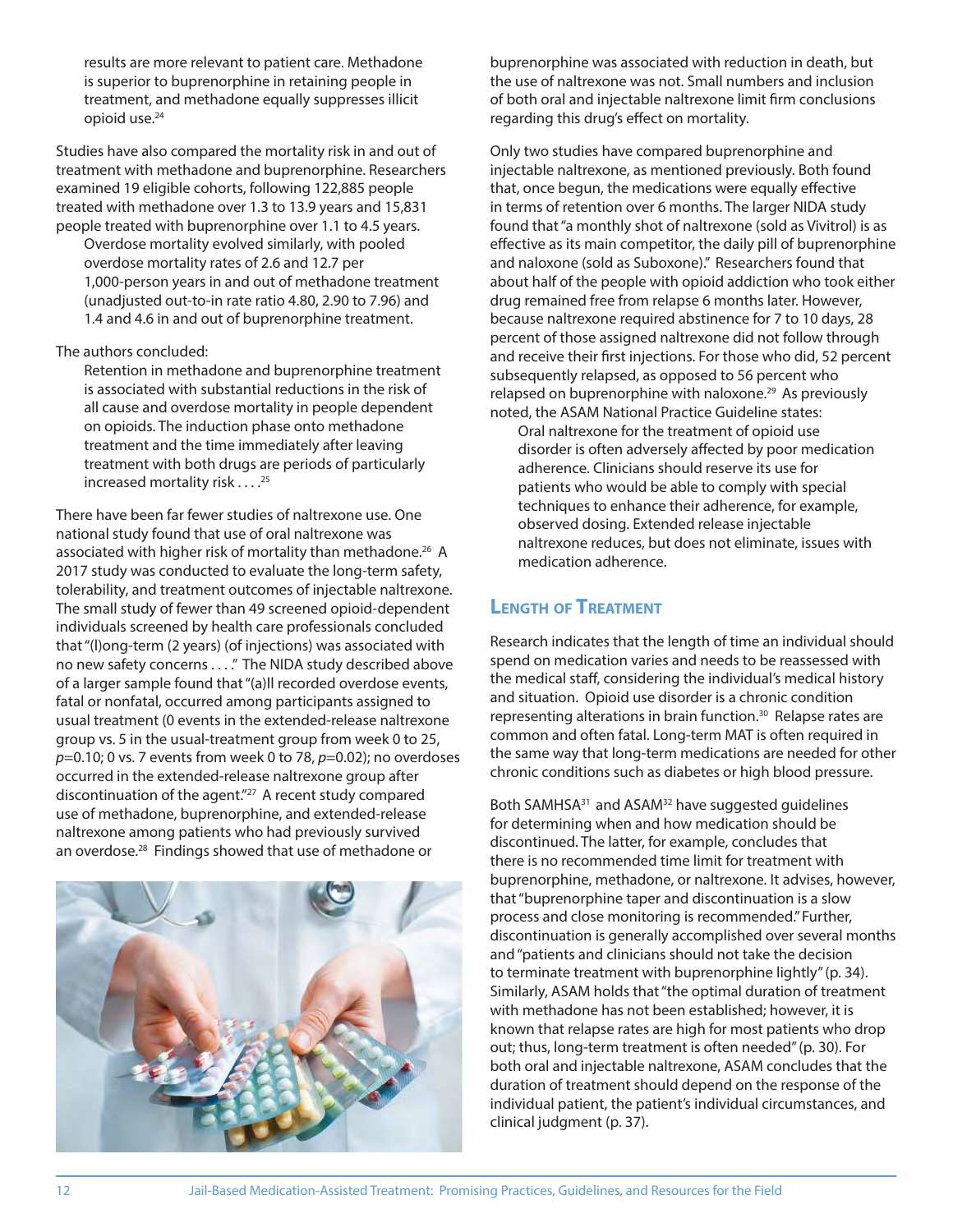#### **RELATED FEDERAL GUIDELINES**

#### Federal Guidelines for Agonist Maintenance in Opioid Treatment Program (OTP) Settings

- **1. Maintenance treatment**. An OTP shall maintain current procedures designed to ensure that patients are admitted to maintenance treatment by qualified personnel who have determined, using accepted medical criteria such as those listed in the Diagnostic and Statistical Manual of Mental Disorders (DSM), that a person is currently addicted to an opioid drug and that the person became addicted at least 1 year before admission for treatment. In addition, a program physician shall ensure that each patient voluntarily chooses maintenance treatment, that all relevant facts concerning the use of the opioid drug are clearly and adequately explained to the patient, and that each patient provides informed written consent to treatment.
- **2. Maintenance treatment for persons under age 18**. A person under 18 years of age is required to have had two documented unsuccessful attempts at short-term medical withdrawal (detoxification) or drug-free treatment within a 12-month period to be eligible for methadone maintenance treatment. No person under 18 years of age may be admitted to maintenance treatment unless a parent, legal guardian, or responsible adult designated by the relevant state authority consents in writing to such treatment.
- **3. Maintenance treatment admission exceptions**. If clinically appropriate, the program physician may waive the requirement of a 1-year history of addiction . . . for patients released from penal institutions with a documented history of opioid use disorder (within 6 months after release), for pregnant patients (program physician must certify pregnancy), and for previously treated patients (up to 2 years after discharge).
- **4. Medically managed withdrawal treatment**. An OTP shall maintain current procedures that are designed to ensure that patients are admitted to short- or long-term medically managed withdrawal by qualified personnel, such as a program physician, who determines that such treatment is appropriate for the specific patient by applying established diagnostic criteria. Patients with two or more unsuccessful medically managed withdrawal episodes within a 12-month period must be assessed by the OTP physician for other forms of treatment. A program shall not admit a patient for more than two medically managed withdrawal treatment episodes in one year.

Data show that treatment retention is reduced when patients are tapered off MAT prematurely.<sup>33</sup> For some patients, MAT could be indefinite.<sup>34</sup> NIDA describes addiction medication as an "essential component of an ongoing treatment plan" to enable individuals to "take control of their health and their lives."35 For methadone maintenance, 12 months of treatment is the minimum, according to NIDA.<sup>36</sup>

The first long-term follow-up of patients treated with buprenorphine/naloxone for addiction to opioid pain relievers found that half were abstinent at 18 months after starting therapy. After 3 ½ years, the number reporting abstinence rose to 61 percent. At each follow-up interview, patients who were currently receiving the medication were much more likely to report abstinence compared with those not taking medication. Only 6.6 percent of the patients maintained abstinence after a brief course of medication (2 weeks of medication, 2 weeks to taper off, and 2 months follow-up). Those who relapsed during this phase were provided with 12 weeks of medication followed by 4-week tapering and 2-month follow-up. Nearly half of these patients achieved abstinence during their last 4 weeks; however, fewer than 10 percent were still doing well at the end of the 2-month follow-up. At 18 months, 30 months, and 42 months, patients who were engaged in MAT had markedly higher odds of positive outcomes. At 42 months, the advantage associated with MAT had narrowed but was still large, 79.6 percent abstinence versus 50.8 percent abstinence. During the study, patients reported abstinence only for the prior 30-day period. Many who relapsed reentered MAT and then were able to remain abstinent for at least the 30 days at reporting periods.37

After piloting the use of injected naltrexone, the Pennsylvania Department of Corrections' MAT program, which initially recommended 6 months of injections, now recommends a full year of injections. A study of individuals involved in the criminal justice system provided with injected naltrexone for 6 months found that those receiving the injections had significantly fewer relapse events, a higher rate of opioidnegative urines, and less-serious adverse events, including fatal and nonfatal overdoses, than those engaged in abstinence-only treatment. However, those treated with 6 months of naltrexone injections had outcomes similar to those not treated after a year. This suggests that more than 6 months of injections may be indicated for longer-term abstinence.<sup>38</sup>

#### **ALCOHOL USE DISORDER**

Three drugs are approved by the FDA to treat alcohol use disorder (AUD): disulfiram, acamprosate, and naltrexone. An Agency for Healthcare Research and Quality review of 167 studies of medical treatment of AUD in outpatient settings found evidence to support the use of naltrexone and acamprosate, but insufficient evidence to support the use of disulfiram.<sup>39</sup> Specific to incarcerated populations, there is less research available on the use of MAT for alcohol use disorder, except for a few older studies on the use of disulfiram during community supervision.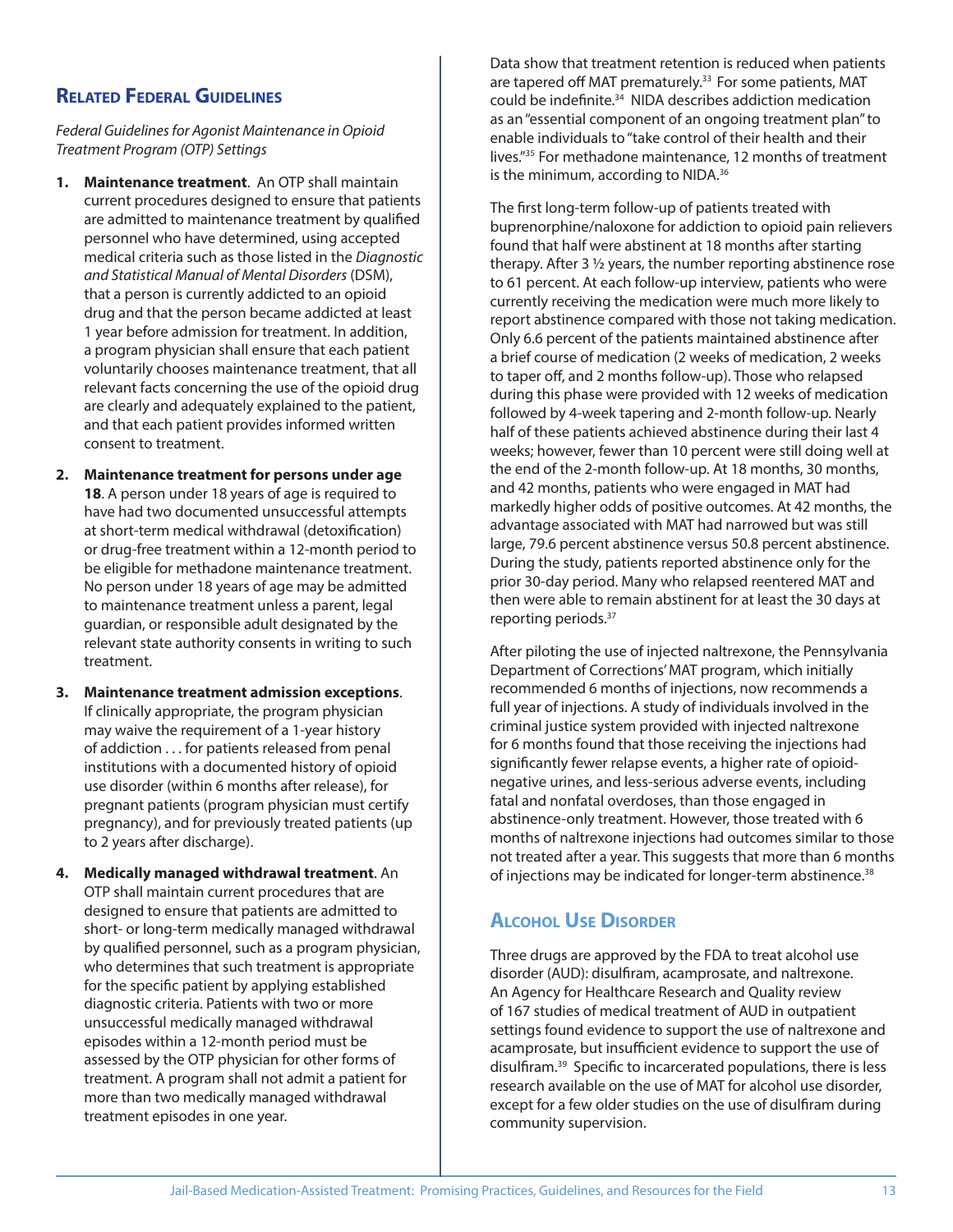- **Disulfiram:** Although disulfiram has been in use for many years, it is no longer considered a first-line treatment choice. Its action interferes with the breakdown of alcohol by the liver, resulting in adverse physical responses to any intake of alcohol. The National Institute on Alcohol Abuse and Alcoholism clinical guidelines state: "The utility and effectiveness of disulfiram are considered limited because compliance is generally poor when patients are given it to take at their own discretion."40 Its use is limited to highly motivated patients and those who can be directly observed while they take the medication. It is contraindicated for patients who are still drinking. Disulfiram is available only with a prescription.
- **Acamprosate:** Acamprosate can be prescribed by physicians or nurse practitioners and, in some states, by physician assistants and psychologists. Although not all patients respond to acamprosate, research suggests it is more likely to be effective for patients who are abstinent from alcohol before acamprosate is initiated, and it is more likely to benefit patients who intend to abstain from alcohol completely rather than for those who plan to reduce their alcohol use. Acamprosate has been successful in European studies at increasing abstinence rates. It works by relieving some of the anxiety and dysphoria associated with postacute withdrawal from alcohol.
- **Naltrexone:** Systematic reviews show that naltrexone is effective for treating alcohol use disorder. It appears to be comparable to acamprosate.<sup>41</sup>

#### **MEDICATION DOSAGES**

Appropriate doses vary for these medications, except for naltrexone and disulfiram, where the dose is standard. Dosing is an individualized medical decision. In some instances, low doses of methadone, for example, have been found less effective for keeping users in treatment than higher doses.<sup>42</sup>

#### CLIENTS SHOULD BE ROUTINELY TESTED TO ENSURE RECEIPT OF THE APPROPRIATE PRESCRIBED DOSAGE OF MEDICATIONS.

SAMHSA's Federal Guidelines for Opioid Treatment Programs<sup>43</sup> requires programs to "provide adequate testing or analysis for drugs of abuse, including at least eight random drug abuse tests per year, per patient, in maintenance treatment, in accordance with generally accepted clinical practice."

There are several different ways to test for drugs, including alcohol. As described by ASAM, "Drug tests do not detect drug use in general." Instead, drug tests identify specific drugs or drug classes as well as drug metabolites in biological matrices that are represented in particular test panels. Drugs can be identified in any matrix; the most common matrices for typical testing purposes include urine, blood, and oral fluid."<sup>44</sup>

Because of the risk of overdose, it is important to ensure that individuals not try to circumvent the stabilizing or blocking effects of their medication, whether it be an agonist, a partial



agonist, or an antagonist, by taking other drugs or increasing doses of prescribed medications. If persons try to overcome the blocking effects of naltrexone by ingesting increasing amounts of opioid medications or heroin, they are at a high risk of overdosing. The utilization of drug testing also can ensure that a person is taking medication and not diverting it.

### **MAT FOR PREGNANT WOMEN**

PREGNANT WOMEN WITH OPIOID AND ALCOHOL USE DISORDERS REQUIRE SPECIALIZED SERVICES TO PREVENT AND REDUCE HEALTH RISKS DURING PREGNANCY.

Opioid withdrawal during pregnancy is associated with miscarriage, premature delivery, and other serious complications. The American College of Obstetricians and Gynecologists (ACOG) recommends against opioid withdrawal during pregnancy.45 MAT is readily available to stabilize pregnant women with OUDs during pregnancy.

Studies find that women who use substances during pregnancy have elevated risk of early birth, babies with lower birth weights, and more problems during labor and delivery. However, stopping opioids too quickly during pregnancy is also risky. Opioids cross the blood barrier to the developing fetus. If the pregnant woman suddenly quits, the fetus also experiences withdrawal and dangerous complications can result. Children of women treated for OUDs with opioid replacement therapies during pregnancy have improved birth outcomes.46

Methadone maintenance for pregnant women is an accepted best practice that has been used safely for years and has been widely researched.<sup>47</sup> As with any treatment, there are some risks, but they are weighed against the consequences of untreated opioid addiction, including withdrawal and relapse.

Infants exposed to opioids in utero may experience withdrawal symptoms at birth, sometimes severe enough to require medication and delay discharge from the hospital.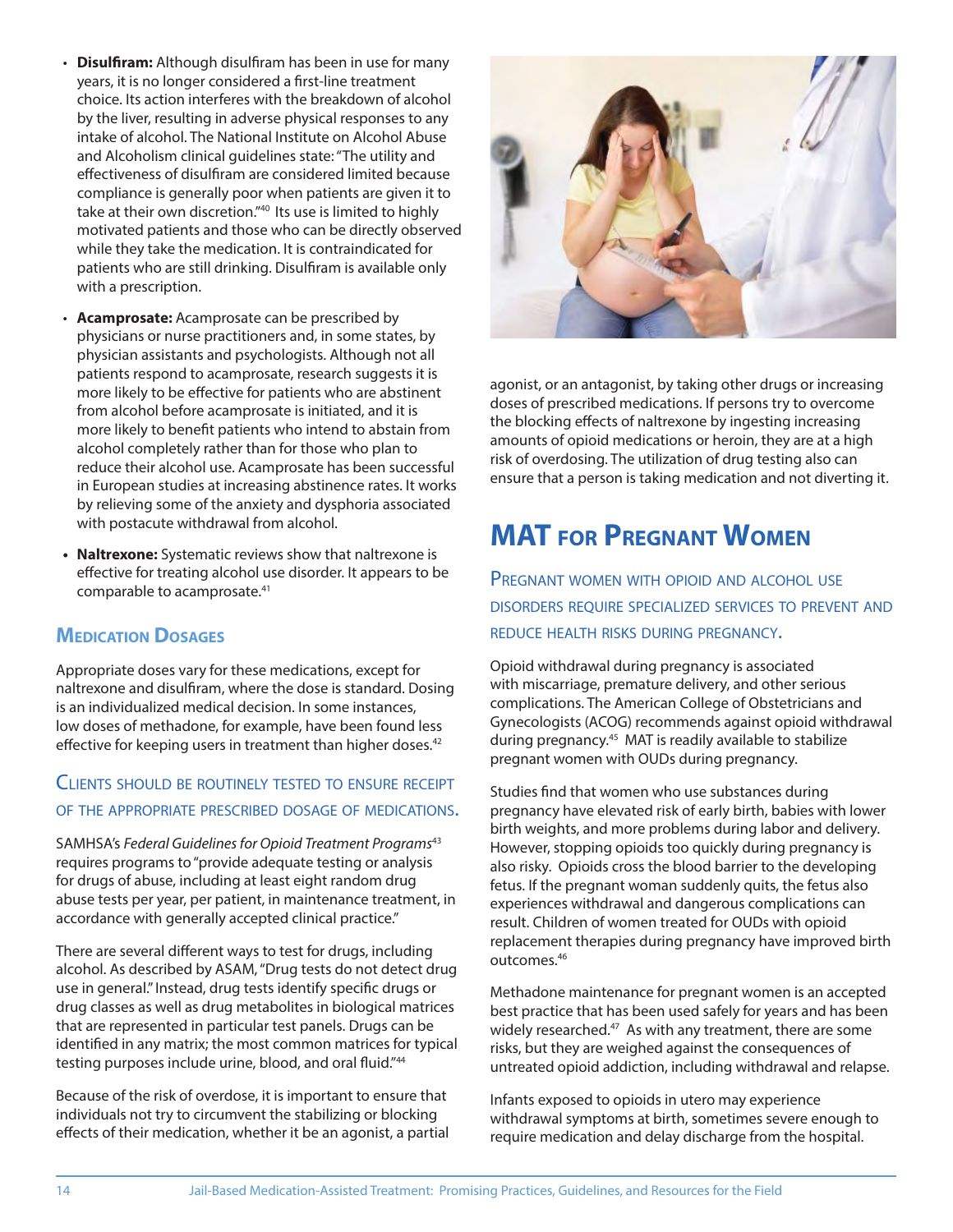This condition is known as neonatal abstinence syndrome (NAS). Infants born to mothers treated with methadone or buprenorphine are also at risk of NAS but are less likely to be preterm or have low birth weight. Opioid-exposed infants can be monitored and managed in most hospitals. Women receiving medications are usually encouraged to breastfeed because the benefits greatly outweigh the very small trace amounts of medication that may be found in breast milk.<sup>48</sup>

There are fewer long-term studies of safety and effectiveness of buprenorphine during pregnancy, but some suggest that buprenorphine reduces NAS.<sup>49</sup> ACOG supports treating pregnant women with buprenorphine if they are already on it or prefer it.50 Pregnant women should generally receive only the single-drug formula, without added naloxone.

Women with opioid use disorders who are under community supervision should be referred to treatment providers that offer specialized services for pregnant and postpartum women. They require an intensive level of support after delivery to prevent relapse, and many will benefit from additional services, including parenting skills training and supports or family reunification planning. $51$ 

Pregnant women with alcohol use disorders should receive medically managed withdrawal treatment from alcohol as soon as possible. Fetal alcohol spectrum disorders and fetal alcohol effects occur in a small but significant proportion of babies born to women who drink heavily during pregnancy. Alcohol consumption during the first trimester is a particularly high risk. Because some women who drink heavily during the first trimester may not know they are pregnant, treatment providers should include pregnancy tests if clients are unsure.

In custody settings, women are usually screened for pregnancy on intake, but women with a history of substance use should also be screened for pregnancy in community corrections. All women who come in contact with the criminal justice system should be educated about the risks of substance use during pregnancy, including the provision of tobacco cessation support and services (which all public and private health insurance plans are now required to cover).52





#### **EXISTING STANDARDS AND GUIDELINES**

- A Collaborative Approach to the Treatment of Pregnant Women With Opioid Use Disorders. SAMHSA, 2016. https://store.samhsa.gov/shin/content//SMA16-4978/ SMA16-4978.pdf
- Clinical Guidance for Treating Pregnant and Parenting Women With Opioid Use Disorder and Their Infants. SAMHSA, 2018. https://store.samhsa.gov/shin/content/ SMA18-5054/SMA18-5054.pdf
- Advancing the Care of Pregnant and Parenting Women With Opioid Use Disorder and Their Infants: A Foundation for Clinical Guidance. SAMHSA, 2016. https://www.regulations.gov/ document?D=SAMHSA-2016-0002-0001
- Opioid Use Disorders and Medication‐Assisted Treatment in Pregnancy. National Center on Substance Abuse and Child Welfare, n.d. https://ncsacw.samhsa.gov/ resources/opioid-use-disorders-and-medicationassisted-treatment/default.aspx
- Pregnancy and Postpartum Care in Correctional Settings. Carolyn Sufrin, MD, PhD. Endorsed by the American College of Obstetricians and Gynecologists and should be construed as ACOG clinical guidance. https:// www.ncchc.org/filebin/Resources/Pregnancy-and-Postpartum-Care-2018.pdf
- Standards for Health Services in Jails. National Commission on Correctional Health Care, 2018. https:// www.ncchc.org/jail-prison-standards
- Standards for Opioid Treatment Programs in Correctional Facilities. National Commission on Correctional Health Care, 2016. https://www.ncchc.org/opioid-treatmentprograms-2
- State Standards for Pregnancy-related Health Care and Abortion for Women in Prison. American Civil Liberties Union, 2016. https://www.aclu.org/state-standardspregnancy-related-health-care-and-abortion-womenprison-0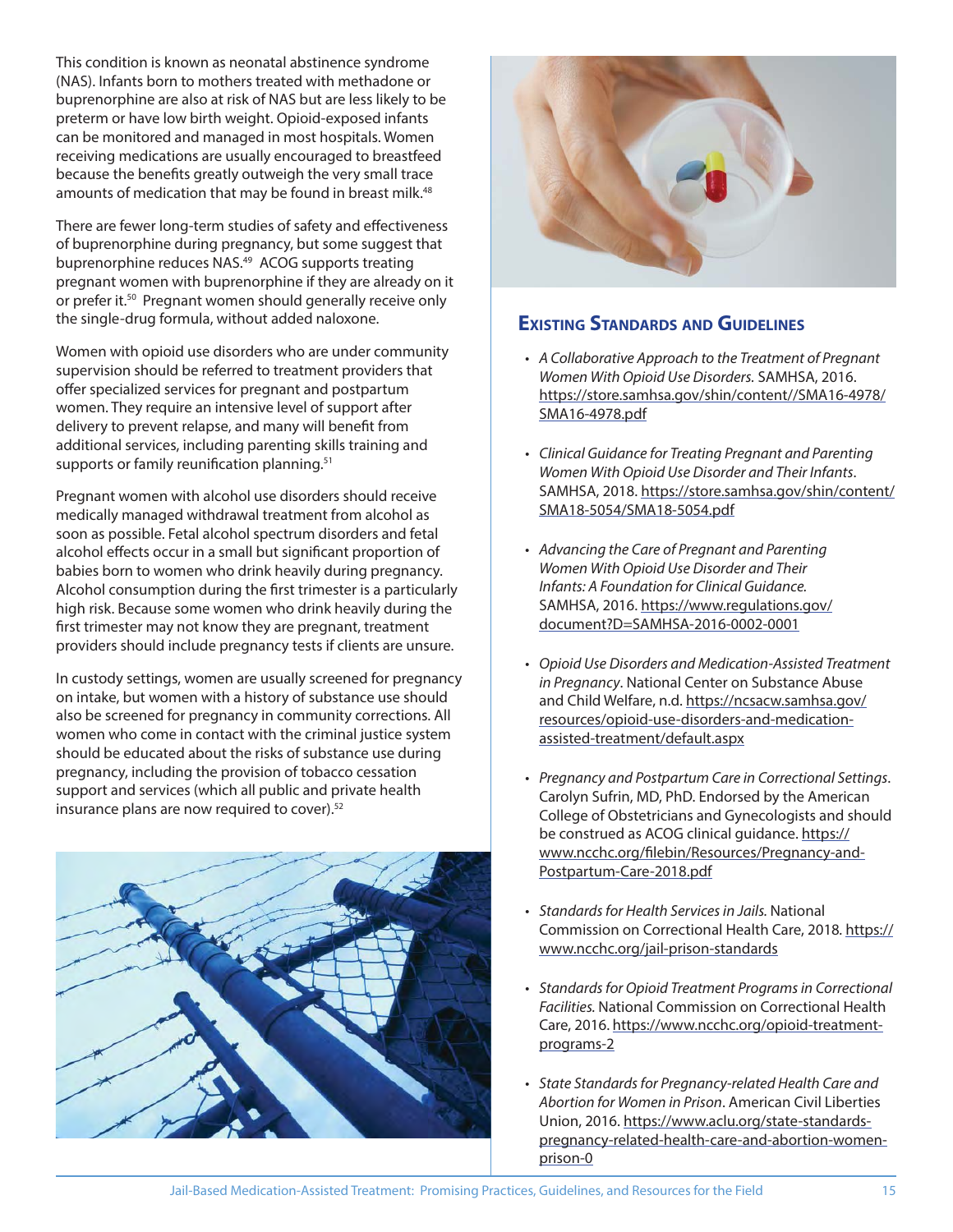

### **MEDICATION ALONE IS NOT THE ANSWER: THE FORCE MULTIPLIER OF PARTNERSHIPS AND SUPPORT SERVICES**

FOR MAXIMUM BENEFITS IN THE TREATMENT OF OPIOID AND ALCOHOL USE DISORDERS, COUPLE MAT WITH COUNSELING AND THE APPROPRIATE WRAPAROUND SERVICES.

All FDA-approved medication for the treatment of substance use disorders is intended to be used in conjunction with counseling and behavioral therapies, although some research has found that providing MAT when counseling is not immediately available (for example, when a patient is on a waiting list) still improves outcomes.<sup>53</sup>

Treatment programs can include both group and individual counseling to accommodate the diverse needs of participants. Both cognitive behavioral therapy and therapeutic communities have been found to be effective treatment modalities for individuals in correctional facilities.<sup>54</sup>

Most behavioral therapies found to be effective in addressing alcohol and SUDs are for specific drugs of abuse and have been studied primarily in community settings. Their use in correctional settings requires adjustments and modifications. Once such therapies are implemented, it is imperative that justice programs evaluate whether they have maintained fidelity to the essential elements of the treatments found to be effective and that the program, as modified and implemented, achieves results commensurate with those found in the research.

Many programs have found manualized treatment interventions to be effective, offering structure and consistency. They are also easy to use and can help focus sessions (although implementation should guard against over-restrictiveness), and counselors need to incorporate personal style and creativity in their use.<sup>55</sup> The quality of the interpersonal relationships between staff members and participants, along with the skills of the staff, are as important to risk reduction as the specific programs in which individuals participate.56

In addition to access to appropriate medication, the SAMHSA Federal Guidelines for Opioid Treatment Programs requires the following considerations in assessing client treatment and services: (1) Each patient accepted for treatment at an opioid treatment program shall be assessed initially and periodically by qualified personnel to determine the most appropriate combination of services and treatment. (2) The initial assessment must include preparation of a treatment plan that includes the patient's short-term goals and the tasks the patient must perform to complete the short-term goals; the patient's requirements for education, vocational rehabilitation, and employment; and the medical, psychosocial, economic, legal, or other supportive services that a patient needs. (3) The treatment plan also must identify the frequency with which these services are to be provided. (4) The plan must be reviewed and updated to reflect the patient's personal history; his or her current needs for medical, social, and psychological services; and his or her current needs for education, vocational rehabilitation, and employment services.<sup>57</sup>

Inadequately treated substance use disorder is a key risk factor for recidivism. A best practice includes treatment that also addresses recidivism risk factors.

The concept of RNR [risk-need-responsivity] is considered a best practice for corrections professionals<sup>58</sup> and has been shown to effectively reduce recidivism by as much as 35 percent in certain settings.<sup>59</sup> Research has shown that non-adherence to the RNR principles in service delivery is not only ineffective but can also be detrimental to offender treatment outcomes.<sup>60</sup>

One study examining the effectiveness of treatment programs reported a substantial negative correlation ( $r = -0.28$ ) between risk level and treatment effect size for a program that did not adhere to RNR principles.<sup>61</sup>

JAILS IMPLEMENTING COMPREHENSIVE MAT PROGRAMS —AND THE CLIENTS THEY SERVE—WILL BENEFIT FROM COLLABORATIVE RELATIONSHIPS WITH COMMUNITY-BASED TREATMENT, MAT, AND OTHER BEHAVIORAL HEALTH PROVIDERS.

By maintaining collaboration and regular communication, the jail and the treatment providers can work together to optimize success and enhance the prospects of long-term recovery for each shared client. Although a person must ultimately be motivated to pursue recovery, research provides "overall support for the dictum that legally referred clients do as well or better than voluntary clients in and after treatment."<sup>62</sup> Jail personnel using motivational interviewing can assist in helping individuals commit to their recovery, even if the initial motivation for treatment came from wanting to avoid conviction, wanting to avoid a jail or prison sentence, or being ordered to seek treatment as a condition of probation or parole.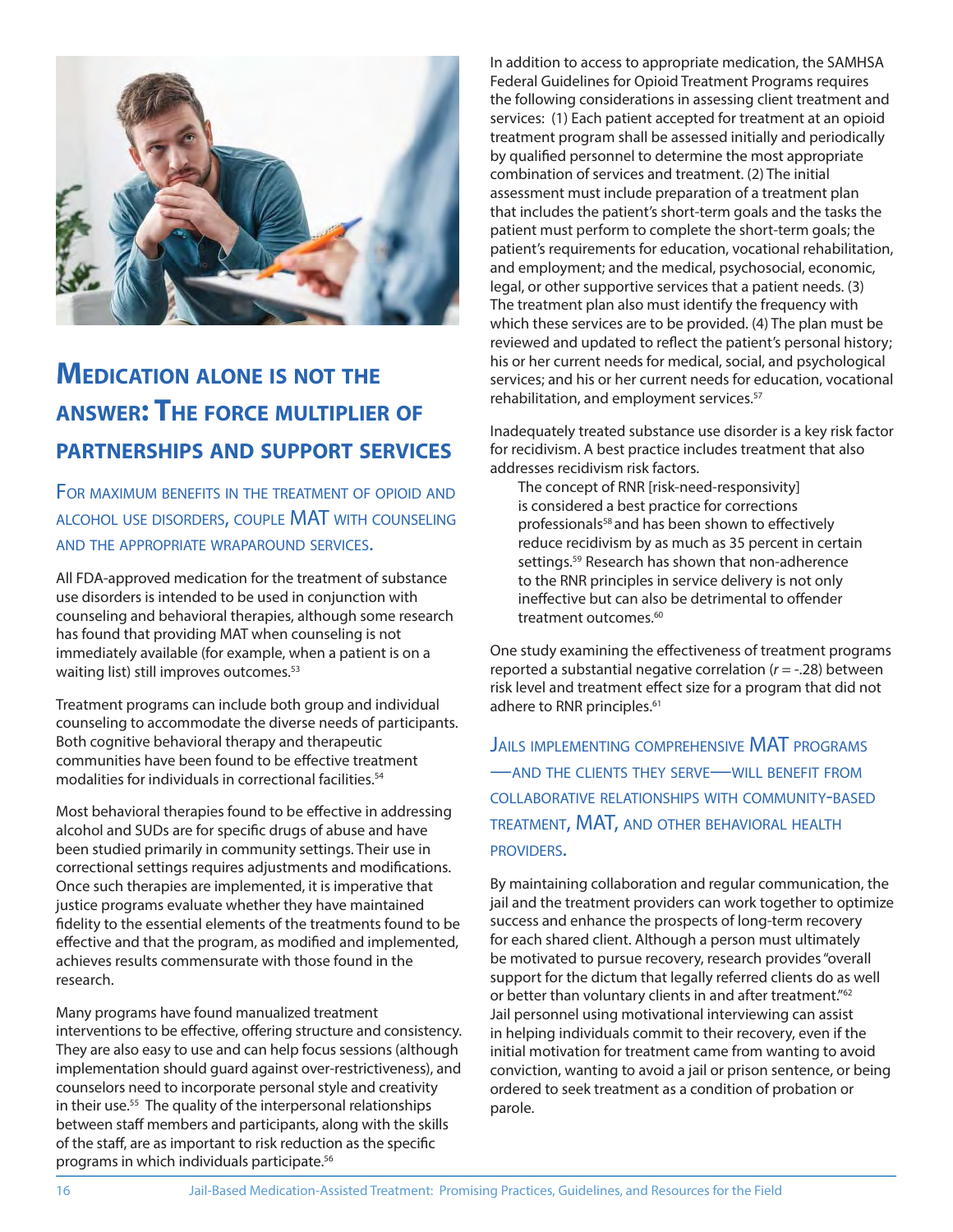#### **EXAMPLE FROM THE FIELD**

A New York jail relies on a state treatment court where most individuals choose buprenorphine as their medication. The court maintains an evolving list of approved providers based on the probation department's experiences. For example, providers who communicate effectively and cooperate with the probation department remain on the list; those who do not are removed. Almost all of the probationers receive their medication at outpatient programs designated by the officers. A small number receive it directly from physicians. All participants also must attend the outpatient program for counseling and other services.<sup>63</sup>

### **MAT PROGRAM COMPONENTS: ASSEMBLING THE RIGHT TEAM, SAFEGUARDS, PROTOCOLS, AND STRUCTURE FOR <sup>A</sup> SUCCESSFUL JAIL-BASED PROGRAM**

#### CORRECTIONAL STAFF SHOULD RECEIVE TRAINING AND EDUCATION ABOUT MAT.

MAT programs, like all other programs, work best when program staff members are supportive. For example, studies have found that drug courts that have buy-in from their whole teams have a more positive view of their own programs. However, even in courts where key players (for example, a

judge or a district attorney) have reservations about addiction medication, "MAT programs can succeed if the program views clinical decisions as the province of clinicians."64

Because agonist medication is so highly valued among incarcerated individuals with OUDs, correctional administrators may be tempted to view its use as a reward for "good behavior" for select individuals and may resist allowing access to all people in need. Medication and other forms of behavioral health treatment should not be used as rewards, nor their withholding as a punishment. Loss of privileges or confinement are more appropriate alternatives.

RESIDENTIAL CORRECTIONAL FACILITIES, AS WELL AS COMMUNITY TREATMENT PROVIDERS, SHOULD HAVE SPECIFIC SAFEGUARDS TO PREVENT THE DIVERSION OF AGONIST MEDICATIONS65 (FOR EXAMPLE, METHADONE) AND TO SAFEGUARD PARTICIPATING INDIVIDUALS.

The incorporation of MAT programming, especially in jails, can raise challenges based on the medication options available.

Dispensing medications for the treatment of OUDs in facilities that have no previous experience handling and storing them requires preparation and education. Precautions must be exercised to guard against the illicit diversion of agonist medications. Some studies have found that these medications are both effective for jail populations and are subject to diversion. A study of an in-prison buprenorphine program found that buprenorphine "can facilitate community treatment entry. However, concerns remain with in-prison treatment termination due to attempted diversion of medication."<sup>66</sup> Yet facilities that do not offer opioid agonist treatments may unwittingly, and paradoxically, be promoting diversion among inmates with OUDs who would benefit from such treatment.

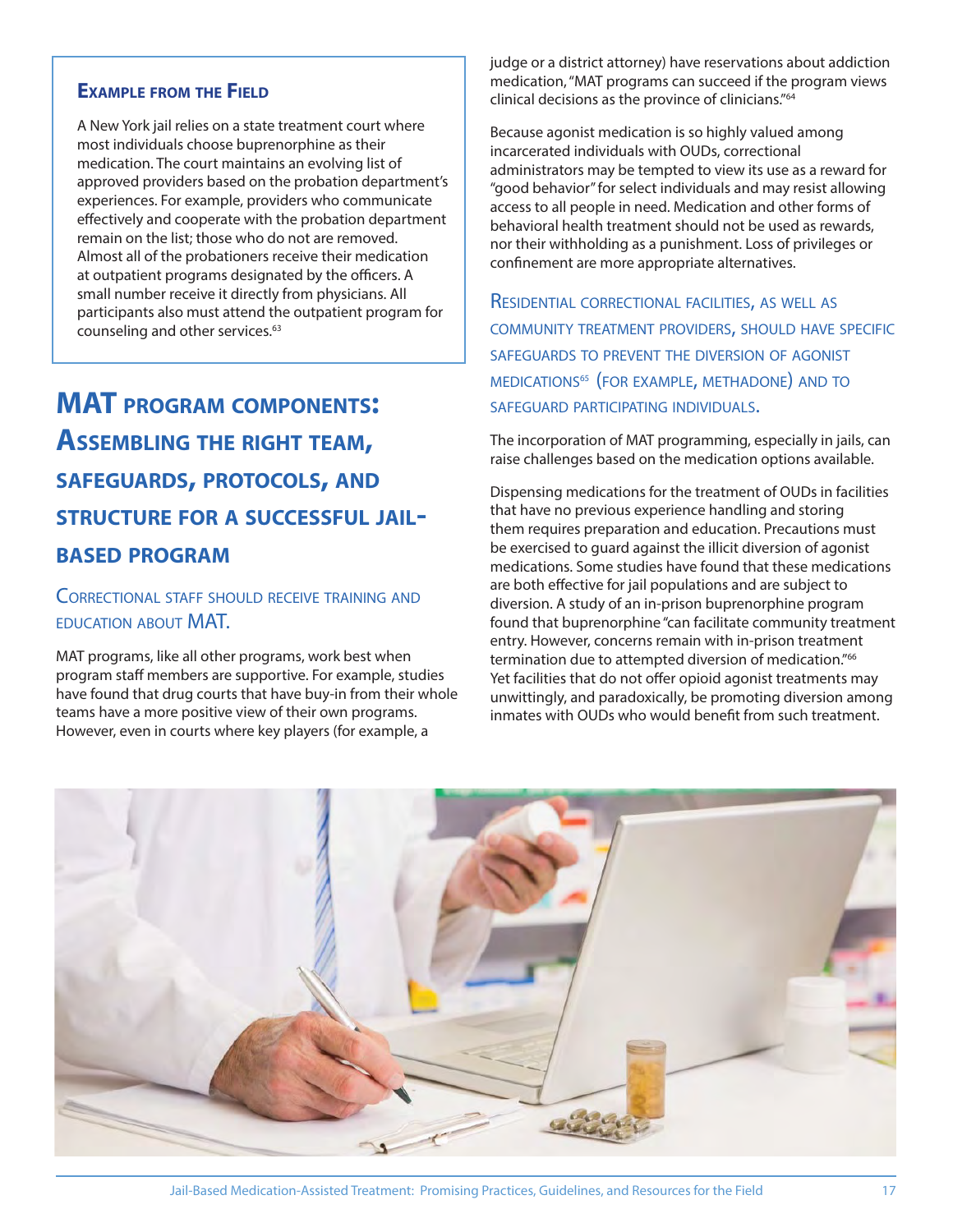Agonist medications must be counted, recorded, and stored in locked cabinets. Administering each dose takes a few minutes, and patients must be closely observed to lessen the possibility of diversion. Any missed dose must be documented and returned to the locked cabinet. Prior to initiating administration of the medications, staff members must be trained and a protocol must be developed to accommodate the additional responsibilities entailed. The FDA approved a monthly injectable form of buprenorphine sold under the brand name Sublocade. Use of injectable buprenorphine avoids diversion and minimizes postrelease interruption of treatment. It requires refrigeration and must be used within 7 days after being warmed to room temperature.

Special care must be taken in the storage of medications, both for security and to make sure that the medications are used before their expiration dates. For example, injectable naltrexone must be refrigerated and then allowed to warm to room temperature before mixing, followed by intramuscular injection. Once at room temperature, the drug must be used within 7 days or discarded. Medical staff members must be reassured about potentially increased liability for the prescription and dissemination of these medications and informed about the possibility of increased workloads.

Although the following guidelines address only opioid treatment programs, the Federal Guidelines for Opioid Treatment Programs (42 CFR Part 9) notes that referred community-based treatment programs should take explicit measures to prevent the diversion and abuse of the dispensed agonist medications, particularly with regard to allowing clients to take medication unsupervised.

To limit the potential for diversion of opioid agonist treatment medications to the illicit market, opioid agonist treatment medications dispensed to patients for unsupervised use shall be subject to the following requirements.

- 1. Any patient in comprehensive maintenance treatment may receive a single take-home dose for a day that the clinic is closed for business, including Sundays and state and federal holidays.
- 2. Treatment program decisions on dispensing opioid treatment medications to patients for unsupervised use, beyond that set forth in paragraph (i)(1) of this section, shall be determined by the medical director. In determining which patients may be permitted unsupervised use, the medical director shall consider the following take-home criteria in determining whether a patient is responsible in handling MAT for unsupervised use.
	- No recent abuse of drugs (opioid or nonnarcotic), including alcohol
	- Regularity of clinic attendance
	- Absence of serious behavioral problems at the clinic
- Absence of known recent criminal activity (e.g., drug dealing)
- Stability of the patient's home environment and social relationships
- Length of time in comprehensive maintenance treatment
- Assurance that take-home medication can be safely stored within the patient's home
- Assurance that the rehabilitative benefit the patient derived from a decreased frequency of clinic attendance outweighs the potential risks of diversion
- 3. Such determinations and the basis for such determinations, consistent with the criteria outlined in paragraph (i)(2) of this section, shall be documented in the patient's medical record. If it is determined that the patient is responsible in handling MAT, the following restrictions apply:
	- During the first 90 days of treatment, the take-home supply (beyond that of paragraph (i)(1) of this section) is limited to a single dose each week, and the patient shall ingest all other doses under appropriate supervision as provided for under the regulations in this subpart.
	- In the second 90 days of treatment, the take-home supply (beyond that of paragraph (i)(1) of this section) is two doses per week.
- 4. No medications shall be dispensed to patients in shortterm medically managed withdrawal treatment or interim maintenance treatment for unsupervised or take-home use.
- 5. OTPs must maintain current procedures adequate to identify the theft or diversion of take-home medications, including labeling containers with the OTP's name, address, and telephone number. Programs also must ensure that take-home supplies are packaged in a manner designed to reduce the risk of accidental ingestion, including childproof containers (see Poison Prevention Packaging Act, Public Law 91-601 (15 U.S.C. 1471 et seq.).<sup>67</sup>

#### **EXAMPLE FROM THE FIELD**

Rhode Island Department of Corrections Distribution of Buprenorphine Protocol, April 22, 2016: "If at any time a correctional officer suspects or observes an inmate putting their hands around their mouth, a mouth check will be immediately performed to determine the presence of the buprenorphine; a strip search of the inmate will/may be performed to ensure compliance with this procedure; and if contraband is discovered (medication cheeked or transferred to another area), the inmate will be issued a disciplinary action."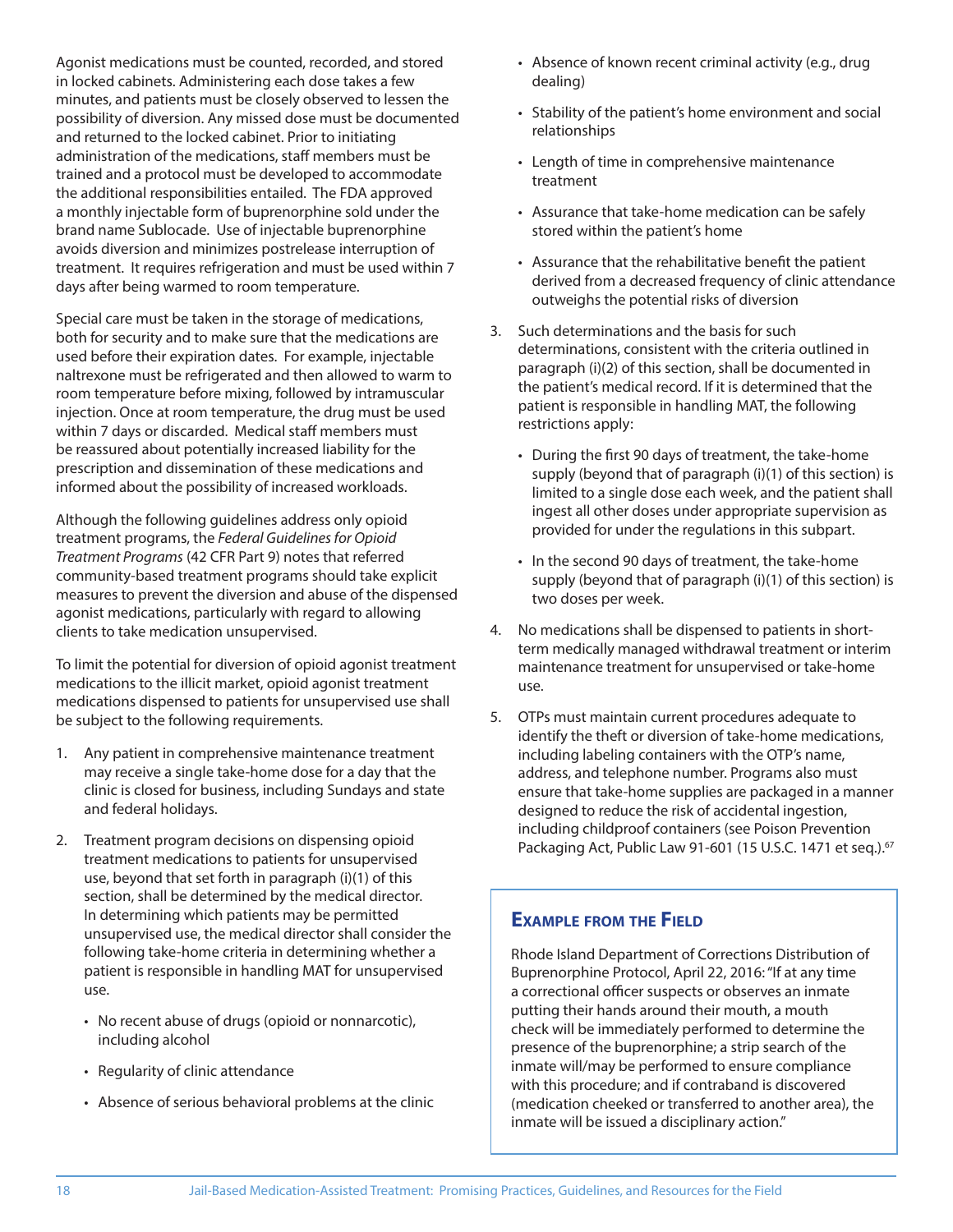COMMUNITY-BASED TREATMENT AND MEDICATION PROVIDERS SHOULD BE CAREFULLY SELECTED. CORRECTIONAL AGENCY COLLABORATION MAY BE REQUIRED TO ENCOURAGE PROVIDERS TO MEET THE NEEDS OF REFERRED INDIVIDUALS.

Most SUD treatment programs across the country (88.9 percent) have not yet incorporated access to MAT, either within their programs or in partnership with medical providers.<sup>68</sup> The specific and separate requirements for the provision of buprenorphine and methadone have contributed to the fragmentation of MAT access for persons with OUDs. Jails, therefore, must often search out community-based agencies that provide MAT as well as appropriate treatment and services for individuals to be released to the community. The Pennsylvania Department of Corrections, for example, has issued a directive that it "will no longer do business with service providers who do not, at all levels, support the use of medication-assisted treatment."69

In selecting and working with a referral agency to better serve correctional clients, justice agencies should be advised by the Federal Guidelines for Opioid Treatment Programs, March 2015, issued by SAMHSA.<sup>70</sup> The guidelines emphasize that community-based agencies should offer recovery-oriented systems of care, in addition to medication, and specify that:

OTPs shall provide adequate medical, counseling, vocational, educational, and other assessment and treatment services.<sup>71</sup> These services must be available at the primary facility, except where the program sponsor has entered into a formal, documented agreement with a private or public agency, organization, practitioner, or institution to provide these services to patients enrolled in the OTP. The program sponsor, in any event, must be able to document that these services are fully and reasonably available to patients.

- 1. OTPs must provide adequate substance abuse counseling to each patient as clinically necessary. This counseling shall be provided by a program counselor, qualified by education, training, or experience to assess the psychological and sociological background of patients; to contribute to the appropriate treatment plan for patients; and to monitor patient progress.
- 2. OTPs must provide counseling on the prevention of exposure to, and the transmission of, HIV disease for each patient admitted or readmitted to maintenance or medically managed withdrawal treatment.
- 3. OTPs must provide directly, or through referral to adequate and reasonably accessible community resources, vocational rehabilitation, education, and employment services for patients who either request such services or who have been determined by the program staff to need such services.72

In the United States, the treatment of opioid dependence with medications (including the use of buprenorphine) is governed by the Certification of Opioid Treatment Programs, 42 Code of Federal Regulations (CFR) 8.73 Associated treatment standards include frequent office visits (weekly in early treatment), concurrent counseling, urine drug testing (including testing for buprenorphine and metabolites), and recall visits for pill counts if diversion is suspected.

Regarding practitioners dispensing narcotic drugs for narcotic treatment, the Comprehensive Addiction and Recovery Act of 2016 amended Section 303 of the Controlled Substances Act as follows: "In the prescriber's notification to the Secretary of HHS of their intent to prescribe buprenorphine, they must certify that the practitioner is a qualifying practitioner; they have the capacity to provide directly, by referral, all drugs approved by the FDA for the treatment of opioid use disorder, as well as appropriate counseling and other ancillary services."

CORRECTIONAL PERSONNEL SHOULD REFER CLIENTS TO PRESCRIBING PROVIDERS AND OTHER TREATMENT PROVIDERS WHO HAVE THE REQUIRED CERTIFICATION AND ARE KNOWLEDGEABLE ABOUT ADDICTION, SUBSTANCE ABUSE, OR BEHAVIORAL HEALTH PROGRAMS, AND THE ROLE OF MEDICATION IN SUBSTANCE USE TREATMENT.

Policies, procedures, and agreements with community providers should ensure that there is no interruption of MAT following correctional release and referral to community MAT providers. Many licensed SUD treatment programs complete an assessment that includes whether MAT may be indicated. If a program does not have a physician on staff, clients may be referred to a physician or a certified OTP that can prescribe, dispense, and/or administer the appropriate medication. This underscores the need to exercise care in making referrals to SUD treatment programs that can conduct proper pharmacotherapy assessments, directly provide the most appropriate medication, and deliver counseling and recovery support services. Access to opioid medications may be limited in the community, especially in rural areas.<sup>74</sup> Telemedicine is approved in some states for buprenorphine prescribing, particularly in rural areas.75

THERE ARE PRETRIAL AND POSTTRIAL MAT PROGRAMS.

#### **JAIL-BASED PRETRIAL MAT PROGRAMS**

Most individuals' entry into jail occurs after arrest and arraignment, pending trial or case resolution for those not able to raise bail or who are ordered held for trial. Traditionally, little programming has been available for these individuals because their stay is limited and they have not been convicted of a crime. However, the opioid epidemic has inundated jails with an increased number of individuals under the influence of opioids. Jails have become de facto detoxification (i.e., medically managed withdrawal) centers.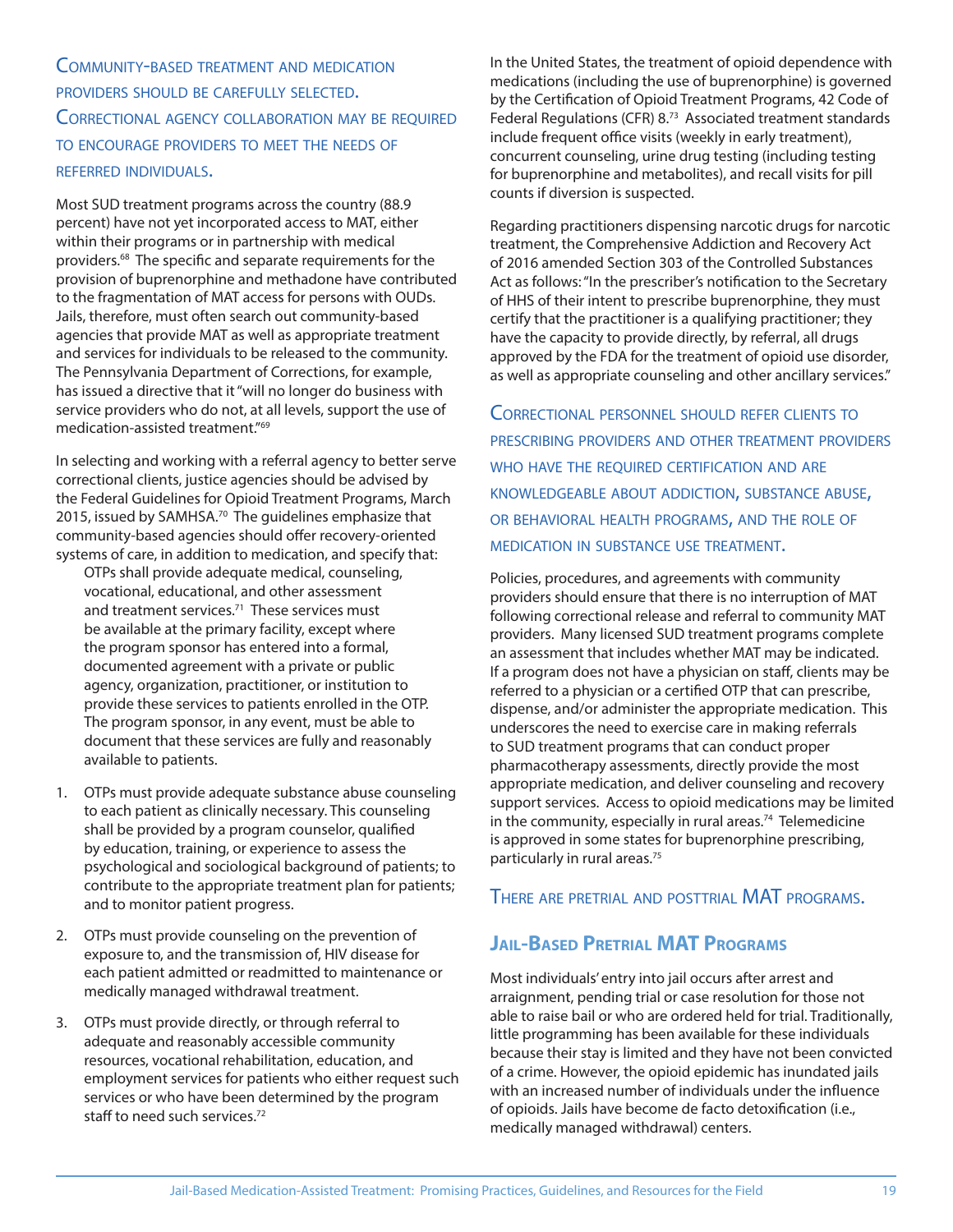Once individuals have gone through medically managed withdrawal, many jails are in a unique position to initiate treatment for these individuals, launching them on the path to long-term recovery. An increasing number of jails have begun to establish treatment programs for these individuals. In addition to medically managed withdrawal services, these jails have established medical screening for MAT as well as in-jail provision of these medications to promote continued abstinence from illicit opioids upon release. To ensure continuity of treatment, these jails link released individuals to treatment, support, and medical providers in the community. However, medically managed withdrawal is not treatment. In fact, withdrawal is associated with high risk for overdose and death following release, underscoring the need for MAT.



There is a dual incentive for incarcerated individuals to take advantage of these programs: Not only can their participation lead to recovery in the long term, but in the short term, their participation can influence prosecutors and courts to consider noncustodial treatment alternatives once they return to court for further hearings. In many jurisdictions, prosecutors and courts let defendants know at arraignment that they will take into consideration the defendants' participation in a jail pretrial program to resolve their criminal cases. Although many defendants may be more concerned with avoiding custodial sentences than long-term abstinence and recovery, research has shown that successful treatment is not dependent on voluntary entry into treatment.76

However, if it is likely that a prosecutor and a court will not consider a noncustodial sentence, beginning agonist treatment pretrial may not be indicated if the individual is expected to return to jail for a long period of time or be sentenced to prison.

Before an individual is enrolled into a jail's MAT program, he or she is educated about the medications offered and the associated choices to be made (as described earlier). The jail then introduces concurrent initial drug counseling and sets up referrals in the community for follow-up counseling as well as continued access to medication.

An increasing number of jails provid agonist medications for incoming individuals who are already prescribed these medications, especially if they are not expected to remain in jail for prolonged periods of time. While certified medical personnel can dispense buprenorphine, methadone must be dispensed by a licensed methadone clinic. For this reason, most jails rely on community methadone clinics to come to their facilities daily to dispense medication under the supervision of the jail authorities rather than becoming licensed methadone providers in their own right.

#### **JAIL-BASED POSTTRIAL MAT PROGRAMS**

Many more jails provide posttrial MAT for sentenced individuals. Generally, access is provided for those who are also enrolled in a facility's drug treatment program. These posttrial MAT differ from the pretrial programs in that most participants do not need to undergo medically managed withdrawal before entry. If an individual has been allowed to continue prescribed agonist medications before entrance into the jail, some programs allow him or her to remain on these medications, but generally for only a year. After that, the individual is medically tapered off the agonist medication.

Most of these jail programs offer naltrexone shortly before individuals' reentry into the community, either when released on parole or when no further correctional supervision is needed. However, some also offer naltrexone maintenance for several months before release. These jails provide either oral naltrexone daily for approximately 1 month, followed by injectable naltrexone immediately before release, or up to 3 months of monthly injections prior to release. Although there have been no studies on the effectiveness of extended naltrexone maintenance before prerelease injections, it is thought that such maintenance will result in better followthrough after release. Many correctional programs have found that, although individuals sign up for naltrexone 2 or 3 months before release, they often change their minds when it is time for the injections. Despite prolonged abstinence while incarcerated, it is reported that for some, anticipation of imminent release triggers drug cravings and drug dreams, making them anxious and/or resistant to committing to the month's abstinence that the injections will promote. It is thought that the provision of naltrexone months before release will prevent renewed cravings and anxiety and encourage individuals to enroll in the naltrexone MAT program and continue the medication after release.

Two studies provide some support for this rationale. Both found that when individuals receive the first injection before release from jail, they are significantly more likely to have a second injection compared to those whose first injection is given immediately after release.<sup>77</sup> This suggests some significance to initiating the medication before release.

Similarly, a randomized clinical trial of buprenorphine maintenance that compared individuals who began receiving the medication while in jail with those who received it upon release found that the former approach was associated with more days in buprenorphine treatment in the designated community treatment program during the 12-month postrelease assessment. However, the study did not find an association with superior outcomes in terms of reduction of heroin or cocaine use or criminal behavior.<sup>78</sup>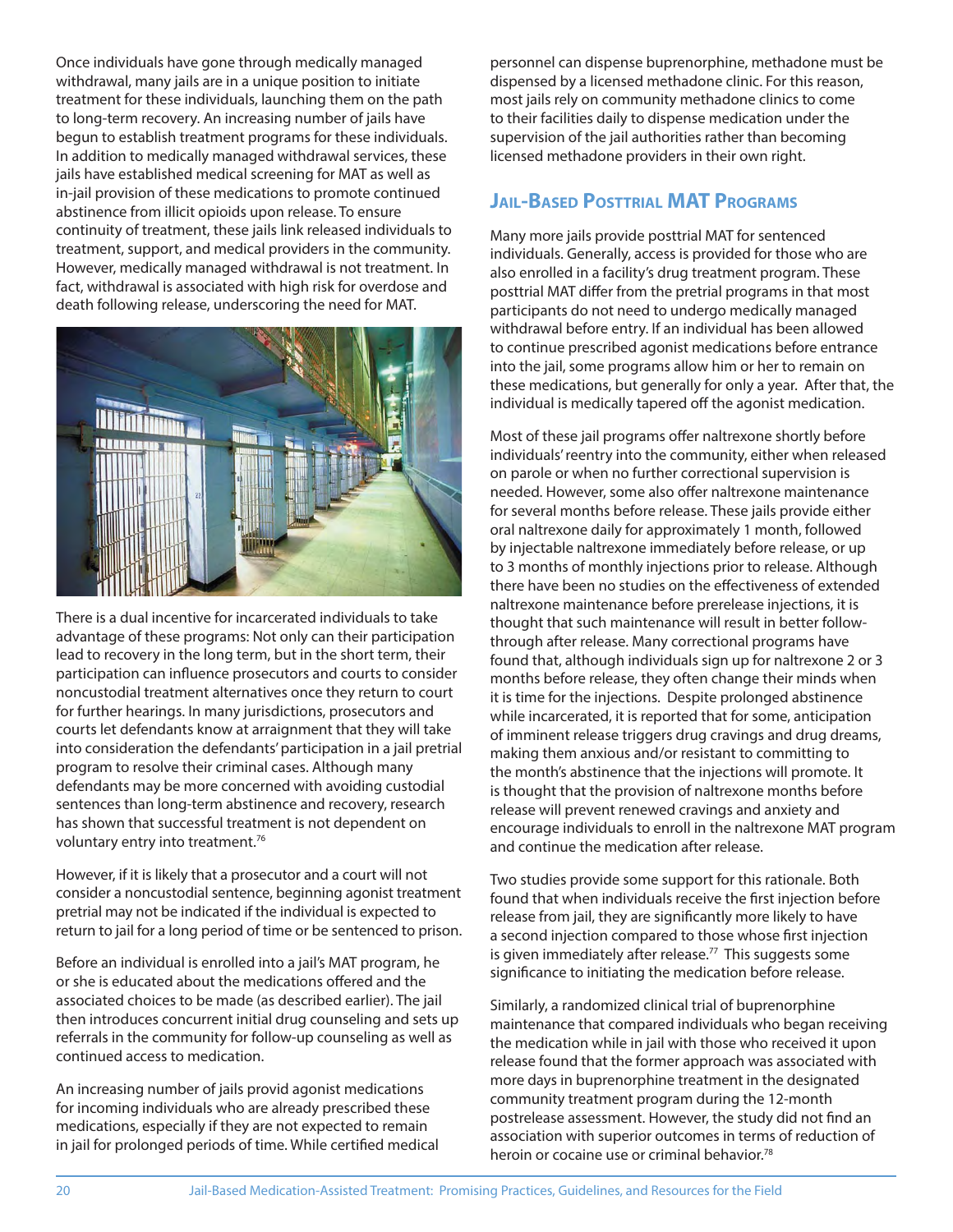In addition, research makes it clear that receiving MAT in jail along with treatment is associated with better follow-up in the community than treatment alone. For example, a randomized controlled trial of methadone maintenance and counseling for some inmates compared with counseling only found that in the year following release, those who had methadone and counseling spent 7 times as many days in treatment for drugs during the postrelease year. None of the counselingonly participants continued in treatment for the entire year, whereas 37 percent of the methadone participants remained in treatment for that year. The counseling-only individuals were also significantly more likely to test positive for opioids 12 months postrelease.<sup>79</sup>

These findings are relevant because individuals are at a significantly increased risk of an overdose death during the first 2 weeks postrelease.<sup>80</sup> Use of methadone and buprenorphine substantially reduces this risk.<sup>81</sup>

To ensure the continuity of medication after release, it is essential that funding be arranged. If medication is to be paid for through the state Medicaid program, individuals should be enrolled before release so there is no gap between release and eligibility to access the needed medication. If health coverage requires prior approval for certain medications, it should be arranged before release for the same reason. In addition to financing medication, jails should facilitate participants' first postrelease community treatment appointments.

Several jail-based MAT programs have created recovery support case manager positions to bridge the gap between institutions and communities. These case managers meet with individuals before release and remain available for support and assistance for up to a year after release. Among other duties, recovery support case managers may accompany released individuals when they first enter treatment programs, meet with medical providers, or engage in other recoveryrelated activities. Unlike probation or parole officers, the case managers' function is solely to provide support, and their engagement by the released individuals is voluntary.

### **THE IMPORTANCE OF CLIENT SCREENING TO ADDRESS TREATMENT CONTINUATION, WITHDRAWAL, AND RELAPSE**

#### SYSTEMS SHOULD BE IN PLACE TO ENSURE CONTINUATION OF METHADONE OR BUPRENORPHINE WHEN APPROPRIATE.

Jails should establish systems to ensure that detainees and sentenced inmates who had been receiving MAT, particularly methadone and buprenorphine, prior to their arrest have MAT continued when feasible.<sup>82</sup> Withdrawal of methadone or buprenorphine increases the risk for adverse consequences. Avoidable potential consequences include onset of withdrawal symptoms (requiring medical management and monitoring), increase in disciplinary problems<sup>83</sup>, drop out from treatment postrelease<sup>84</sup>, and dramatic increases in overdose-related deaths postrelease among those not maintained on MAT.<sup>85</sup> In Rhode Island, when MAT continuation was implemented in jails and prisons statewide, postrelease deaths dropped by 60 percent.<sup>86</sup>

MAT continuity can be ensured through appropriate policies and procedures, memoranda of understanding with community programs, established lines of communication with community prescribers, and systems for obtaining MAT and for supervised administration of MAT. Communication upon jail entry is necessary to confirm dosing with the community program or prescriber. Systems for obtaining MAT must be consistent with federal and state regulations. Dosing should be directly supervised to minimize diversion.

Prerelease communication with community prescribers is needed to avoid interruption in dosing. For methadone, this often means requesting that the community OTP "guest dose" the patient in jail—i.e., provide take-out doses of methadone that are secured by the jail and administered under jail supervision. For buprenorphine, this often means prescription of buprenorphine by jail medical staff who are waivered to prescribe it and direct observation of its administration. Alternatively, jails can obtain a license as an OTP program.<sup>87</sup> Prerelease communication with community treatment programs helps to ensure that patients are scheduled with an immediate appointment with the community prescriber, thus avoiding a postrelease interruption in MAT.

MEDICALLY MANAGED WITHDRAWAL PROTOCOLS SHOULD BE IN PLACE TO SUPPORT SCREENING FOR WITHDRAWAL SEVERITY AND POLYSUBSTANCE USE, MONITORING, AND MEDICAL MANAGEMENT OF SYMPTOMS.

Medically managed withdrawal utilizing prescribed, FDAapproved medications may be necessary when a person transitions to a controlled setting or begins treatment with naltrexone. In custody settings, especially jails, this must be addressed early in the intake process (ideally, within hours of admission) to reduce the risk of medical complications and fatalities. Withdrawal symptoms may begin within 4 to 6 hours of the last opioid use and may last for up to several months.<sup>88</sup> Jails should have protocols in place to identify people who might require medically managed withdrawal services. It is of equal importance to have a plan to engage them in treatment. Medically managed withdrawal by itself is not treatment.<sup>89</sup> While in some instances, withdrawal can be a step toward treatment, this is largely not the case in correctional settings, where the risk of death from overdose is extremely high.

A person entering a correctional institution on a prescribed medication should be allowed to continue for a reasonable period. If the incarceration will be for more than a year, the individual can be tapered off the medication under medical supervision and then restarted 30 days prior to release in order to minimize risk of postrelease overdose and death. Research has found that forced detoxification of prescribed opioid medication, such as methadone, can undermine an individual's willingness to engage in MAT in the future, compromising the likelihood of long-term recovery.90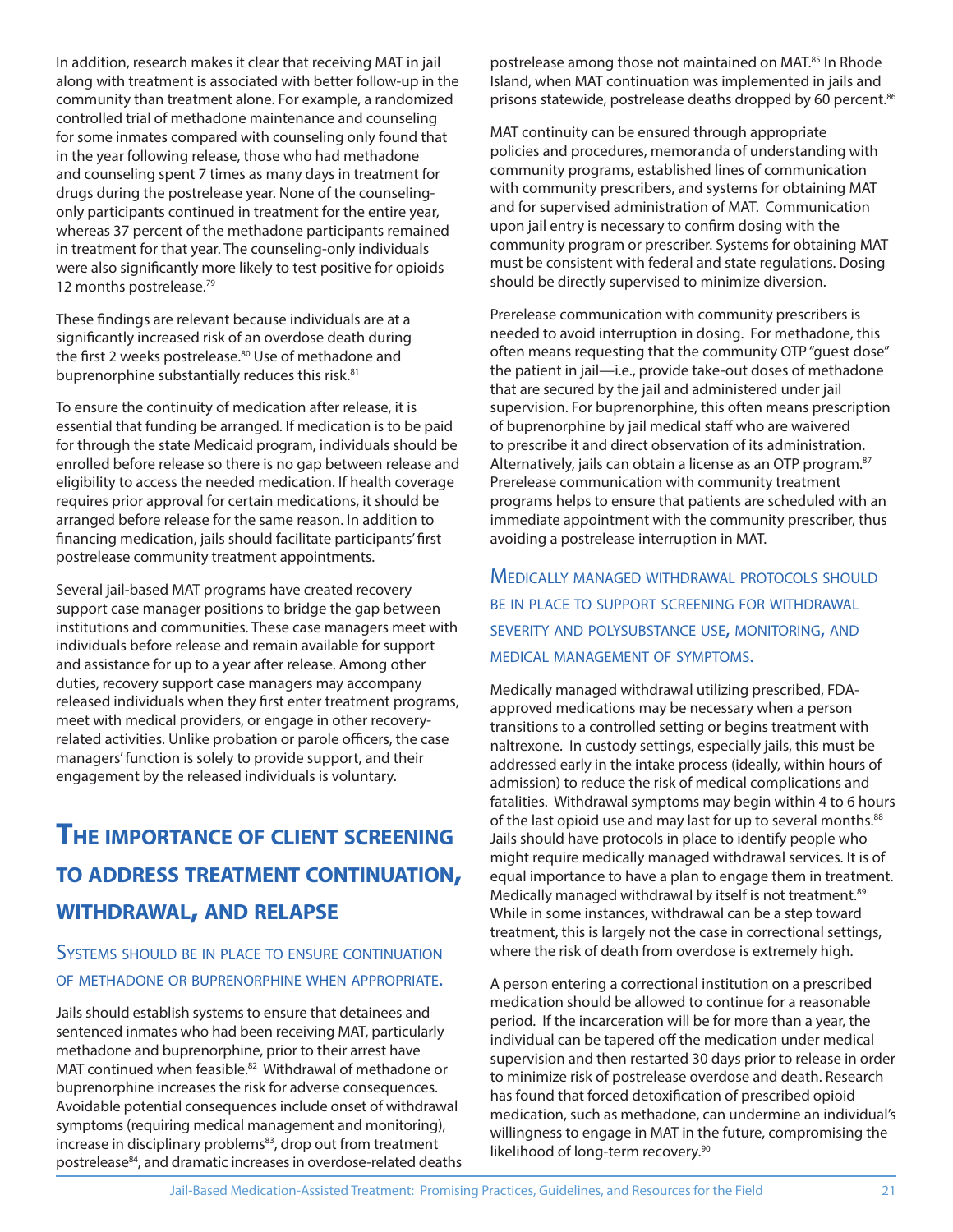Another issue to be aware of is polysubstance use. It is unwise to assume that an individual who reports a history of opioid use is exempt from the potentially life-threatening consequences of alcohol or benzodiazepine withdrawal. Opioid-dependent individuals are likely to use other substances, including alcohol, and may increase their alcohol consumption when they attempt to curtail opioid use. Universal withdrawal severity screening, institutional or community-based, of all persons entering corrections with an established or suspected history of substance use is widely recommended.<sup>91</sup>

The use of a standardized brief withdrawal severity assessment can help to stratify risk levels:

- **Low**—should be monitored but does not require medical attention
- **Medium**—requires immediate medical attention but does not have complicating medical conditions
- **High**—requires immediate medical attention and intensive monitoring because of other medical conditions that elevate risk<sup>92</sup>

#### **STANDARDS, GUIDELINES, AND INFORMATION ON WITHDRAWAL SEVERITY SCREENING**

- **Guide to Developing and Revising Alcohol and Opioid Detoxification Protocols**. Kevin Fiscella, MD, MPH, for the National Commission on Correctional Health Care, 2015. www.ncchc.org/filebin/Resources/ Detoxification-Protocols-2015.pdf
- **Detoxifi cation of Chemically Dependent Inmates**. Federal Bureau of Prisons clinical practice guidelines, February 2014. www.bop.gov/resources/pdfs/ detoxification.pdf
- **TCU Drug Screen V Opioid Supplemental**. Texas Christian University, September 2017. https://ibr.tcu. edu/forms/tcu-drug-screen
- **TIP Series 45: Detoxification and Substance Abuse Treatment**. Substance Abuse and Mental Health Services Administration, U.S. Department of Health and Human Services, 2006. https://store.samhsa. gov/product/TIP-45-Detoxification-and-Substance-Abuse-Treatment/SMA15-4131
- **Opioid Substitution Treatment in Custodial Settings—A Practical Guide**. World Health Organization and United Nations Office on Drugs and Crime, 2008. www.unodc.org/documents/ balticstates/Library/PrisonSettings/OST\_in\_ Custodial\_Settings.pdf
- **Managing Opiate Withdrawal: The WOWS Method**. CorrectCare, Summer 2016. www.ncchc.org/filebin/ CorrectCare/30-3-WOWS.pdf

Even people who do not require medical attention should have easy access to ample, drinkable fluids.

Common factors that can elevate risk levels include a history of delirium tremens or withdrawal-associated seizures, a history of traumatic brain injury, advanced age, major medical or psychiatric comorbidity, and pregnancy.<sup>93</sup> Outpatient medically managed withdrawal treatment is not uncommon for individuals withdrawing from opioids.<sup>94</sup>

In custody settings, the medical consequences of acute withdrawal from alcohol or chemically related sedative/ hypnotic drugs (for example, benzodiazepines or barbiturates) can be reduced or eliminated when sound protocols are implemented and followed.<sup>95</sup> Symptoms of opioid withdrawal should be treated in accordance with correctional health care guidelines. Although deaths from inadequately treated withdrawal are uncommon, such deaths are on the rise.

Although medically managed withdrawal is not treatment and relapse is likely to occur without long-term follow-up services, assisting individuals in custody who are withdrawing from substances is an ethical and medical responsibility. ASAM criteria, endorsed by SAMHSA in its TIP 45: Detoxification and Substance Abuse Treatment, suggests "that for alcohol, sedative-hypnotic, and opioid withdrawal syndromes, hospitalization (or some form of 24-hour medical care) is often the preferred setting for medically managed withdrawal, based on principles of safety and humanitarian concerns. When hospitalization cannot be provided, then a setting that provides a high level of nursing and medical backup 24 hours a day, 7 days a week is desirable."

Medications combined with psychological support are the standard for medical practice and improve recovery outcomes. To get the best results from medically managed withdrawal, an individual should be immediately connected with medication and counseling. Many medications are used to help ease withdrawal symptoms. The Federal Bureau of Prisons offers clinical guidelines for safe, medically managed withdrawal from alcohol, opioids, barbiturates, and other substances.<sup>96</sup> These practice quidelines do not differ significantly from communitybased medically managed practices. Withdrawal should be assessed using the validated scales previously discussed. It should be treated using FDA-approved medications. These include methadone (when provided through an OTP), buprenorphine, or lofexidine. Systematic reviews suggest that clonidine has some benefit in relieving withdrawal symptoms but is less effective than opioid agonists.<sup>97</sup>

All correctional facilities should make naloxone (Narcan) kits available in the event of an overdose. Ideally, all individuals with OUDs should leave their facilities with such a kit (or a prescription for one). Following an overdose, the individual and his or her family should be educated in how to administer this lifesaving drug.98

Alcohol withdrawal is usually treated with short-term, gradually tapering doses of long-acting benzodiazepines. Medications include clonidine; thiamine, also called vitamin B1; and carbamazepine, an antiseizure medication. All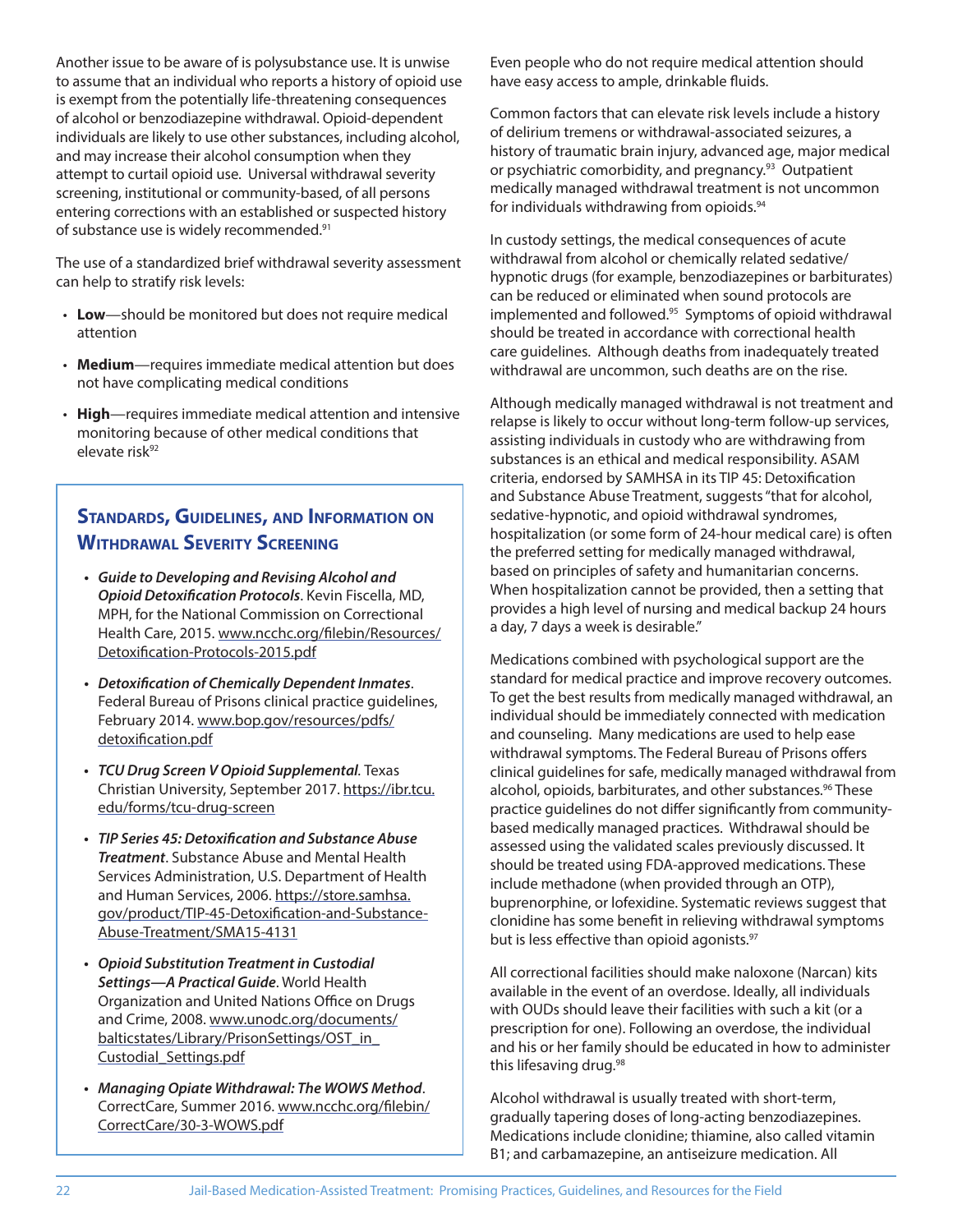medications should be administered under the supervision of trained medical personnel, particularly considering that many individuals entering corrections may suffer from liver disease, a condition that contraindicates the use of certain medications.

#### JAIL MAT PROGRAMS SHOULD INCLUDE ONGOING MONITORING THROUGH DRUG SCREENING AND OTHER DIVERSION/RISK MITIGATION STRATEGIES.

Alcohol and drug use during treatment should be carefully monitored as outlined in NIDA's Principles of Drug Abuse for Criminal Justice Populations. 99 Individuals trying to recover from alcohol and drug addiction may experience a relapse and return to drug use. This is considered a part of the recovery process for people with SUDs. Those on MAT, like others in SUD treatment, may relapse, take other drugs, or misuse prescription medication. Individuals on antagonist drugs such as naltrexone may switch to cocaine or other drugs that are not blocked by naltrexone.

Different people have different triggers for relapse, and treatment providers work to identify such triggers. Common triggers include mental stress and associations with peers and social situations linked with drug use. An undetected relapse can progress to serious alcohol and drug misuse and potential overdose. When detected, relapses can present opportunities for therapeutic intervention. Monitoring alcohol and substance use through urinalysis or other objective methods, as part of treatment or criminal justice supervision, provides a basis for assessing and providing feedback on the participant's treatment progress. It also provides opportunities to intervene to change unconstructive behavior and to determine rewards and sanctions to facilitate change and modify treatment plans according to progress. For individuals on medications, it can also ensure that they are taking the correct dosages.

In addition to urine tests, correctional and treatment agencies can employ a range of methods to monitor for return to drug use, including pill or strip counting and behavioral observations. These methods are generally not dissimilar from those used to monitor illicit drug use by other non-MAT participants. Most correctional agencies perform the monitoring themselves and do not rely on treatment programs or correctional health providers.

Once a patient is released from jail, the method and extent of monitoring depends on the type of medication. Patients prescribed buprenorphine typically take home a month's worth of medication, which requires more vigilant monitoring. Methadone patients, on the other hand, typically take their doses in liquid form under observation by clinic medical staff and do not self-administer medication at home until they are well stabilized to safeguard against misuse. Naltrexone cannot be diverted when it is injected by a health care provider, and oral naltrexone has no abuse potential.

 States with an operational prescription drug monitoring program (PDMP) collect all Schedule II, III, and IV (and, in some states, Schedule V) controlled substance prescription data that can be accessed by authorized users, including physicians and pharmacists. By regularly checking the PDMP, providers can become aware if a patient receives a controlled substance from another prescriber and address the possible return to drug use. Every state and the District of Columbia now has an operational PDMP (although Missouri's is not statewide; it is operated by the St. Louis County Department of Public Health and is joined by other counties/jurisdictions). A list of the capabilities for each PDMP can be found at http://www. pdmpassist.org/content/state-profiles and at http://www. pdmpassist.org/content/pdmp-maps-and-tables.

Jails report a major challenge in terms of contraband drugs, including agonist medications used for opioid treatment. For example, the Ohio Department of Rehabilitation and Correction reported that in December 2016, based on random drug tests conducted on 5 percent of the prisoners, 1 in 20 tested positive for illicit drugs, with marijuana being most common, followed by Suboxone.100 While many jails have provided methadone to pregnant women for decades, and currently some jails and prisons regularly provide agonist medications to their inmates, at least one jail has found that its MAT program appears to have reduced the demand for illicit drugs within its institutions. However, the same department underscores that the provision of agonist medication requires daily procedures for monitoring the medication dissemination by both nursing and correctional staff.<sup>101</sup> An integrated jail/prison system found that continuation of methadone improved postrelease engagement in treatment and reduced disciplinary problems among inmates.<sup>102, 103</sup>

### **ENGAGING MEDICAID AND POSTRELEASE FINANCIAL ASSISTANCE**

**JAILS FACILITATING MAT SHOULD ENGAGE THEIR STATE** MEDICAID AGENCIES AND OTHER PUBLIC PAYERS TO FACILITATE HEALTH CARE COVERAGE.

Lack of insurance or gaps in insurance coverage inhibit the use of MAT. For example, according to a 2016 U.S. Government Accountability Office report,<sup>104</sup> out-of-pocket costs for sublingual buprenorphine for individuals who lack insurance coverage for medications can range from \$200 to \$450 a month. The cost of injectable naltrexone can be triple that cost. State Medicaid programs may not reimburse for all three of the approved OUD medications. In some states that cover all or some of the medications, there is a shortage of physicians willing to prescribe medications for persons with substance use disorders.105 Some states have stringent prior authorization requirements governing the coverage of medications such as buprenorphine or extendedrelease injectable naltrexone. For example, Idaho requires preauthorization to receive Medicaid coverage for Suboxone, Vivitrol, or oral naltrexone. A breakdown of state coverage (including medications) is contained in A Comprehensive Listing of What States Cover for Substance Use Disorder (see http://www.rsat-tta.com).106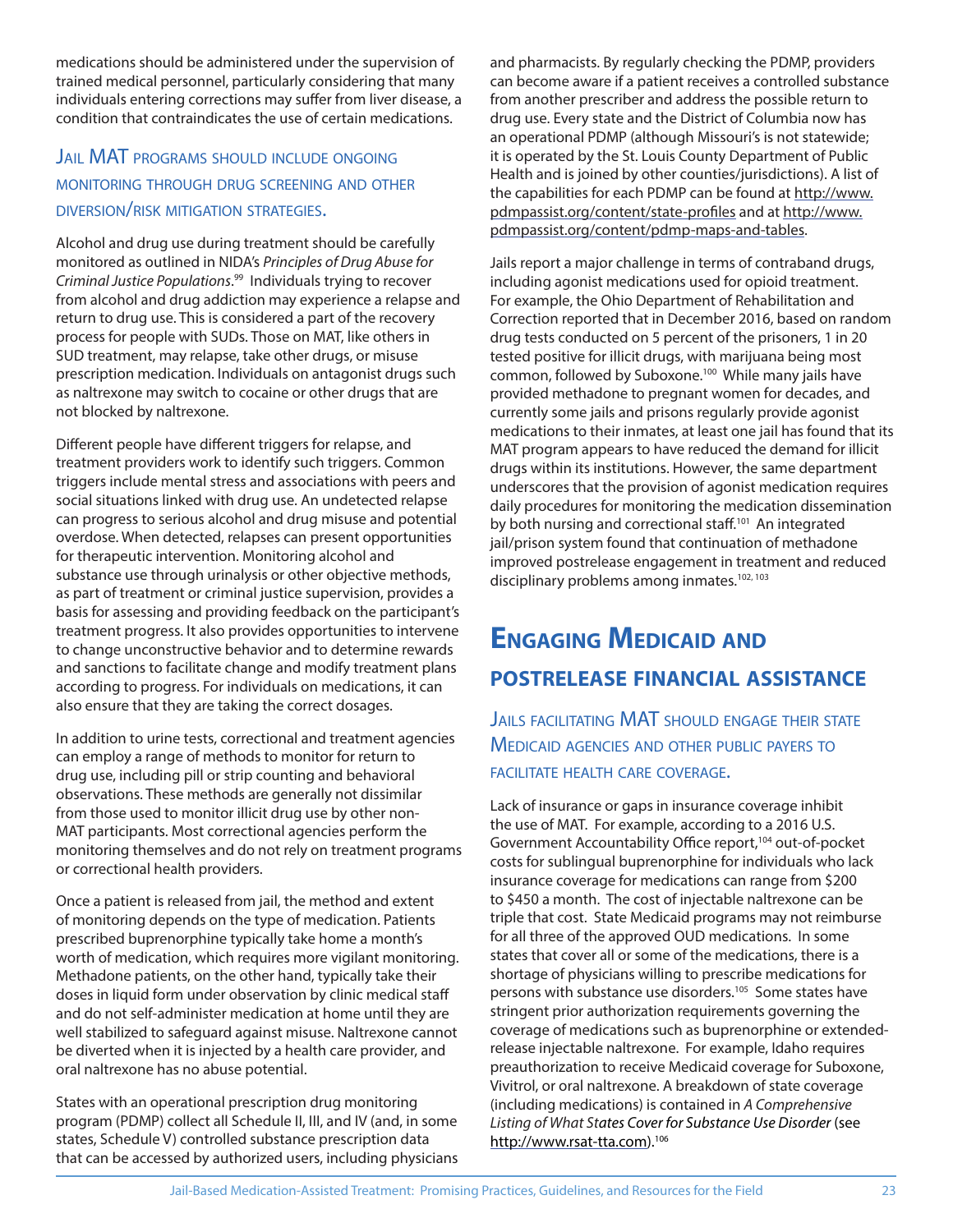Correctional or treatment agency staff members can help ensure that individuals receive the coverage needed to utilize MAT programs, including available state-subsidized medications.

Federal law and regulations do not require states to terminate Medicaid enrollment when a person is incarcerated, but the law does prohibit federal payments for that person's health care costs while he or she is in prison or jail (excluding the inpatient exception). Guidance from the Centers for Medicare & Medicaid Services (CMS) in April 2016 clarifies that states must accept applications from people who are incarcerated and enroll or reenroll them if determined eligible. It encourages states to suspend enrollment or coverage by using markers or other indicators in the claims processing system that help ensure that claims submitted by states are denied for disallowed services provided to people in prisons and jails. Whatever method is used, CMS states that a suspension must be lifted when this exclusion no longer applies—for example, upon a person's release, or when he or she is admitted to a medical institution for treatment that falls within the inpatient exception.<sup>107</sup>

In addition, if an individual obtains employment and no longer qualifies for Medicaid, he or she may not be able to afford the subsidized premiums or copays. Such an individual may need additional assistance, such as pharmaceutical company coupons or access to generic versions of buprenorphine.

There are programs for reduced-price medications, some from the pharmaceutical industry itself. There are also federal and state government programs. Congress established the 340B program to allow certain covered entities that serve large numbers of uninsured patients to obtain drugs from pharmaceutical suppliers at the same discounted rates that Medicaid pays (i.e., 25 to 50 percent less). The following website lists 340B-covered entities by state: http://datawarehouse.hrsa.gov/topics/HealthcareSystems/ CE340BDataExplorer.aspx. Also, some states fund MAT medications for programs that serve correctional populations out of state block grant funding or state appropriations. More than 1,200 Federally Oualified Health Centers are located in inner cities and rural areas and serve uninsured and lowincome individuals. Many offer buprenorphine based on discounted fees. The nearest center can be located via https://findahealthcenter.hrsa.gov.

#### **THE DIFFERENT TYPES OF ASSISTORS INCLUDE THE FOLLOWING:**

- **Navigators**—Navigators receive extensive training from CMS and are responsible for providing unbiased information about public and private health insurance programs in a culturally competent manner. They regularly report on their outreach and consumer education activities and accomplishments. In plan year 2018, the Navigator Program is evolving: Navigators will be encouraged to leverage volunteers as well as strategic partnerships with public and private organizations to identify individuals who would benefit from Exchange coverage. These updates leverage practices from private sectorfocused programs like those within Medicare Advantage.
- **Non-navigator assistors (in-person assisters)** These serve a function similar to navigators, providing in-person assistance and informing consumers about coverage options, but funding for assistors is more flexible than navigator funding. Many states opt to train staff members of existing community-based agencies to carry out in-person assistor duties.
- **Certified application counselors (CACs)**—CMS designates organizations to certify counselors who perform these functions. CACs complete pre-service training and receive ongoing in-service training via CMS webinars and newsletters. They comply with privacy and security standards but have fewer reporting requirements.
- **Brokers, agents, and contracted assistors**—Brokers usually act on behalf of the consumer and are compensated by insurers or consumers. Agents are compensated by insurers. Some states contract with brokers or agents to act as "navigators." They may be required to forgo compensation or abide by other guidelines that mitigate potential conflicts of interest.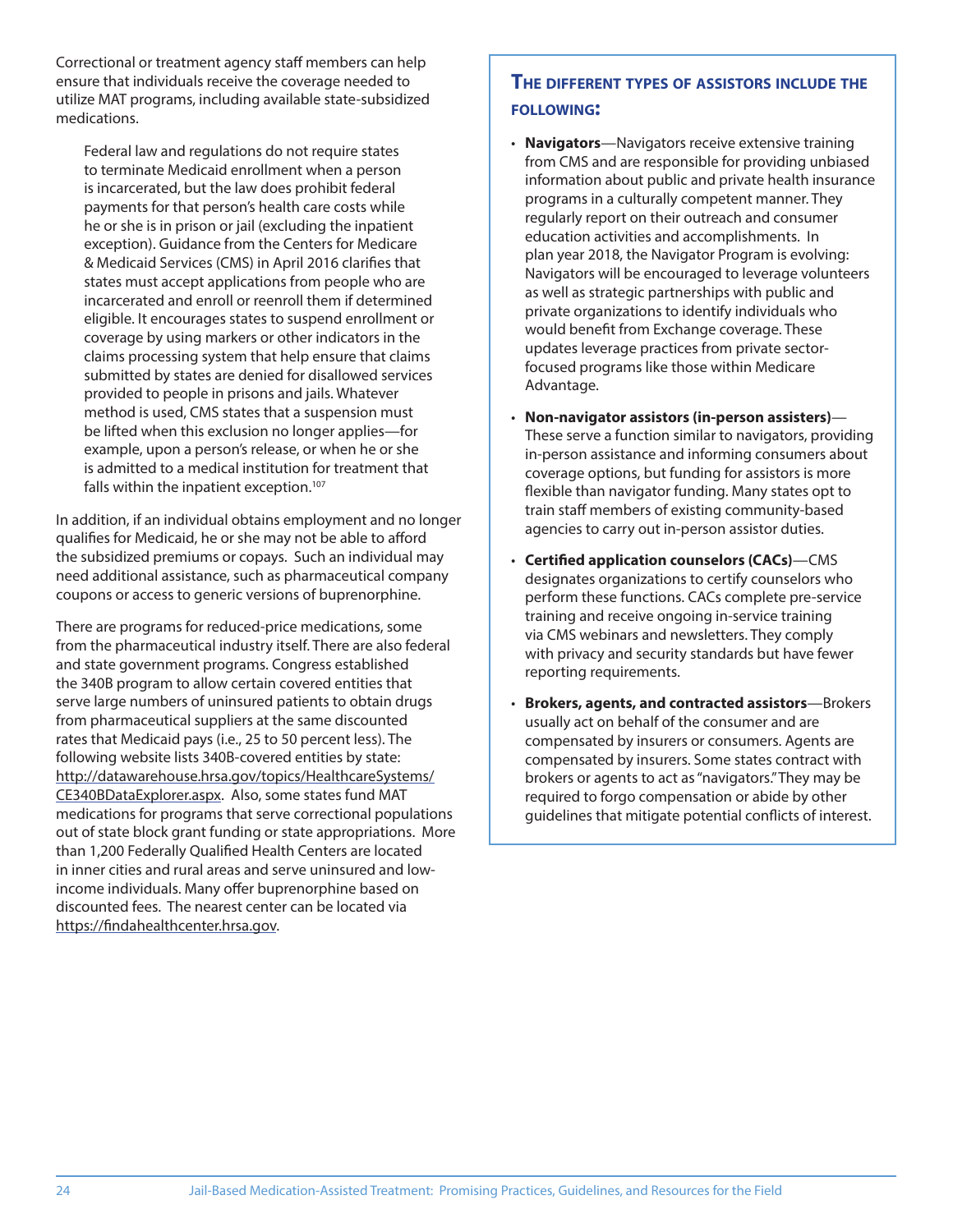# **JAIL-BASED MEDICATION-ASSISTED TREATMENT PROGRAMS IN ACTION**

## **SACRAMENTO COUNTY JAIL, CALIFORNIA**

#### **ORIGIN AND DEVELOPMENT OF THE PROGRAM**

In 2013, the Sacramento County Sheriff 's Department Reentry Services Bureau, Sacramento Probation Department, and Correctional Health Services began a pilot program to provide substance use treatment with the administration of naltrexone to a select group of inmates with a history of opiate dependence and/or acute alcohol abuse. The pilot group showed great success. As a result, the program was made available to all consenting inmates who qualified.

#### **PROGRAM PARTICIPATION PROCEDURES**

Program participants are identified by self-referrals, reentry specialists, inmates with known drug/alcohol use histories, and referrals from outside sources. When an inmate is identified as a possible program participant, the following screening process is used:

- 1. A reentry specialist meets with the inmate to explain the program and to obtain consent to proceed.
- 2. A signed copy of the Sacramento County Correctional Health Services and WellSpace Health Vivitrol Consent Form is placed in the inmate's file, a second copy is forwarded to the reentry resource officer, and a copy is sent to County Health Services and WellSpace Health (the postrelease medical program).
- 3. Verification is made of participation in a substance use treatment program. If the inmate is not participating in a program, the reentry specialist will coordinate enrollment with the reentry resource officer.
- 4. Probation verification is made, although probation status is not required for participation.
- 5. The inmate is referred to the Department of Human Assistance eligibility specialists for eligibility verification for Covered California or other health insurance pursuant to the Affordable Care Act.
- 6. Correctional Health Services conducts a medical evaluation of the inmate to approve participation in the program.
- 7. When participation is approved by Correctional Health Services, the doctor prescribes naltrexone to the participant and ensures that the first injection is scheduled for 35 to 40 days prior to release and the second injection for 7 days prior to release.
- 8. The reentry specialist notifies WellSpace Health of the participant's anticipated injections and release from custody. An appointment is scheduled for the third injection prior to release.
- 9. The assigned reentry specialist serves the participant postrelease for the duration of his/her use of naltrexone. Reentry services continue based on need after the individual discontinues naltrexone or completes the recommended 6-month participation.
- 10. If the participant is serving a period of supervised release, the reentry resource officer ensures that the reentry specialist coordinates the individual's program participation with his or her probation officer of record.

#### **OUTCOMES**

Of the first 174 total program participants, 54 have been arrested for new offenses (31 percent).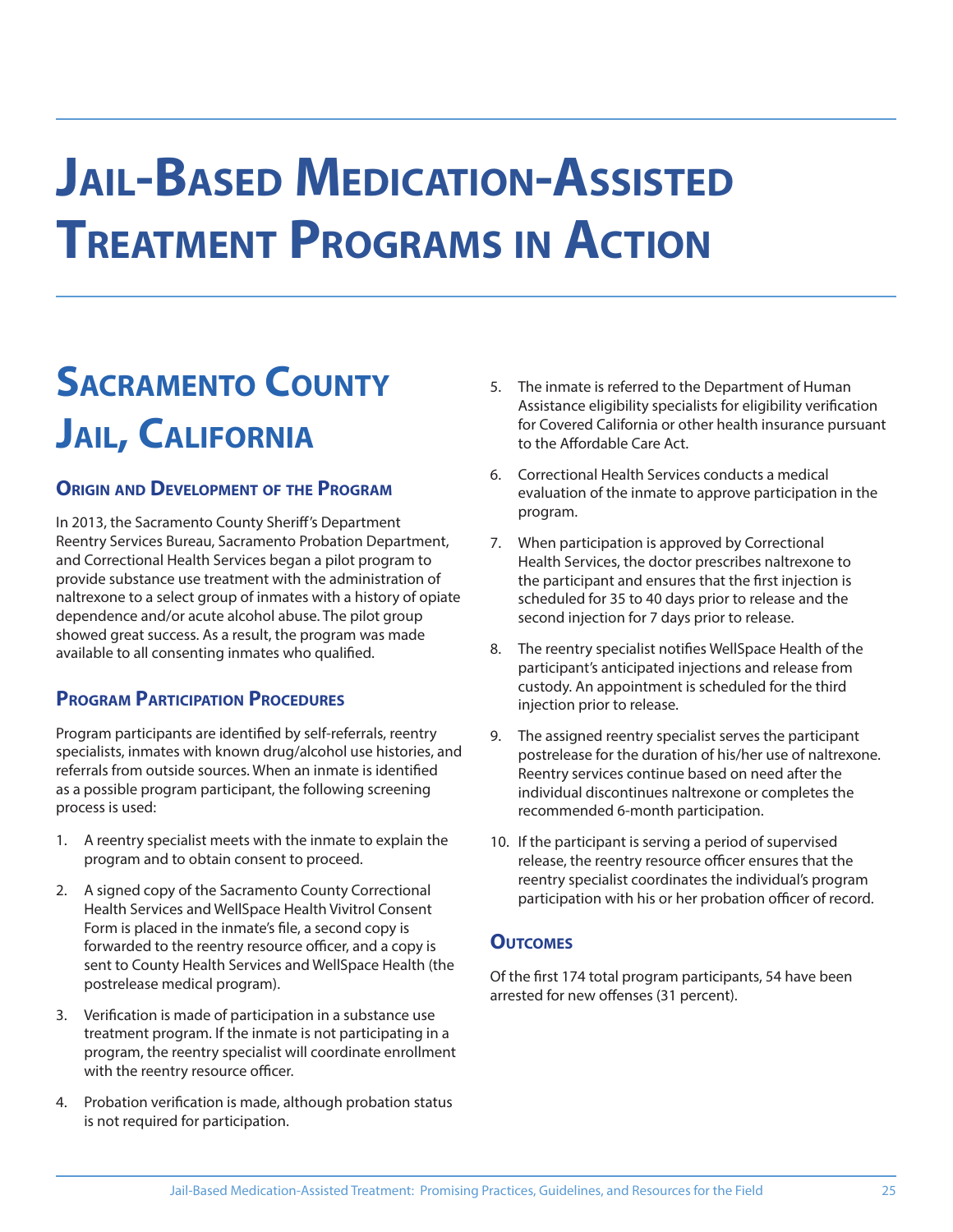## **MIDDLESEX JAIL AND HOUSE OF CORRECTION, MASSACHUSETTS**

#### **ORIGIN AND DEVELOPMENT OF THE PROGRAM**

The Middlesex Sheriff's Office (MSO) Medication-Assisted Treatment and Directed Opioid Recovery (MATADOR) program encourages long-term recovery to improve health outcomes and reduce recidivism. The program, in its current form, was launched in October 2015. The prior attempt at a MAT program resulted in programmatic failure but yielded insights for MATADOR's eventual success. The original Vivitrol program failed because it was missing many of the factors now known to be integral to a successful MAT program:

- The original program lacked buy-in from the correctional officials tasked with overseeing its success.
- It lacked a data collection/performance measures component.
- It had a very limited network of health providers who participated in MAT involving Vivitrol.
- It needed critical casework follow-up to assist participants with navigating medical appointments, health insurance coverage, and other issues associated with life back in the community.

The failure of the initial MAT program provided an opportunity to improve in three areas that became implementation milestones:

- The need for a navigator or recovery coach to remain in touch postrelease
- The need for real-time data to provide areas in need of improvement
- Increased participation by community health providers

#### **PROGRAM DEVELOPMENT**

MATADOR has evolved significantly since its October 2015 inception date. One of the major drivers of its success has been the increased participation of community health care providers and substance use counseling centers. The MATADOR program began with four community providers willing to accept patients and administer naltrexone injections. As of May 2017, that number had expanded to 35 providers, 70 support program locations, and four drug courts. In addition to the community support necessary to initiate and sustain a successful MAT program, key stakeholders include data

experts, medical/mental health treatment providers, dedicated recovery navigators/coaches, and courts willing to accept MAT as a legitimate form of relapse prevention and recidivism reduction.

Many MATADOR participants begin with medically managed withdrawal. Just under half (42 percent) of the intakes have drug addictions so severe that they need to be detoxed when they arrive—76 percent of them have some type of opioid in their systems. Following medically managed withdrawal, officers and program staff members provide drug treatment and casework services to treat those suffering from addiction issues. As part of that process, inmates are educated on all forms of MAT, including injectable naltrexone. Individuals interested in participating in MATADOR are educated on program specifics and receive medical screening prior to enrollment.

Prior to release, a participant is given an injection and is in touch with the navigator, who schedules follow-up medical and treatment visits. When an inmate is released from the facility, the program begins in earnest.

At its inception, the MATADOR program required one full-time employee (FTE) as a recovery support navigator and ½ FTE for data collection/analysis. Both initial positions were internal assignments and considered an investment in the program. As the program expanded, a second navigator was hired to keep up with demand. In addition, the program benefited from a grant award that uses Byrne JAG funding to secure two substance use treatment beds for program participants and 20 hours per week for a research assistant to collect data.

It was originally anticipated that the MSO's Residential Substance Abuse Treatment unit would be a natural feeder into the MATADOR program; however, data show that most program participants in the last 3 to 5 months have sought out the program after learning about it through word of mouth in the general population.

The MATADOR program director is a licensed nurse practitioner in the process of becoming a licensed recovery support navigator. Through this unique combination of training and expertise, the program provides clinical/medical guidance while establishing the rapport necessary for a successful postrelease relationship between the participant and the navigator. Potential participants are educated in all forms of MAT (Vivitrol, Suboxone, and methadone) and, if chosen, are provided with only Vivitrol (first injection prerelease) behind the walls of the Middlesex Jail and House of Correction.

The MATADOR team has gone to great lengths to establish open lines of communication with health care providers in the community, including identifying a primary point of contact at each community health care provider's and support program's office. This allows for a streamlined flow of information and, when necessary, the adjustment of treatment options,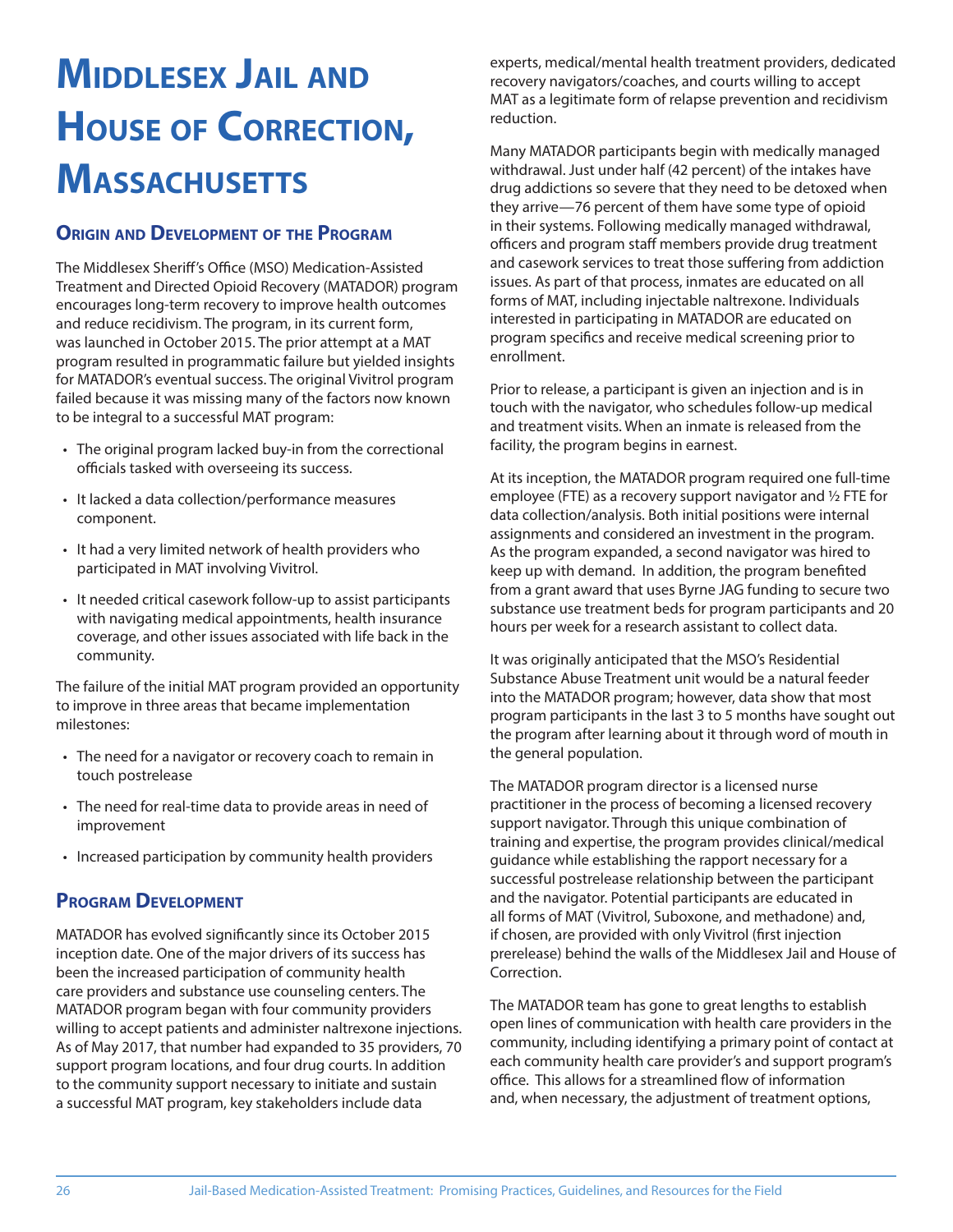services, and health insurance plans. Communication between the health care provider and the program is initiated when the program navigator notifies a provider of a new participant and schedules a medical follow-up appointment. If an appointment is missed, the MSO's research team is notified via phone call. The health care provider attempts to reengage the participant; failure to do so results in a call to a navigator, who attempts to reach the individual separately.

MATADOR team meetings provide ongoing communication among the MSO's research staff, executive staff, and navigators to ensure program integrity. The MATADOR program navigator works in conjunction with nearly 90 community health care providers, support programs, and drug courts throughout Massachusetts. The engagement and collaboration of these critical health care and criminal justice stakeholders have made a key difference in the success of the program reboot.

#### **OUTCOMES**

Of the 370 individuals who have completed the program, 81% percent had not been rearrested for new crimes as of January 2018.

## **LOUISVILLE METRO DEPARTMENT OF CORRECTIONS, KENTUCKY**

#### **ORIGIN AND DEVELOPMENT OF THE PROGRAM**

The Louisville Metro Department of Corrections (LMDC) began experiencing a significant influx of high-need drug users among the jail population. Heroin-related arrests skyrocketed from 120 in 2010 to 1,501 arrests in 2014. In 2015, the county had the most overdose deaths of any Kentucky county (268) and the most heroin-related overdose deaths (131). In 2016, LMDC was funded to expand the in-jail substance use treatment program Enough is Enough and MAT (Vivitrol) for eligible opioid addicts returning to the community.

#### **IMPLEMENTATION**

In the spring of 2016, LMDC partnered with Correct Care Solutions (CCS), its contracted medical/mental health provider, to launch its MAT program. Flowcharts, consent-to-treat forms, and informational handouts were developed, and training for medical staff was provided. Originally, the program was designed to be provided only to inmates who were active participants in Enough is Enough, a 90-day voluntary drug treatment program. Shortly thereafter, staff members realized

that the program would also benefit inmates who could not be enrolled in Enough is Enough because of shorter incarceration periods. LMDC partnered with the courts and prosecutors to refer pretrial inmates interested in Vivitrol treatment and continued treatment in the community in lieu of further custodial sentencing. A senior social worker/coordinator for the MAT program established contacts with community providers who committed to taking on the task of the care continuum for MAT program participants.

Although the program started slowly, it quickly gained momentum and speed once word spread to the jail population. State funding pays for hepatic function panel (liver enzyme) labs, drug screens, Vivitrol injections, and days inmates participate in the Enough is Enough program.

Once an inmate has volunteered as a potential participant for MAT who will be released from LDMC custody within a month, the program coordinator requests hepatic function panel labs to be collected by medical staff members. Once the lab results return, the doctor or nurse practitioner clears or denies prescription based on the results. If prescription is denied, the referral source and the inmate are notified. If cleared, approximately 1 week before the potential release date, the program coordinator conducts a drug screen and has the inmate sign consent-to-treat and release-of-information forms. At that time, medical staff members are informed that the inmate is ready to receive Vivitrol. The nurse administers the naltrexone (pill) and, after the inmate is observed for possible side effects, the first Vivitrol injection is administered. The program coordinator forwards the lab results and the signed consent form to the community provider, and the inmate receives an appointment for follow-up care.

#### **OUTCOMES**

As of January 2018, 200 individuals have graduated from either the pretrial or posttrial MAT program. Of these, 47 percent have remained arrest-free in the community; only 4 percent of the individuals were arrested more times after release than before they entered the program.

#### **LESSONS LEARNED**

The program must:

- Develop effective collaboration with community providers.
- Keep ongoing meetings with all involved for troubleshooting purposes and progress discussions (LMDC holds biweekly meetings to discuss the program).
- Keep open and continued discussions with the judges, prosecutors, and public defenders.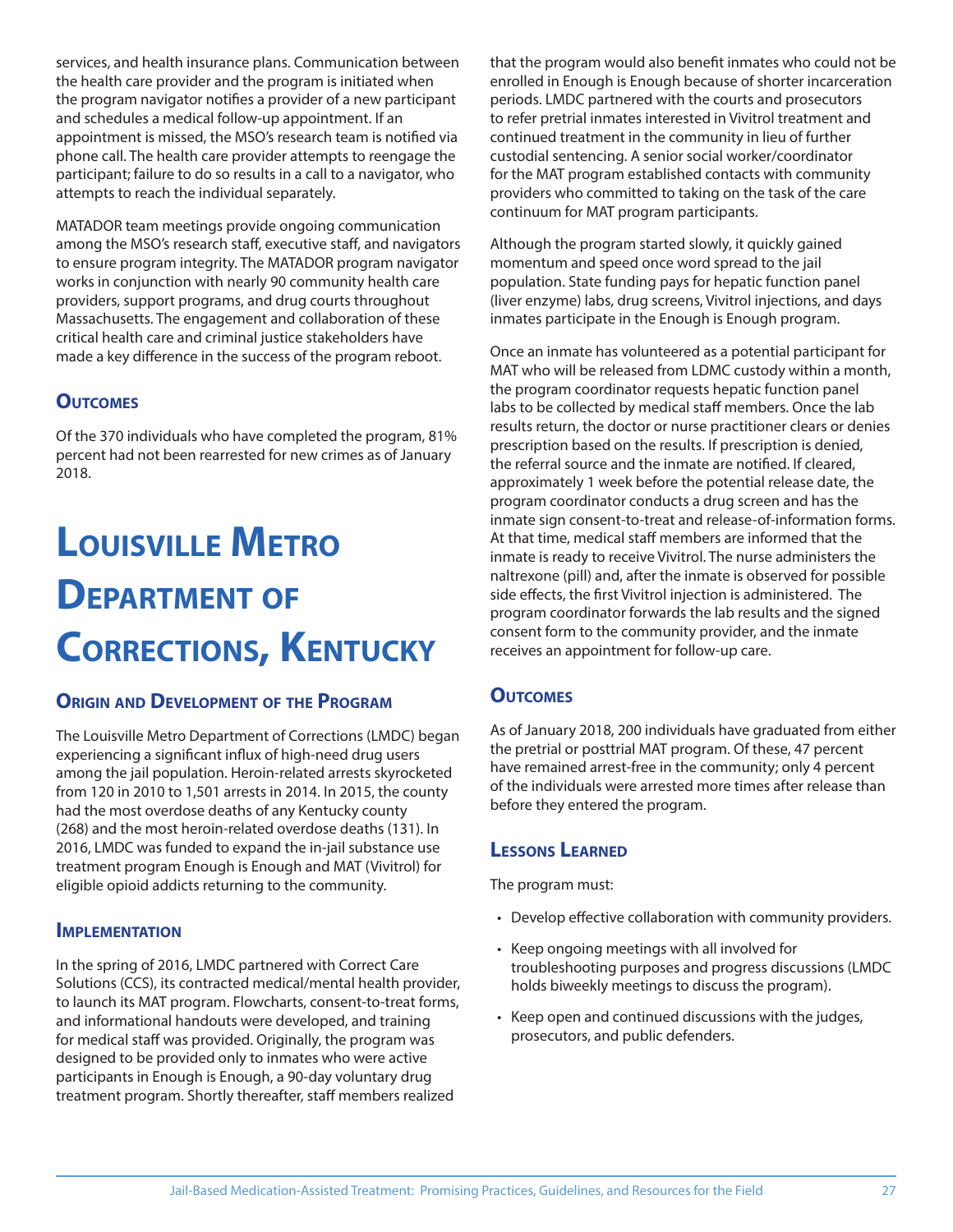## **SNOHOMISH COUNTY JAIL, WASHINGTON**

#### **ORIGIN AND DEVELOPMENT OF THE PROGRAM**

The Snohomish County Jail initiated its buprenorphine MAT program in January 2018, beginning with a buprenorphine/ naloxone (marketed as Suboxone) detox program. The program became necessary because of a huge increase over the past few years in people being arrested who were addicted to opioids. The jail's 24-bed medical unit was overwhelmed with individuals in need of medically managed withdrawal.

#### **PROGRAM DEVELOPMENT**

The jail found it was conducting withdrawal watches for 40 to 50 percent of those arrested, mostly for opioids. The medical unit was operating at more than 200 percent capacity. To ease cravings and mitigate the symptoms of withdrawal, the jail began Washington State's first pilot program to provide medically managed withdrawal with Suboxone. Individuals feel the ameliorative effects of 8 mg of buprenorphine within 30 minutes to 2 hours, and it takes 5 days before they are tapered off. Before receiving buprenorphine, individuals complete urine screens and medical exams to screen out those on other drugs, including benzodiazepines and alcohol, or those who have liver disease and other conditions.

The use of the medication has allowed the jail to move these individuals to the general population to free up medical beds and ease the correctional resources required for this special unit. The use of buprenorphine for medically managed withdrawal also introduces the individuals to MAT and gives them a picture of what treatment could include when they leave jail. Upon release, detoxed individuals are connected with treatment and medication providers in the community. Pregnant inmates are provided with buprenorphine without naloxone (marketed as Subutex).

If entering individuals are already on prescribed methadone or buprenorphine, they are maintained until they leave the jail, even if sentenced for the 3 to 6 months typically imposed for jail inmates.

Once through medically managed withdrawal, inmates who will be at the jail for at least 6 weeks (including those sentenced as well as those held pretrial) are offered Suboxone treatment 10 to 14 days before they are released. Three jail staff nurse practitioners and a physician at the jail prescribe the medication for both medically managed withdrawal and maintenance. The nurses carefully provide the medication each day under the supervision of correctional officers who provide direct supervision of inmates.

When individuals are released, they are picked up at the door by a community provider who continues to provide medication and counseling. At their release, the jail provides a prescription for 3 days of Suboxone, which gives the treatment provider time to begin prescribing. It generally takes a day for those on Medicaid to have it reinstated, so medication costs are initially covered by the treatment provider.

These same community providers also conduct group and individual counseling for the in-house jail treatment program, so those referred postrelease are already familiar with them. The jail has four community treatment providers to whom inmates are referred upon release.

Initially, the jail limited the program to 25 inmates to ensure smooth implementation and protection against any diversion of the medication. The inmates selected are well-known to the jail staff, since most have been in and out of jail previously for opioid abuse.

#### **OUTCOMES**

The pilot is too new to generate long-term outcome data. However, officials say the medically managed withdrawal program is easing the strain on deputies by getting inmates into the general population quicker and is much more humane. As the health administrator reported to local media, "They started their medication yesterday and within a couple hours were night and day difference. They went from vomiting, nausea, diarrhea, body aches to feeling well, eating, drinking, and wanting to shower. So, big difference."<sup>108</sup> Although the jail pays for the Suboxone tablets, the overall cost of the medication is less than the amount the jail paid for the medications previously used to ease withdrawal symptoms.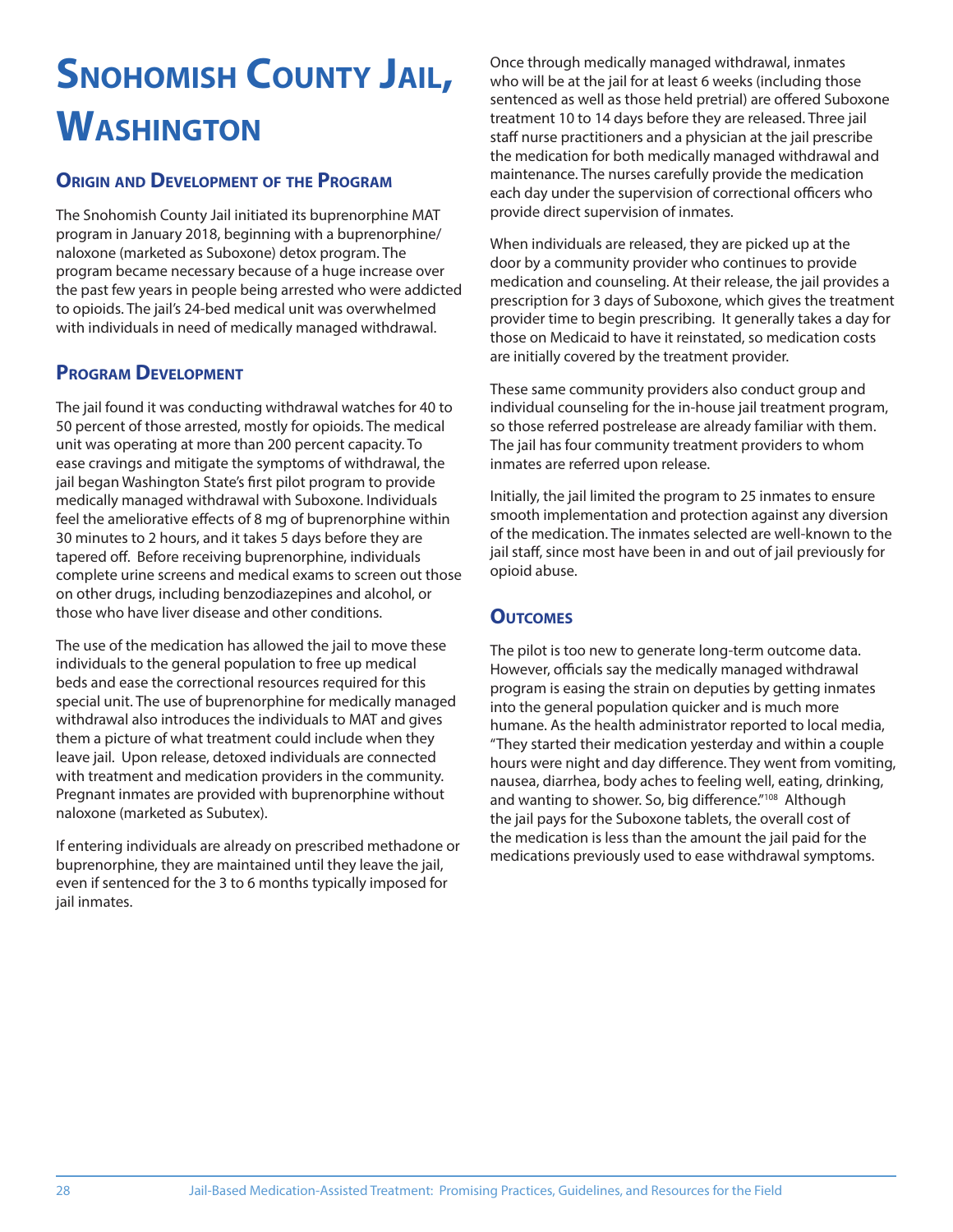## **RHODE ISLAND CORRECTIONAL FACILITIES**

#### **ORIGIN AND DEVELOPMENT OF THE PROGRAM**

The Rhode Island Department of Corrections (RIDOC) operates a combined jail/prison system. Data documented that 21 percent of the state's overdose victims in 2014 and 2015 were incarcerated in the 2 years prior to death (up from 9 percent in 2009). More than 250 individuals were entering the system on agonist medication, either methadone or buprenorphine.

Traditionally, RIDOC allowed inmates on methadone to be maintained on their doses for an initial 30 days. That time span was increased to 60 days several years ago. After that period, inmates were tapered off the medication.

In 2016, as the opioid epidemic grew across the state, RIDOC initiated a program to target this high-risk population. All incoming inmates are screened and assessing for MAT. Now, MAT is initiated upon commitment, as needed, or continued for individuals already on methadone or buprenorphine for 6 to 12 months. For those not on agonist maintenance, naltrexone is provided prior to release.

#### **IMPLEMENTATION**

This program required an immediate increase in staffing for substance use disorder services. RIDOC hired three temporary chemical dependency professionals to initiate the screening of detainees upon arrival and to conduct follow-up assessments on those identified as needing it. RIDOC worked with The Providence Center, a treatment program, to place two recovery coaches to work with inmates involved in the MAT program. All levels of RIDOC staff, from the director to frontline nurses and correctional officers, are involved in the program. RIDOC encouraged collaboration among security, medical, and behavioral health personnel, as well as outside vendors. In addition, RIDOC engaged MAT community vendors to ensure continued care and medication upon release for all three FDAapproved opioid medications.

Internal communication is supported by the establishment of a MAT process team; weekly and biweekly meetings are held with administration, security, rehabilitative services, and medical staff members. External communication is supported by members of the MAT process team serving on committees such as the treatment subcommittee of the Governor's Overdose Prevention and Intervention Task Force and the Narcan distribution subcommittee.

Each day, inmates are organized into separate medical lines to be provided with methadone or buprenorphine, carefully monitored by correctional officers. At first, buprenorphine was provided in pill form but it was switched to strips (Suboxone) that dissolve faster and are less easily diverted by inmates. The strips are counted every shift to prevent diversion.

Initially, security staff were resistant to the use of Suboxone out of concern for diversion. The medical director and several staff members met with the jail warden and other administrators to educate them about MAT and to listen to concerns. These meetings went a long way in alleviating fears about the program.

#### **OUTCOMES**

During the 12 months between October 1, 2016, and September 30, 2017, RIDOC provided MAT to 896 individuals. Of these, 63.5 percent were on MAT at entry and were continued on MAT, and 36.5 percent were initiated on MAT soon after entry. Most (61 percent) received methadone, and 39 percent received buprenorphine. After release, at least 72 percent were confirmed to have continued with MAT-95 percent of those who were on it at time of entry and 32 percent of those induced after entry. Research showed that this program reduced postrelease deaths by 60 percent and all opioid-related deaths in the state by more than 12 percent.<sup>109</sup>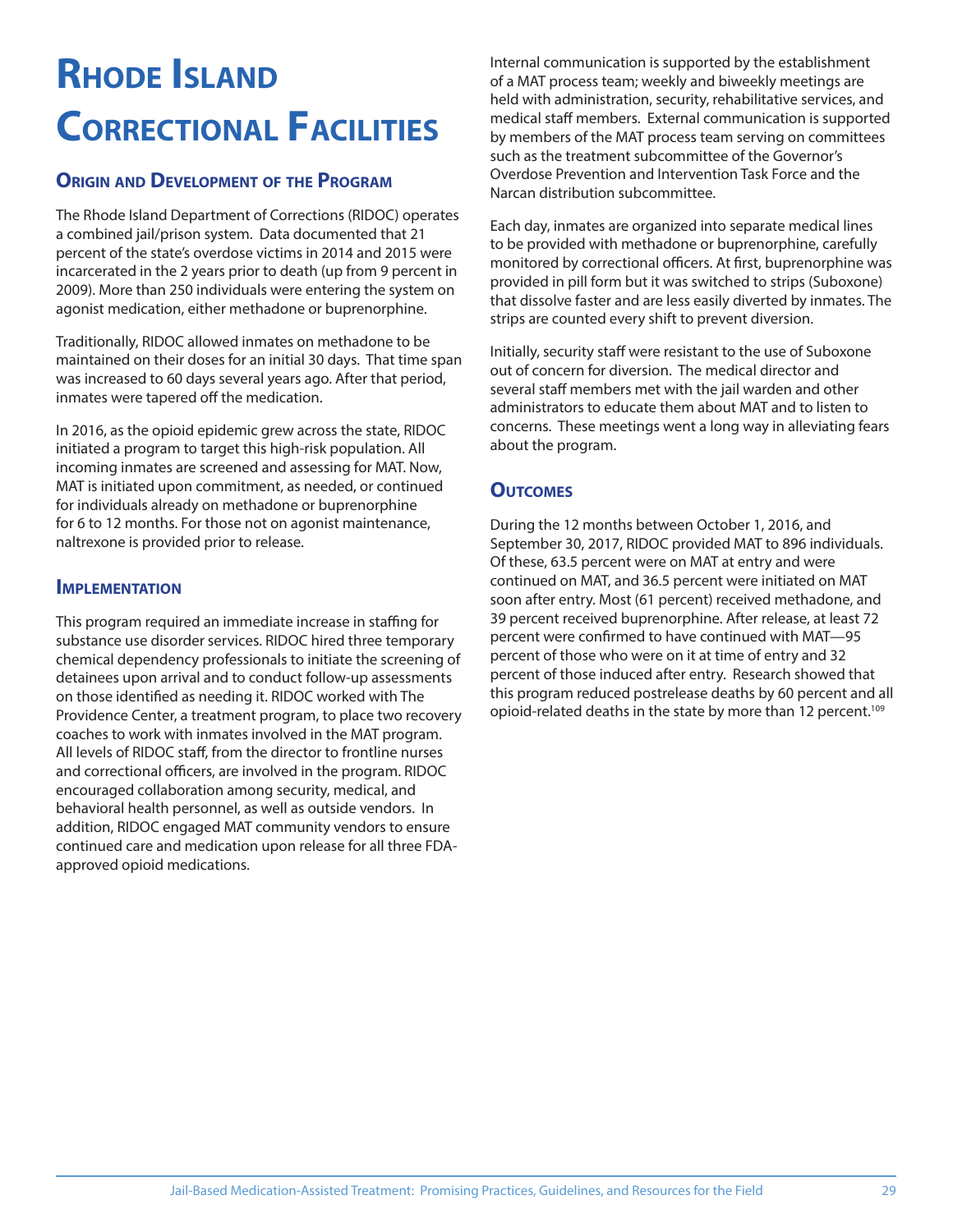# **APPENDIX I: SUBSTANCE USE DISORDER SCREENING TOOLS**

The National Institute on Drug Abuse (2015) offers a list of screening tools that have been found to be effective for adults and adolescents.

#### **FOR ALCOHOL**

- Alcohol Screening and Brief Intervention for Adolescent and Youth: A Practitioner's Guide
- Alcohol Use Disorders Identification Test (AUDIT)
- Alcohol Use Disorders Identification Test-C (AUDIT-C)
- Brief Screener for Tobacco, Alcohol, and Other Drugs (BSTAD)
- Center for Adolescent Substance Abuse Research: CRAFFT
- CRAFFT (Part A)
- Helping Patients Who Drink Too Much: A Clinician's Guide
- NIDA Drug Use Screening Tool
- NIDA Drug Use Screening Tool: Quick Screen
- Screening to Brief Intervention (S2BI)

#### **FOR DRUGS**

- Brief Screener for Tobacco, Alcohol, and Other Drugs (BSTAD)
- CRAFFT
- CRAFFT (Part A)
- DAST 20: Adolescent Version
- Drug Abuse Screen Test (DAST-10)
- NIDA Drug Use Screening Tool
- NIDA Drug Use Screening Tool: Quick Screen
- Opioid Risk Tool
- S2BI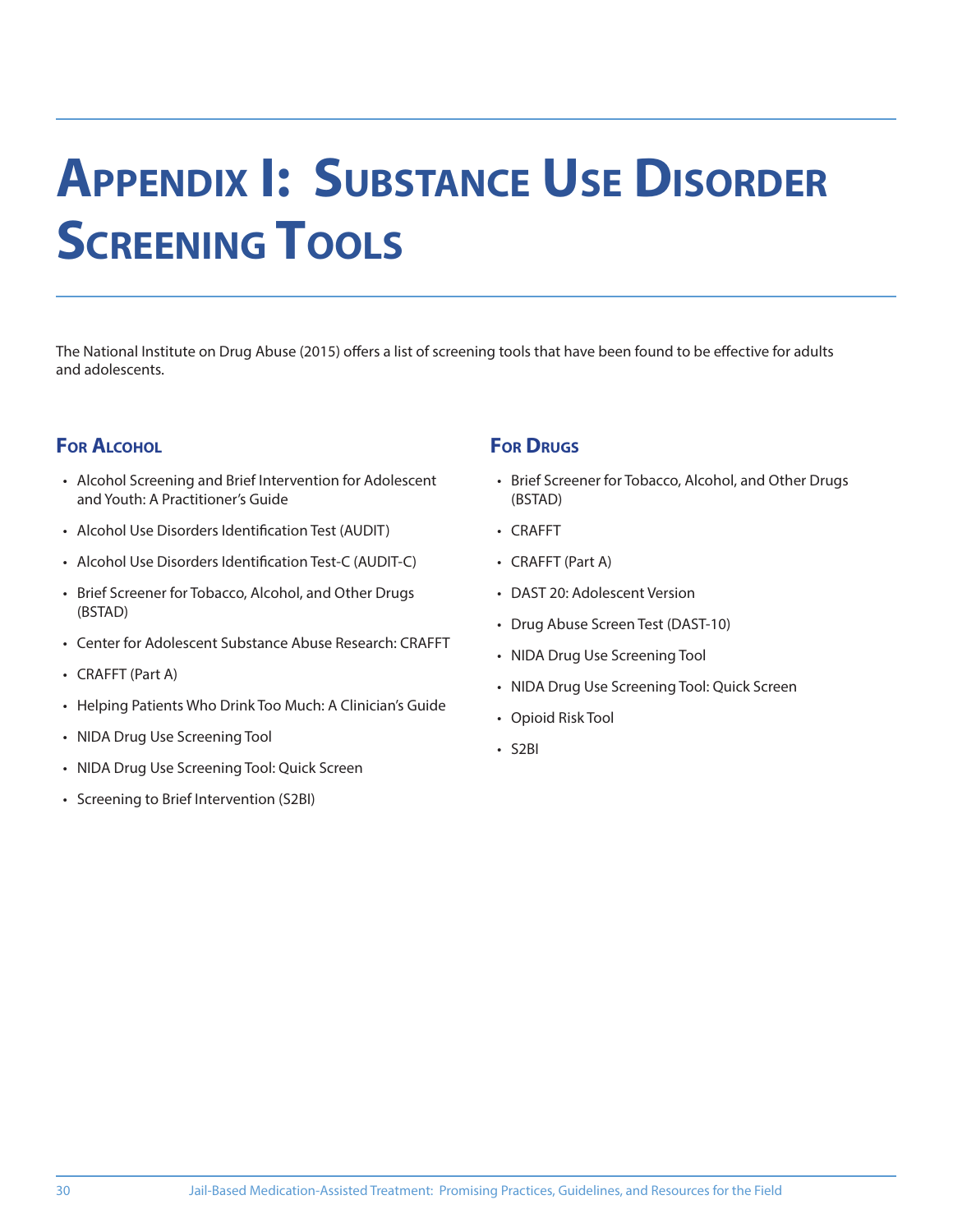# **APPENDIX II: SUBSTANCE USE DISORDER TREATMENT PROGRAMS**

#### **NATIONAL INSTITUTE ON DRUG ABUSE (NIDA)**

NIDA lists the following substance use disorder treatment programs:

- Behavioral therapies, including multisystemic therapy  $(MST)^{110}$
- Cognitive behavioral therapy (CBT)
- Community reinforcement approach (CRA) plus vouchers
- Contingency management (CM) interventions/motivational incentives
- Family behavior therapy (FBT)
- The Matrix Model
- Motivational enhancement therapy (MET)
- Therapeutic communities (TC)
- Twelve-step facilitation therapy

#### **SUBSTANCE ABUSE AND MENTAL HEALTH SERVICES ADMINISTRATION (SAMHSA)**

SAMHSA lists the following research-based alcohol and substance use disorder treatment programs for youth (aged 18–25) and adults (aged 26–55) in correctional facilities:

- Buprenorphine Treatment Practitioner Locator<sup>111</sup>
- Correctional therapeutic community (CTC) for alcohol and substance abusers 6 months from prison release
- Creating Lasting Family Connections Fatherhood Program (CLFCFP), family reintegration for men
- Forever Free for women
- Helping Women Recover and Beyond Trauma for Women (manual-driven treatment)
- Interactive journaling
- Living in Balance (LIB) (manual-based)
- Moral Reconation Therapy (MRT) (cognitive behavioral approach)
- Opioid Treatment Program Directory<sup>112</sup>

• Texas Christian University (TCU) Mapping-Enhanced Counseling (MEC), a communication and decision-making technique to support the delivery of treatment services $113$ 

#### **U.S. DEPARTMENT OF JUSTICE**

Crime Solutions, the Justice Department registry of researchbased programs and practices, lists the following practices as "effective," mostly for reducing drug and substance use, specifically for individuals involved in the criminal justice system:

- Incarceration-based therapeutic communities for adults (effective for reducing crime and delinguency)
- Mentoring at-risk youth (effective for reducing crime and delinquency, promising for reducing drug and substance use)
- Motivational interviewing for substance use (effective for reducing drug and substance use)
- Opiate maintenance therapy for dual heroin-cocaine abusers (effective for reducing drugs and substance use for heroin/opioids)

Crime Solutions also includes the following practices found to be "promising," also mostly for reducing drug and substance use:

- Adult drug courts (reducing crime and delinquency)
- Cognitive behavioral therapy for moderate to high-risk adults (reducing crime and delinquency)
- Incarceration-based narcotics maintenance treatment (reducing drug and substance use but no effect on crime and delinquency)<sup>114</sup>

It should be noted that the practices involving MAT have not been shown to be effective in reducing crime and delinquency outcomes. However, as noted in MAT's description of "metaanalysis outcomes" relating to the finding that incarcerationbased narcotics maintenance treatment has not been found to be effective in reducing crime and delinguency, this finding is influenced by the presence of a negative outlier. When this outlier is removed, the difference is no longer significant in terms of recidivism 115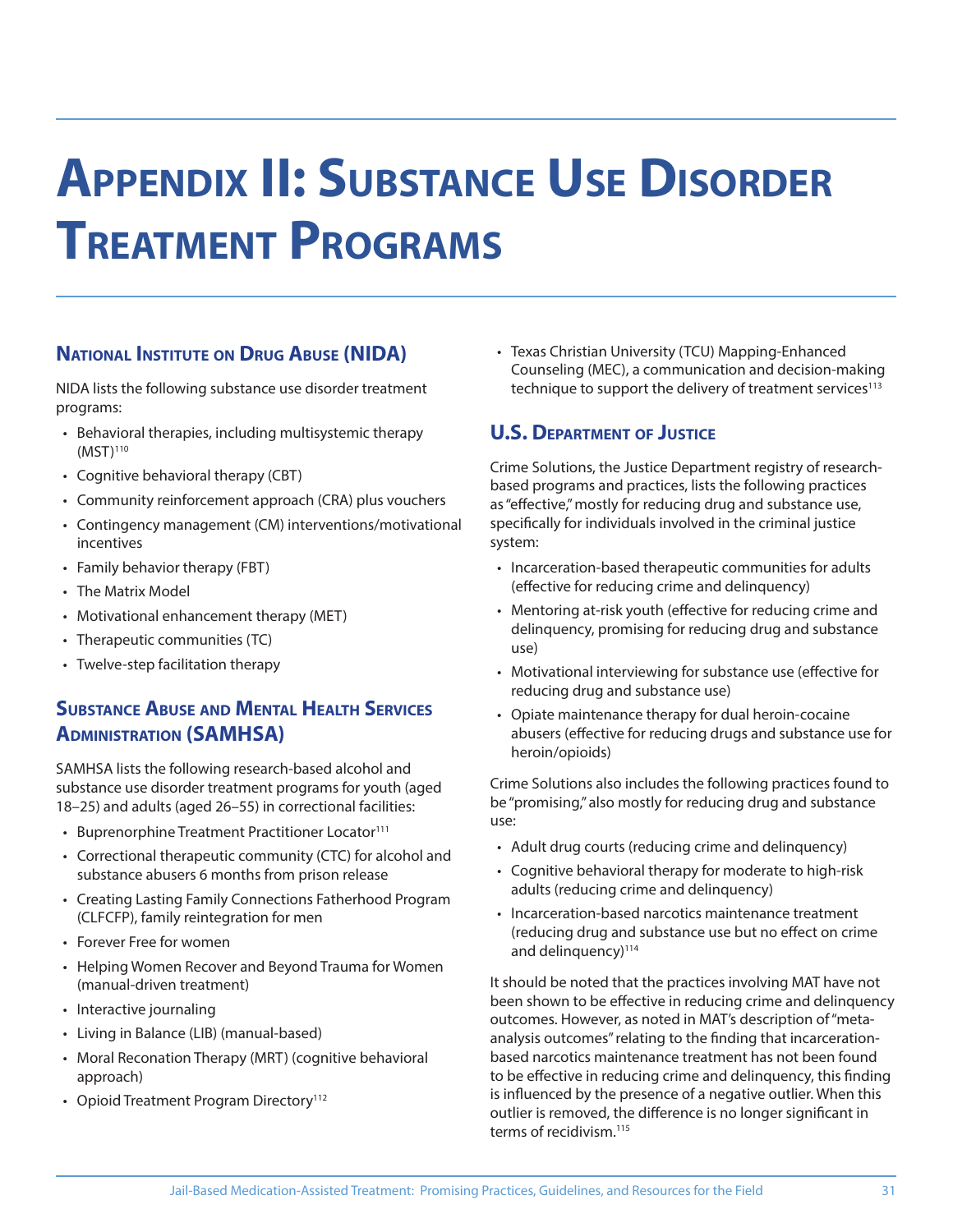# **APPENDIX III: ADVISORY ROUNDTABLE MEMBERSHIP**

Advisory Roundtable, February 3, 2017

#### **FEDERAL PARTICIPANTS**

- Co-Chair Stephen Amos, Chief, Jails Division, National Institute of Corrections
- Co-Chair Ruby Qazilbash, Associate Deputy Director, Bureau of Justice Assistance
- Anita Grant, Captain, United States Public Health Service, National Institute of Corrections
- Sandora Cathcart, Correctional Program Specialist, National Institute of Corrections
- Ronald Taylor, Chief of the Prisons Division, National Institute of Corrections
- Tim Jeffries, Senior Policy Advisor, Bureau of Justice Assistance
- DeAnna Hoskins, Policy Advisory, Bureau of Justice Assistance
- June Sivilli, Division Chief, Public Health & Public Safety, Office of National Drug Control Policy
- Nataki MacMurray, Public Health & Public Safety Analyst, Office of National Drug Control Policy
- Sidney Hairston, Public Health Advisor, Division of Pharmacological Therapies, Center for Substance Abuse Treatment, Substance Abuse and Mental Health Services Administration
- Jennie Simpson, Policy Advisor, Substance Abuse and Mental Health Services Administration
- Annie Hollis, Health Insurance Specialist, Division of Benefits and Coverage, Centers for Medicare and Medicaid
- Tisha Wiley, Health Services Administrator, National Institute on Drug Abuse

#### **REPRESENTATIVES FROM MODEL MAT PROGRAMS**

#### **PRISONS**

- Chris Bina, Director, Pharmacy Services, Health Services Division, Bureau of Prisons
- Chris Mitchel, Assistant Deputy Commissioner, Massachusetts Department of Correction
- Kevin Pangburn, Director, Division of Substance Abuse, Kentucky Department of Corrections
- Jennifer Clarke, Medical Programs Director, Rhode Island Department of Corrections
- Shannon Robinson, Senior Psychiatry Supervisor, California Department of Corrections and Rehabilitation

#### **SHERIFFS/JAILS**

- Brad Rose, Sergeant, Sacramento County Sheriff 's Department, California
- Peter Koutoujian, Sheriff, Middlesex County House of Correction, Massachusetts
- Dennis Wilson, President, Sheriffs' Association of Texas, Sheriff of Limestone County, Texas
- Carolina Montoya, Director, Office of Rehabilitation Services, Miami-Dade County Department of Corrections and Rehabilitation, Florida
- Cornita Riley, Jail Administrator, Orange County, Florida

#### **DRUG COURTS**

- Kimberly Kozlowski, Project Director, Syracuse Community Treatment Court & Onondaga City Family Treatment Court
- Hon. Robert Ziemian, District Court Judge, Massachusetts

#### **POLICE/ PRETRIAL DIVERSION**

- Fred Ryan, Chief, Arlington, Massachusetts, Police Council Chair, Police Assisted Addiction Recovery Initiative
- Elizabeth Simoni, Executive Director, Maine Pretrial Services
- Kathleen O'Toole, Chief of Police, Seattle, Washington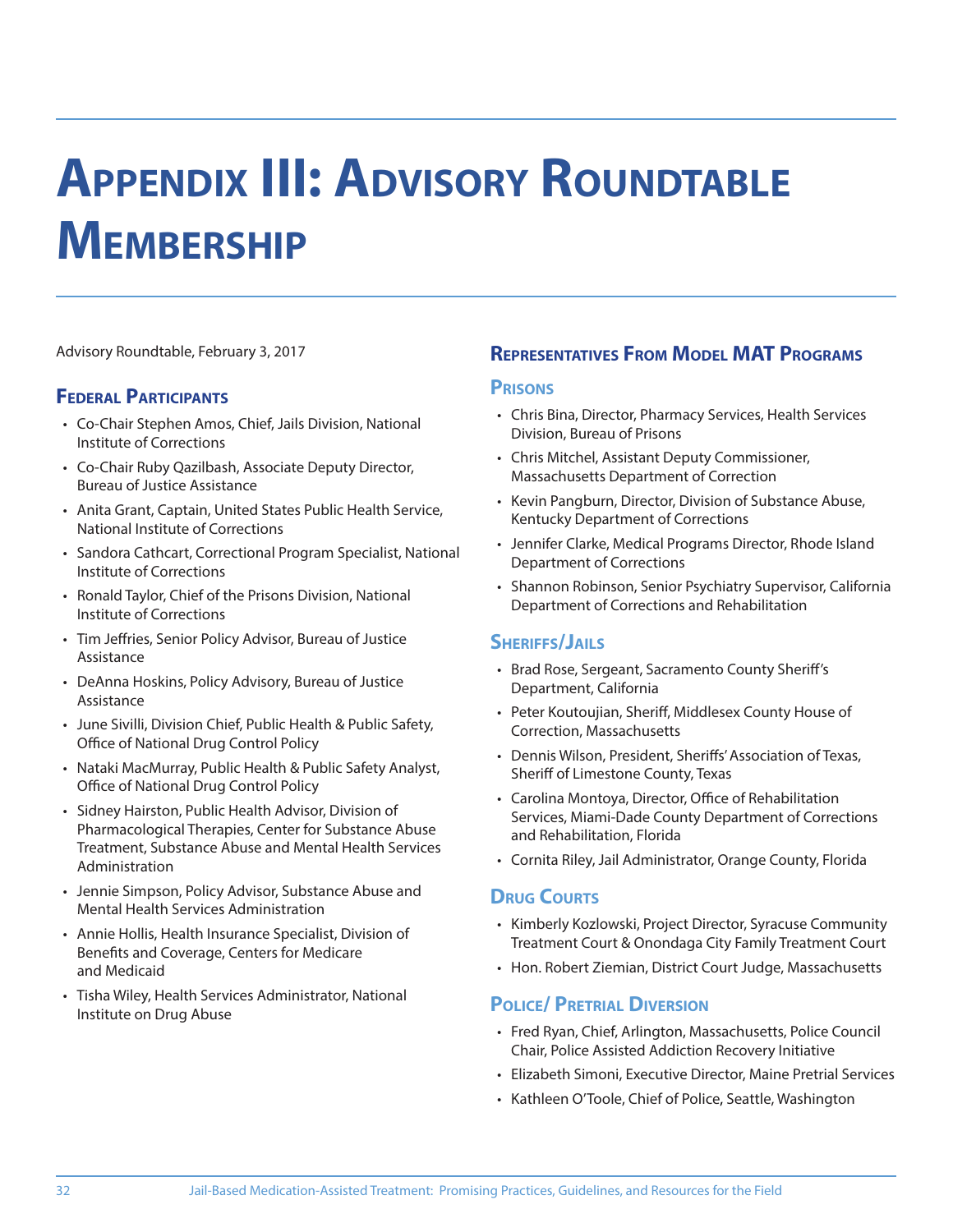#### **PROBATION AND PAROLE**

- Sue De Lacy, Administrative Manager, Orange County Probation, California
- Alison Morgan, Deputy Director, Colorado Department of Parole

#### **CORRECTIONAL AND RELATED ASSOCIATIONS**

- Veronica Cunningham, Executive Director, American Probation and Parole Association
- Maeghan Gilmore, Program Director, Health, Human Services and Justice, National Association of Counties
- Jonathan Thompson, Executive Director, National Sheriffs' Association
- Jessica Vanderpool, Special Projects Director, National Sheriffs' Association
- Wayne Dickey, President, American Jail Association, Administrator, Brazos County Jail, Texas
- James Martin, Accreditation Specialist, National Commission on Correctional Health Care
- Beth Haynes, Manager, Quality and Science, American Society of Addiction Medicine
- Jeffrey Locke, Senior Policy Analyst, Homeland Security & Public Safety Division, National Governors Association

#### **RESIDENTIAL SUBSTANCE ABUSE TREATMENT TRAINING AND TECHNICAL ASSISTANCE**

- Facilitator, Andrew Klein, Project Director, Advocates for Human Potential
- Steve Valle, President, AdCare Criminal Justice Services
- Lisa Talbot Lundrigan, RSAT Faculty (ACA), Vice President, AdCare Criminal Justice Services
- Neal Shifman, President & CEO, Advocates for Human Potential
- Niki Miller, Senior Research Associate, Advocates for Human Potential

#### **POLICY RESEARCH ORGANIZATIONS AND RESEARCHERS**

- Richard Cho, Director of Behavioral Health, Council of State Government Justice Center
- Cynthia Reilly, Director of Prescription Drug Abuse Project, The Pew Charitable Trusts
- Joshua Lee, Associate Professor, New York University School of Medicine
- Mary Alice Conroy, Distinguished Professor of Psychology, Clinic Director, Sam Houston State University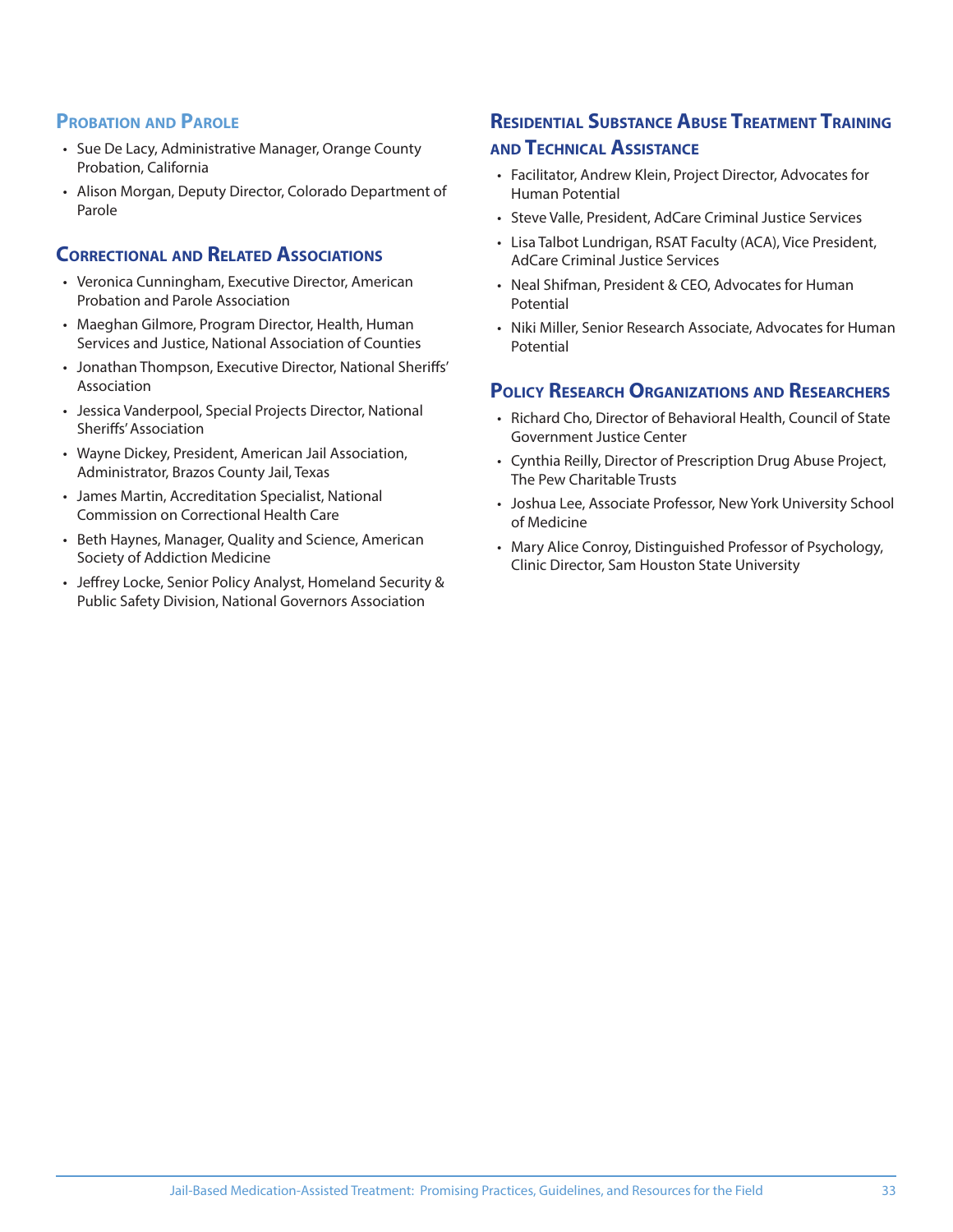## **REFERENCES**

1. National Institute on Drug Abuse. (2016). Advancing addiction science, effective treatment for opioid addiction. https://www. drugabuse.gov/publications/effective-treatments-opioid-addiction/ effective-treatments-opioid-addiction

Substance Abuse and Mental Health Services Administration. (2018). Tip 63: Medications for opioid use disorders. (HHS Publication No. [SMA] 18-5063EXSUMM). Rockville, MD. https://store.samhsa.gov/ product/SMA18-5063EXSUMM

2. Gelber, S., & Rinaldo, D. W. (2013, June). Report III: FDA-approved medications indicated for the treatment of opioid dependence: Literature reviews on effectiveness and cost-effectiveness, Treatment Research Institute (TRI), 2013. In American Society for Addiction Medicine (Ed.), Advancing Access to Addiction Medications. http:// www.asam.org/docs/default-source/advocacy/aaam\_implicationsfor-opioid-addiction-treatment\_final

National Institutes of Health. (1997, November 19). Effective medical treatment of opiate addiction. NIH Consensus Statement, 15(6), 15–17. http://consensus.nih.gov/1997/1998TreatOpiateAddiction108PDF.pdf

Executive Office of the President, Office of National Drug Control Policy. (1996, March). Treatment protocol effectiveness study. https:// www.ncjrs.gov/ondcppubs/publications/treat/trmtprot.html

National Institute on Drug Abuse. (2016, November 1). Effective treatments for opioid addiction. https://www.drugabuse.gov/ effective-treatments-opioid-addiction-0

Fu, J. J., Zaller, N. D., Yokell, M. A., Bazazi, A. R., & Rich, J. D. (2013, May– June). Forced withdrawal from methadone maintenance therapy in criminal justice settings: A critical treatment barrier in the United States. Journal of Substance Abuse Treatment, 44(5), 502–505. doi: 10.1016/j.jsat.2012.10.005

Kakko, J., Svanborg, K. D., Kreek, M. J., & Heilig, M. (2003, February 22). 1-year retention and social function after buprenorphine-assisted relapse prevention treatment for heroin dependence in Sweden: A randomised, placebo-controlled trial. The Lancet, 361(9358), 662–668. doi: 10.1016/S0140-6736(03)12600-1

3. Cornish, J. W., Metzger, D., Woody, G. E., Wilson, D., McLellan, A. T., & Vandergrift, B. (1997). Naltrexone pharmacotherapy for opioid dependent federal probationers. Journal of Substance Abuse Treatment, 14, 529–534.

Dolan, K. A., Shearer, J., White, B., Zhou, J., Kaldor, J., & Wodak, A. D. (2005). Four‐year follow‐up of imprisoned male heroin users and methadone treatment: Mortality, re‐incarceration and hepatitis C infection. Addiction, 100, 820–828.

Gordon, M. S., Kinlock, T. W., Schwartz, R. P., Fitzgerald, T. T., O'Grady, K. E., & Vocci, F. J. (2008). A randomized clinical trial of methadone maintenance for prisoners: Findings at 6 months post-release. Addiction, 103, 1333–1342.

Kinlock, T. W., Gordon, M. S., Schwartz, R. P., & O'Grady, K. E. (2008). A study of methadone maintenance for male prisoners: Three‐month postrelease outcomes. Criminal Justice & Behavior, 35, 34–47.

Lee, J., McDonald, R., Grossman, E., McNeely, J., Laska, E., Rotrosen, J., & Gourevitch, M. N. (2015). Opioid treatment at release from jail using extended release naltrexone. Addiction, 110(6), 1008–1014.

Magura, S., Lee, J. D., Hershberger, J., Joseph, H., Marsch, L., Shropshire, C., & Rosenblum, A. (2009). Buprenorphine and methadone maintenance in jail and post‐release: A randomized clinical trial. Drug & Alcohol Dependence, 99, 222–230.

O'Brien, C. P., & Cornish, J. W. (2006). Naltrexone for probationers and prisoners. Journal of Substance Abuse Treatment, 31, 107–111.

Rich, J. D., McKenzie, M., Larney, S., Wong, J. B., Tran, L., Clarke, J., … Zaller, N. (2015). Methadone continuation versus forced withdrawal on incarceration in a combined U.S. prison and jail: A randomized, open-label trial. The Lancet, 386(9991), 350–359.

Stallwitz, A., & Stover, H. (2006). The impact of substitution treatment in prisons—A literature review. International Journal of Drug Policy, 18, 464–474.

4. Pope, L. (2018, January 24). The role of jails in combatting the opioid crisis (Think Justice blog). Vera Institute of Justice. https:// www.vera.org/blog/the-role-of-jails-in-combatting-the-opioid-crisis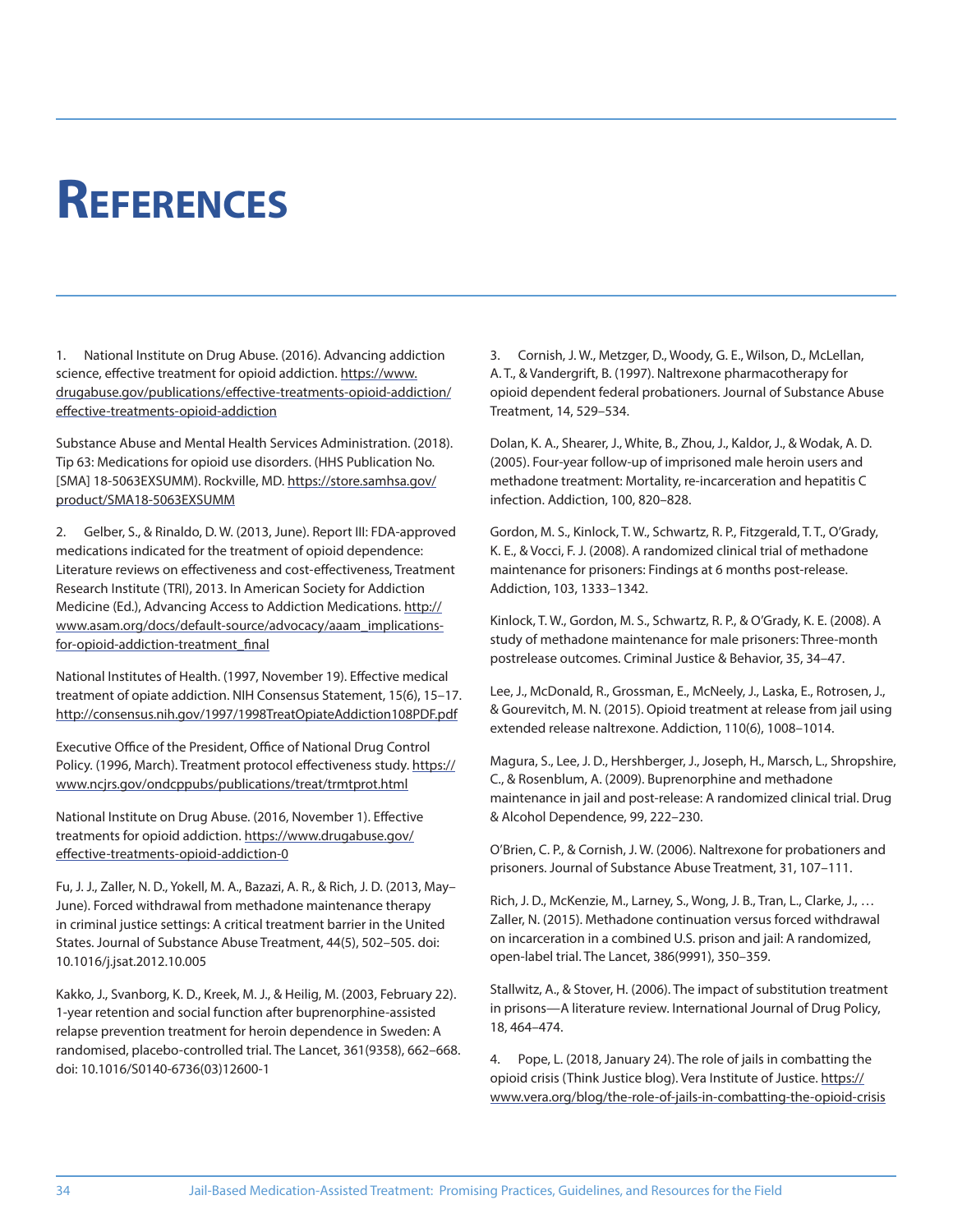5. National League of Cities and National Association of Counties. (2016). A Prescription for Action: Local Leadership in Ending the Opioid Epidemic. http://opioidaction.org/report

6. SAMHSA, op. cit. ES-3.

7. Smith, K., & Strashny, A. (2016, April 26). Characteristics of criminal justice system referrals discharged from substance abuse treatment and facilities with specially designed criminal justice programs. The CBHSQ Report. Substance Abuse and Mental Health Services Administration, Center for Behavioral Health Statistics and Quality. https://www.samhsa.gov/data/sites/default/files/ report\_2321/ShortReport-2321.html

An agonist is a drug that activates certain receptors in the brain. Full agonist opioids activate the opioid receptors in the brain fully, resulting in the full opioid effect. Examples of full agonists are heroin, oxycodone, methadone, hydrocodone, morphine, and opium. An antagonist is a drug that blocks opioids by attaching to the opioid receptors without activating them. Antagonists cause no opioid effect and block fully agonist opioids. Examples are naltrexone and naloxone. Naloxone is sometimes used to reverse a heroin overdose. Buprenorphine is a partial agonist, meaning that it activates the opioid receptors in the brain, but to a much lesser degree than a full agonist. https://www.naabt.org/faq\_answers.cfm?ID=5

9. Wesson, D. R., & Ling, W. (2003). The clinical opiate withdrawal scale (COWS). Journal of Psychoactive Drugs, 35(2), 253–259.

10. Cunningham, C., & Fishman, M. The ASAM national practice guideline for the use of medications in the treatment of addiction involving opioid use. http://www.asam.org/docs/default-source/ practice-support/guidelines-and-consensus-docs/asam-nationalpractice-guideline-pocketguide.pdf?sfvrsn=0

11. Sullivan, J. T., Sykora, K., Schneiderman, J., Naranjo, C. A., & Sellers, E. M. (1989). Assessment of alcohol withdrawal: The revised Clinical Institute Withdrawal Assessment for Alcohol scale (CIWA-Ar). British Journal of Addiction, 84, 1353–1357.

12. Heinzerling, K. G., Ober, A. J., Lamp, K., De Vries, D., & Watkins, K. E. (2016). SUMMIT: Procedures for medication-assisted treatment of alcohol or opioid dependence in primary care. The RAND Corporation and the National Institute on Drug Abuse. http://www.integration. samhsa.gov/clinical-practice/mat/RAND\_MAT\_guidebook\_for\_ health\_centers.pdf

13. Institute of Behavioral Research. (2014). Texas Christian University Drug Screen V. https://ibr.tcu.edu/forms/tcu-drug-screen/

14. Clark, K. J. (n.d.). PCSS MAT training, MAT in the OTP setting: Integrating the three approved medications (methadone, buprenorphine, ER naltrexone), Slide 41, American Society of Addiction Medicine. http://pcssmat.org/wp-content/uploads/2014/09/ ASAM-PCSS-MAT-KClark-yo-updated-final-revision3.pdf

15. Binswanger, I. A., Blatchford, P. J., Mueller, S. R., & Stern, M. F. (2013). Mortality after prison release: Opioid overdose and other causes of death, risk factors, and time trends from 1999 to 2009. Annals of Internal Medicine, 159(9), 592-600.

16. Sordo, L., Barrio, G., Bravo, M. J., Indave, B. I., Degenhardt, L., Wiessing, L., … Pastor-Barriuso, R. (2017). Mortality risk during and after opioid substitution treatment: Systematic review and metaanalysis of cohort studies. BMJ, 357, j1550.

17. Walley, A. Y., Xuan, Z., Hackman, H. H., Quinn, E., Doe-Simkins, M., Sorensen-Alawad, A., ... Ozonoff, A. (2013). Opioid overdose rates and implementation of overdose education and nasal naloxone distribution in Massachusetts: Interrupted time series analysis. BMJ, 346, f174.

18. Standards for opioid treatment programs in correctional facilities. (2016). Standard O-E-02 Health Assessments. Chicago, IL: National Commission on Correctional Health Care.

19. Tanum, L., Klemmetsby Solli, K., e-Huma Latif, Z., Saltyte Benth, J., Opheim, A., Sharma-Haase, K., & Kunøe, N. (2017). Effectiveness of injectable extended-release naltrexone vs. daily buprenorphinebaloxone for opioid dependence: A randomized clinical noninferiority trial. Journal of the American Medical Association Psychiatry. 74(12):1197-1205. https://jamanetwork.com/journals/ jamapsychiatry/article-abstract/2657484

20. Diversion Control Division, Drug Enforcement Administration, U.S. Department of Justice. Narcotic Treatment Programs Best Practice Guideline. https://www.deadiversion.usdoj.gov/pubs/ manuals/narcotic/appendixa/treatment.htm

21. For information for physicians on the waiver application and management process to prescribe or dispense buprenorphine for opioid dependency treatment, see https://www.samhsa.gov/ programs-campaigns/medication-assisted-treatment/trainingmaterials-resources/buprenorphine-waiver.

22. Cunningham, C., & Fishman, M. The ASAM national practice guideline for the use of medications in the treatment of addiction involving opioid use. http://www.asam.org/docs/default-source/ practice-support/guidelines-and-consensus-docs/asam-nationalpractice-guideline-pocketguide.pdf?sfvrsn=0

23. Highlights of prescribing information [for Vivitrol]. https://www. accessdata.fda.gov/drugsatfda\_docs/label/2013/021897s020s023lbl. pdf

24. Mattick, R. P., Breen, C., Kimber J., & Davoli, M. (2014, February). Buprenorphine maintenance versus placebo or methadone maintenance for opioid dependence, Cochrane. http://www. cochrane.org/CD002207/ADDICTN\_buprenorphine-maintenanceversus-placebo-or-methadone-maintenance-for-opioid-dependence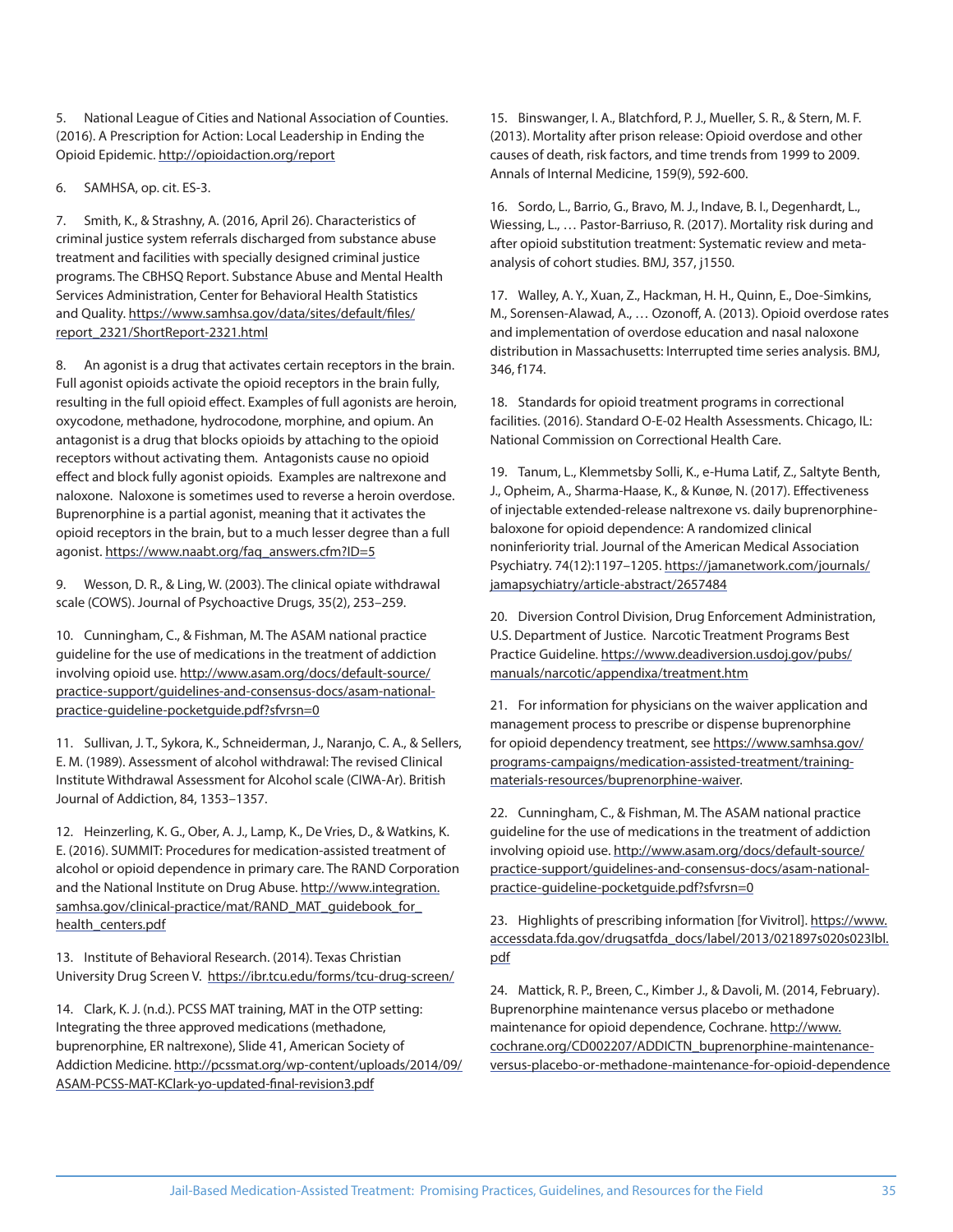25. Sordo, L., Barrio, G., Bravo, M. J., Iciar Indave, B., Degenhardt, L., Wiessing, L., Ferri, M., & Pastor-Barriuso, R. (2017, April 26). Mortality risk during and after opioid substitution treatment: Systematic review and meta-analysis of cohort studies, BMJ, 357, j1550.

26. Gibson, A. E., Degenhardt, L. J., (2007). Mortality related to pharmacotherapies for opioid dependence: a comparative analysis of coronial records. Drug and Alcohol Review, 26(4), 405-410.

27. Lee, J., Friedmann, P. D., Kinlock, T. W., Nunes, E. V., Boney, T. Y., Hoskinson, R. A., & O'Brien, C. P. (2016, March 31). Extended-release naltrexone to prevent opioid relapse in criminal justice offenders. New England Journal of Medicine, 374, 1232–1242.

28. Larochelle, M. R., Bernson, D., Land, T., Stopka, T. J., Wang, N., Xuan, Z., & Walley, A. Y. (2018). Medication for opioid use disorder after nonfatal opioid overdose and association with mortality: a cohort study. Annals of Internal Medicine, 169(3), 137-145.

29. Lee, J., Friedmann, P. D., Kinlock, T. W., Nunes, E. V., Boney, T. Y., Hoskinson, R. A., & O'Brien, C. P. (2016, March 31). Extended-release naltrexone to prevent opioid relapse in criminal justice offenders. New England Journal of Medicine, 374, 1232–1242.

30. Volkow, N. D., Koob, G. F., & McLellan, A. T. (2018). Neurobiologic advances from the brain disease model of addiction. New England Journal of Medicine, 374(4), 363-371.

31. Substance Abuse and Mental Health Services Administration. (2016). Sublingual and transmucosal buprenorphine for opioid use disorder: Review and update. SAMHSA Advisory, 15(1), 1-12. http:// store.samhsa.gov/shin/content//SMA16-4938/SMA16-4938.pdf

32. American Society of Addiction Medicine. (2015, June 1). The ASAM national practice guideline for the use of medications in the treatment of addiction involving opioid use. http://www.asam.org/ docs/default-source/practice-support/guidelines-and-consensusdocs/asam-national-practice-guideline-supplement.pdf

33. Fiellin, D. A., Schottenfeld, R. S., Cutter, C. J., Moore, B. A., Barry, D. T., & O'Connor, P. G. (2014, December). Primary care–based buprenorphine taper vs. maintenance therapy for prescription opioid dependence: A randomized clinical trial. JAMA Internal Medicine, 174(12), 1947–1954. doi: 10.1001/jamainternmed.2014.5302

34. Center for Substance Abuse Treatment. (2005). Medicationassisted treatment for opioid addiction in opioid treatment programs. Treatment Improvement Protocol (TIP) Series 43 (HHS Publication No. [SMA] 12-4214). Rockville, MD: Substance Abuse and Mental Health Services Administration. http://store.samhsa.gov/product/TIP-43-Medication-Assisted-Treatment-for-Opioid-Addiction-in-Opioid-Treatment-Programs/SMA12-4214

D. Mee-Lee (Ed.). (2013, October 24). The ASAM criteria: Treatment criteria for addictive, substance-related, and co-occurring conditions (e-page 293). Rockville, MD: American Society of Addiction Medicine. (Noting that "the notion that the duration of treatment varies . . . is a foundational principle of the ASAM criteria.")

35. National Institute on Drug Abuse. (2016, November 1). Effective treatments for opioid addiction. https://www.drugabuse.gov/ effective-treatments-opioid-addiction-0

36. National Institute on Drug Abuse. (2018, January 17). Principles of drug addiction treatment: A research-based guide (third edition). https://www.drugabuse.gov/publications/principles-drug-addictiontreatment-research-based-guide-third-edition

37. Potter, J. S., Dreifuss, J. A., Marino, E. N., Provost, S. E., Dodd, D. R., Rice, L. S., & Weiss, R. D. (2015). The multisite prescription opioid addiction treatment study: 18-month outcomes. Journal of Substance Abuse Treatment, 48(1), 62–69.

Weiss, R. D., Potter, J. S., Griffin, M. L., Provost, S. E., Fitzmaurice, G. M., McDermott, K. A., & Carroll, K. M. (2015). Long-term outcomes from the National Drug Abuse Treatment Clinical Trials Network Prescription Opioid Addiction Treatment Study. Drug and Alcohol Dependence, 150(1), 112–119.

38. Lee, J. D., Friedmann, P. D., Kinlock, T. W., Nunes, E. V., Boney, T. Y., Hoskinson, Jr., R. A., & O'Brien, C. P. (2016, March 31). Extended-release naltrexone to prevent opioid relapse in criminal justice offenders. New England Journal of Medicine, 374, 1232–1242. doi: 10.1056/ NEJMoa1505409

39. Agency for Healthcare Research and Quality. (August 2016). Pharmacotherapy for adults with alcohol use disorder in outpatient settings. https://effectivehealthcare.ahrq.gov/topics/alcohol-misusedrug-therapy/policymaker

40. Peitras, S., Azur, M., & Brown, J. (2015, November 25). Review of medication-assisted treatment guidelines and measures for opioid and alcohol use (Appendix B, Table B 1 from SAMHSA and NIAAA: Brief guide to medication for the treatment of alcohol use disorder). https://aspe.hhs.gov/system/files/pdf/205171/MATguidelines.pdf

41. Cochrane Primary Care. Naltrexone effective for alcohol dependence. https://www.cochraneprimarycare.org/pearls/ naltrexone-effective-alcohol-dependence

42. Centers for Disease Control and Prevention. (2003, July 18). Incorporating HIV prevention into the care of persons living with HIV. https://www.cdc.gov/mmwr/preview/mmwrhtml/rr5212a1.htm

43. Federal Guidelines for Opioid Treatment Programs. https:// store.samhsa.gov/product/Federal-Guidelines-for-Opioid-Treatment-Programs/PEP15-FEDGUIDEOTP

44. American Society of Addiction Medicine. (2013, October 26). Drug Testing: A White Paper of the American Society of Addiction Medicine (ASAM). http://www.asam.org/docs/default-source/publicpolicy-statements/drug-testing-a-white-paper-by-asam.pdf

45. American College of Obstetricians and Gynecologists. Opioid use and opioid use disorder in pregnancy. https://www.acog.org/Clinical-Guidance-and-Publications/Committee-Opinions/Committeeon-Obstetric-Practice/Opioid-Use-and-Opioid-Use-Disorder-in-**Pregnancy**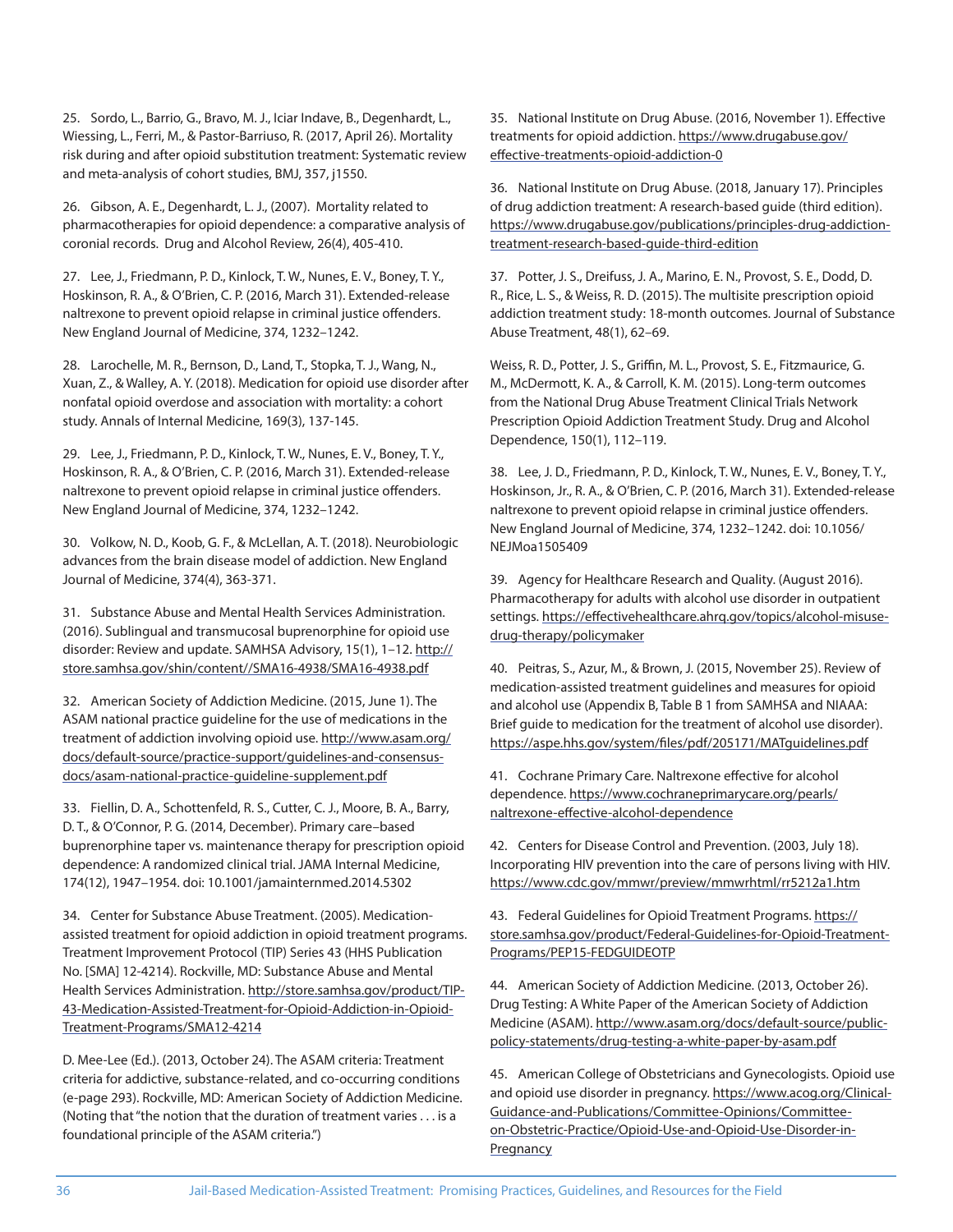46. Center for Substance Abuse Treatment. (2009). Substance abuse treatment: Addressing the specific needs of women. Treatment Improvement Protocol (TIP) Series, No. 51. (HHS Publication No. [SMA] 14-4426). http://store.samhsa.gov/shin/content/SMA14-4426/SMA14- 4426.pdf

47. American College of Obstetricians and Gynecologists. (2012, May). ACOG Committee Opinion No. 524: Opioid abuse, dependence, and addiction in pregnancy. Obstetrics & Gynecology, 119(5), 1070– 1076. https://www.ncbi.nlm.nih.gov/pubmed/22525931

48. National Institutes of Health, U.S. National Library of Medicine. (2015). Neonatal abstinence syndrome. www.nlm.nih.gov/ medlineplus/ency/article/007313.htm

49. Jones, H. E., Martin, P. R., Heil, S. H., Kaltenbach, K., Selby, P., Coyle, M. G., & Fischer, G. (2008, October). Treatment of opioid-dependent pregnant women: Clinical and research issues. Journal of Substance Abuse Treatment, 35(3), 245–259. doi: 10.1016/j.jsat.2007.10.007

50. American College of Obstetricians and Gynecologists. (2012, May). ACOG Committee Opinion No. 524: Opioid abuse, dependence, and addiction in pregnancy. Obstetrics & Gynecology, 119(5), 1070– 1076. https://www.ncbi.nlm.nih.gov/pubmed/22525931

51. Unger, A., Metz, V., & Fischer, G. (2012). Opioid dependent and pregnant: What are the best options for mothers and neonates? Obstetrics and Gynecology International, Article ID 195954. doi: 10.1155/2012/195954

52. National Commission on Correctional Health Care. (2014, October 19). Women's health care in correctional settings (position statement). http://www.ncchc.org/womens-health-care

American College of Obstetricians and Gynecologists. (2011, November, reaffirmed 2016). Health care for pregnant and postpartum incarcerated women and adolescent females. Committee Opinion, Number 511. https://www.acog.org/Clinical-Guidance-and-Publications/Committee-Opinions/Committee-on-Health-Care-for-Underserved-Women/Health-Care-for-Pregnant-and-Postpartum-Incarcerated-Women-and-Adolescent-Females

53. Sigmon, S. C., Ochalek, T. A., Meyer, A. C., Hruska, B., Heil, S. H., Badger, G. J., & Higgins, S. T. (2016, December 22). Interim buprenorphine vs. waiting list for opioid dependence. New England Journal of Medicine, 375, 2504–2505. doi: 10.1056/NEJMc1610047

54. Crime Solutions, the U.S. Justice Department National Institute of Justice registry of evidence-based programs. https://www. crimesolutions.gov/

55. Godley, S. H., White, W. L., Diamond, G., Passetti, L. L., & Titus, J. C. (2001). Therapist reactions to manual-guided therapies for the treatment of adolescent marijuana users. Clinical Psychology Scientific Practice, 8, 405-417. doi: 10.1093/clipsy.8.4.405

56. Dowden, C. & Andrews, D. A. (2004, April 1). The importance of staff practice in delivering effective correctional treatment: A metaanalytic review of core correctional practice. International Journal of Offender Therapy and Comparative Criminology, 48 (2), 203-214. doi: 10.1177/0306624X03257765

57. Substance Abuse and Mental Health Services Administration. (2015, March). Federal guidelines for opioid treatment programs. (HHS Publication No. [SMA] PEP15-FEDGUIDEOTP). Rockville, MD. http://store.samhsa.gov/shin/content/PEP15-FEDGUIDEOTP/PEP15- FEDGUIDEOTP.pdf

58. Taxman, F., Thanner, M., & Wesburd, D. (2006, January 1). Risk, need, and responsivity (RNR): It all depends. Crime & Delinquency, 61(9), 1.

59. Bonta, J., & Andrews, D. (2007). Risk-Need-Responsivity model for offender assessment and rehabilitation, 2007-06. Canada: Public Safety Canada & Carleton University.

60. Lowenkamp, C., & Latessa, E. (2005). Increasing the effectiveness of correctional programming through the risk principle: Identifying offenders for residential placement. Criminology & Public Policy, 4(2), 263–290.

61. Andrews, D., Bonita, J., & Wormith, S. (2011, June). The Risk-Need-Responsivity (RNR) Model: Does adding the good lives model contribute to effective crime prevention? Criminal Justice Behavior, 38(7), 735–755.

62. Anglin, M. D., Prendergast, M., & Farabee, D. (1998, March 23–25). The effectiveness of coerced treatment for drug-abusing offenders. Presented at the Office of National Drug Control Policy's Conference of Scholars and Policy Makers. Washington, DC.

Coviello, D. M., Zanis, D. A., Wesnoski, S. A., Palman, N., Gur, A., Lynch, K. G., & McKay, J. R. (2013, April). Does mandating offenders to treatment improve completion rates? Journal of Substance Abuse Treatment, 44(4), 417–425. doi: 10.1016/j.jsat.2012.10.003

63. Friedman, S., & Wagner-Goldstein, K. (2015). Medicationassisted treatment in drug courts: Recommended strategies. Center for Court Innovation, State of New York Unified Court System, and Legal Action Center. https://lac.org/wp-content/uploads/2016/04/ MATinDrugCourts.pdf

64. Ibid.

65. An agonist is a drug that activates certain receptors in the brain. Full agonist opioids activate the opioid receptors in the brain fully, resulting in the full opioid effect. Examples of full agonists are heroin, oxycodone, methadone, hydrocodone, morphine, opium, and others. An antagonist is a drug that blocks opioids by attaching to the opioid receptors without activating them. Antagonists cause no opioid effect and block fully agonist opioids. Examples are naltrexone and naloxone. Naloxone is sometimes used to reverse a heroin overdose. Buprenorphine is a partial agonist, meaning that it activates the opioid receptors in the brain, but to a much lesser degree than a full agonist. https://www.naabt.org/faq\_answers.cfm?ID=5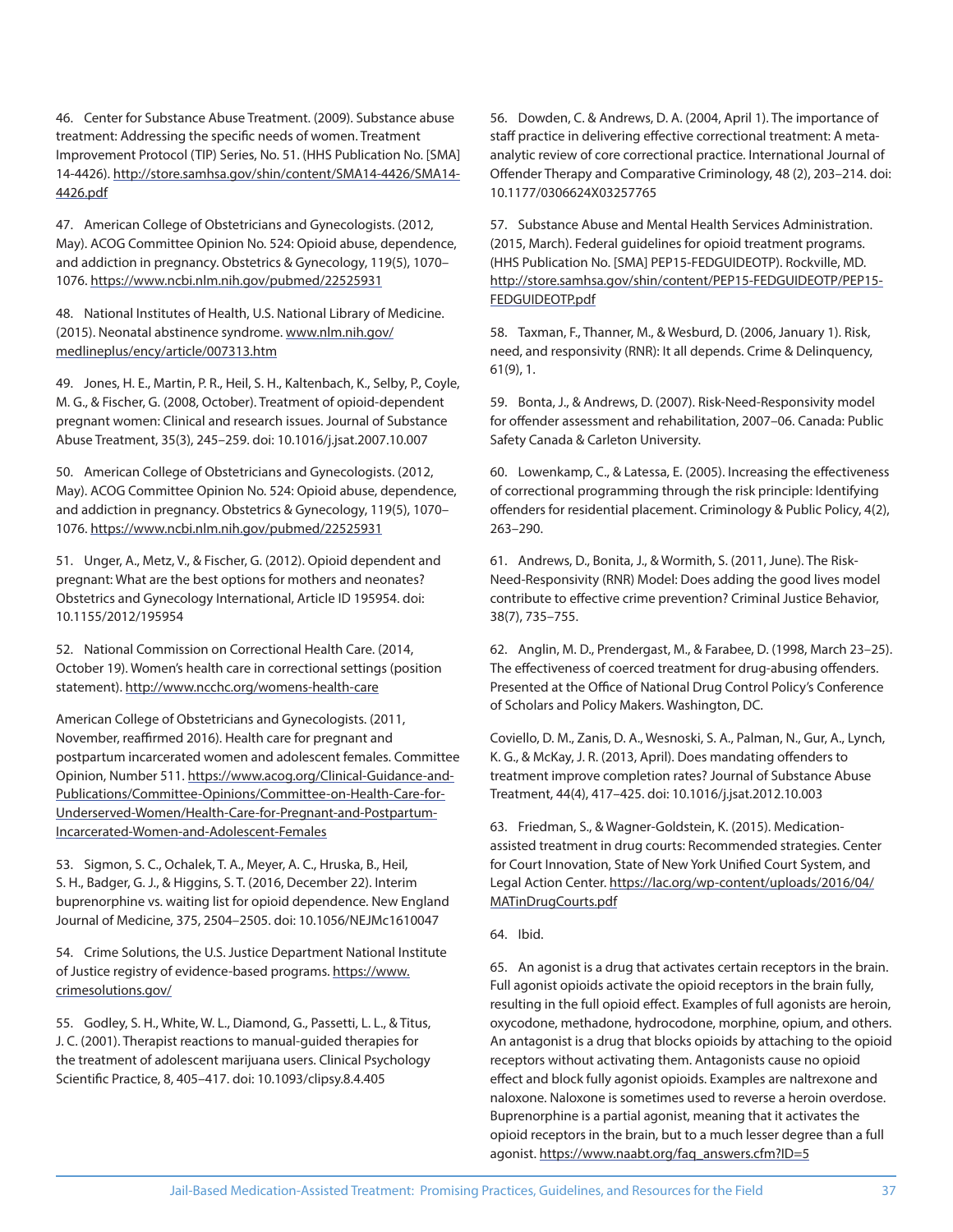66. Gordon, M. S., Kinlock, T. W., Schwartz, R. P., Fitzgerald, T. T., O'Grady, K. E., & Vocci, F. J. (2014, September 1). A randomized controlled trial of prison-initiated buprenorphine: Prison outcomes and community treatment entry. Journal of Drug and Alcohol Dependence, 142, 33–40. doi: 10.1016/j.drugalcdep.2014.05.011

67. Substance Abuse and Mental Health Services Administration. (2015, March). Federal guidelines for opioid treatment programs. (HHS Publication No. [SMA] PEP15-FEDGUIDEOTP). https://store. samhsa.gov/product/PEP15-FEDGUIDEOTP

68. Substance Abuse and Mental Health Services Administration. (2014). National Survey of Substance Abuse Treatment Services (N-SSATS): 2013. Data on Substance Abuse Treatment Facilities. (BHSIS Series S-73, HHS Publication No. [SMA] 14-489). Rockville, MD. Retrieved from https://www.samhsa.gov/data/sites/default/ files/2013\_N-SSATS/2013\_N-SSATS\_National\_Survey\_of\_Substance Abuse\_Treatment\_Services.pdf

69. Pennsylvania Department of Corrections. (2015, October). MAT expansion plan: PA DOC strategies for expanding the use of MAT for justice-involved individuals. http://www.cor.pa.gov/General%20 Information/Documents/Medication%20Assisted%20Treatment/ MAT%20Expansion%20Plan.pdf

70. Substance Abuse and Mental Health Services Administration. (2015, March). Federal guidelines for opioid treatment programs. (HHS Publication No. [SMA] PEP15-FEDGUIDEOTP). Rockville, MD. Available at http://store.samhsa.gov/shin/content/PEP15- FEDGUIDEOTP/PEP15-FEDGUIDEOTP.pdf

71. Cognitive behavioral therapies should be considered specifically for correctional populations.

72. Substance Abuse and Mental Health Services Administration. (2015, March). Federal guidelines for opioid treatment programs. (HHS Publication No. [SMA] PEP15-FEDGUIDEOTP). Rockville, MD. http://store.samhsa.gov/shin/content/PEP15-FEDGUIDEOTP/PEP15- FEDGUIDEOTP.pdf

73. For more information on these standards, visit https://www. samhsa.gov/medication-assisted-treatment/opioid-treatmentprograms.

74. Gordon, A. J., Lo-Ciganic, W. H., Cochran, G., Gellad, W. F., Cathers, T., Kelley, D., & Donohue, J. M. (2015, November–December). Patterns and quality of buprenorphine opioid agonist treatment in a large Medicaid program. Journal of Addiction Medicine, 9(6), 470–477. doi: 10.1097/ADM.0000000000000164

75. Substance Abuse and Mental Health Services Administration. (2015). National Survey of Substance Abuse Treatment Services (N-SSATS): 2014. Data on Substance Abuse Treatment Facilities. (BHSIS Series S-79, HHS Publication No. [SMA] 16-4963). http://www.samhsa. gov/data/sites/default/files/2014 National Survey of Substance Abuse\_Treatment\_Services/2014\_National\_Survey\_of\_Substance\_ Abuse\_Treatment\_Services/2014\_National\_Survey\_of\_Substance\_ Abuse\_Treatment\_Services.pdf

76. Telepractice Standards for OASAS Designated Providers. New York State Office of Alcoholism and Substance Abuse Services. https:// www.oasas.ny.gov/regs/documents/TelepracticeStandards.pdf

77. Coviello, D. M., Zanis, D. A., Wesnoski, S. A., Palman, N., Gur, A., Lynch, K. G., & McKay, J. R. (2013). Does mandating offenders to treatment improve completion rates? Journal of Substance Abuse Treatment, 44(4), 417–425. http://doi.org/10.1016/j.jsat.2012.10.003

78. Friedmann, P. D., Ducharme, L. J., Welsh, W., Frisman, L., Knight, K., Kinlock, T., & Pankow, J. (2013, December 19). A cluster randomized trial of an organizational linkage intervention for offenders with substance use disorders: Study protocol. Journal of Health and Justice, 1(6). doi: 10.1186/2194-7899-1-6

Friedmann, P. D., Wilson, D., Knudsen, H. K., Ducharme, L. J., Welsh, W. N., Frisman, L., & Vocci, F. J. (2015, March). Effect of an organizational linkage intervention on staff perceptions of medication-assisted treatment and referral intentions in community corrections. Journal of Substance Abuse Treatment, 50, 50–58. doi: 10.1016/j.jsat.2014.10.001

Welsh, W. N., Knudsen, H. K., Knight, K., Ducharme, L., Pankow, J., Urbine, T., & Friedmann, P.D. (2016, January). Effects of an organizational linkage intervention on interorganizational service coordination between probation/parole agencies and community treatment providers. Journal of Administration and Policy in Mental Health and Mental Health Services Research, 43(1), 105–121. doi: 10.1007/s10488-014-0623-8

79. Gordon, M., Kinlock, T. W., Schwartz, R. P., O'Grady, K. E., Fitzgerald, T. T., & Vocci, F. J. (2017). A randomized clinical trial of buprenorphine for prisoners: Findings at 12-months post-release. Drug and Alcohol Dependence, 172, 34–42.

80. Merrall, E. L., Kariminia, A., Binswanger, I. A., Hobbs, M. S., Farrell, M. Marsden, J. … Bird, S. M. (2010). Meta-analysis of drug-related deaths soon after release from prison. Addiction, 105(9) 1545-1554.

81. Green, T. C., Clarke, J., Brinkley-Rubinstein, L., Marshall, B., Alexander-Scott, N., Boss, R., & Rich, J. D. (2018). Postincarceration fatal overdoses after implementing medications for addiction treatment in a statewide correctional system. JAMA Psychiatry, 75(4) 405-407.

82. Substance use disorder treatment for adults and adolescents (position statement). (2016). Chicago, IL: National Commission on Correctional Health Care. https://www.ncchc.org/substance-usedisorder-treatment-for-adults-and-adolescents

83. Moore, K. E., Oberleitner, L., Smith, K. M. Z., Maurer, K., & McKee, S. A. (2018). Feasibility and effectiveness of continuing methadone maintenance treatment during incarceration compared with forced withdrawal. Journal of Addiction Medicine, 12(2), 156–162.

84. Rich, J. D., McKenzie, M., Larney S., Wong, J. B., Tran, L., Clarke, J., ... Zaller, N. (2015). Methadone continuation versus forced withdrawal on incarceration in a combined U.S. prison and jail: A randomised, open-label trial. Lancet, 386(9991), 350–359.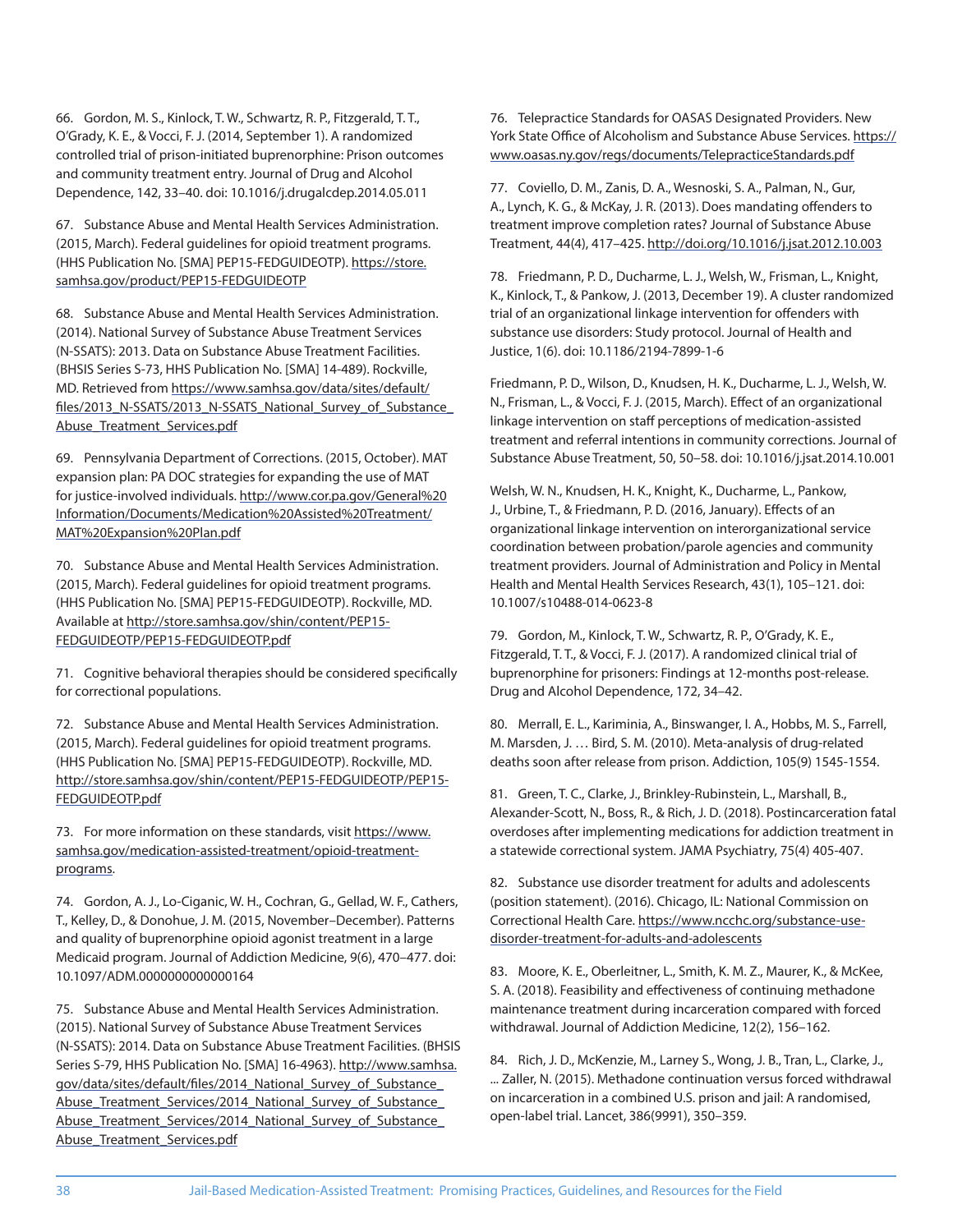85. Alex, B., Weiss, D. B., Kaba, F., Rosner, Z., Lee, D., Lim, S., … MacDonald, R. (2017). Death after jail release: matching to improve care delivery. Journal of Correctional Health Care, 23(1), 83-87.

86. Green, T. C., Clarke, J., Brinkley-Rubinstein, L., Marshall, B., Alexander-Scott, N., Boss, R., & Rich, J. D. (2018). Postincarceration fatal overdoses after implementing medications for addiction treatment in a statewide correctional system. JAMA Psychiatry, 75(4) 405-407.

87. Standards for opioid treatment programs in correctional facilities. (2016). Chicago, IL: National Commission on Correctional Health Care.

88. Kinlock, T. W., Gordon, M. S., Schwartz, R. P., Fitzgerald, T. T., & O'Grady, K. E. (2009, October). A randomized clinical trial of methadone maintenance for prisoners: Results at 12 months post release. Journal of Substance Abuse Treatment, 37(3), 277–285.

89. Alderks, C. (2017, August 22). Trends in the use of methadone, buprenorphine, and extended-release naltrexone at substance abuse treatment facilities: 2003-2015 (update). The CBHSQ Report. Retrieved from the Substance Abuse and Mental Health Services Administration website: https://www.samhsa.gov/data/sites/default/ files/report\_3192/ShortReport-3192.html

90. Substance Abuse and Mental Health Services Administration. (2006). Detoxification and substance abuse treatment. Treatment Improvement Protocol (TIP) Series, No. 45. (HHS Publication No. [SMA] 13 4131). https://store.samhsa.gov/shin/content/SMA13-4131/SMA13- 4131.pdf.

Roberts, A., Hayes, A., Carlisle, J., & Shaw, J. (2007). Review of drug and alcohol treatments in prison and community settings: A systematic review conducted on behalf of the Prison Health Research Network. England: University of Manchester.

91. Rich, J. D., McKenzie, M., Larney, S., Wong, J. B., Tran, L., Clarke, J., & Zaller, N. (2015, July 25). Methadone continuation versus forced withdrawal on incarceration in a combined U.S. prison and jail: A randomised, open-label trial. The Lancet, 386(9991), 350–359. doi: 10.1016/S0140-6736(14)62338-2.

Maradiaga, J. A., Nahvi, S., Cunningham, C. O., Sanchez, J., & Fox, A. D. (2016, March). "I kicked the hard way. I got incarcerated." Withdrawal from methadone during incarceration and subsequent aversion to medication-assisted treatments. Journal of Substance Abuse Treatment, 62, 49–54. doi: 10.1016/j.jsat.2015.11.004

92. Wilcox, T. (2016, Summer). Managing opiate withdrawal: The WOWS method. CorrectCare. http://www.ncchc.org/filebin/ CorrectCare/30-3-WOWS.pdf

Substance Abuse and Mental Health Services Administration. (2016). Pocket guide: Medication-assisted treatment of opioid use disorder (HHS Publication No. [SMA] 16-4892PG). http://store.samhsa.gov/ product/Medication-Assisted-Treatment-of-Opioid-Use-Disorder-Pocket-Guide/SMA16-4892PG

93. Fiscella, K. (2015, September). Guide to developing and revising alcohol and opioid detoxification protocols. http://www.ncchc.org/ filebin/Resources/Detoxification-Protocols-2015.pdf

94. Fiscella, K., Moore, A., Engerman, J., & Meldrum, S. (2004). Jail management of arrestees/inmates enrolled in community methadone maintenance programs. Journal of Urban Health: Bulletin of the New York Academy of Medicine, 81(4), 645–654.

95. Substance Abuse and Mental Health Services Administration. (2006). Detoxification and substance abuse treatment. Treatment Improvement Protocol (TIP) Series, No. 45. (HHS Publication No. [SMA] 13 4131). https://store.samhsa.gov/shin/content/SMA13-4131/SMA13- 4131.pdf

96. Federal Bureau of Prisons. (2014, February). Detoxification of chemically dependent inmates: Federal Bureau of Prisons clinical practice guidelines. https://www.bop.gov/resources/pdfs/ detoxification.pdf

97. Cochrane. Clonidine, lofexidine, and similar medications for the management of opioid withdrawal. http://www.cochrane.org/ CD002024/ADDICTN\_clonidine-lofexidine-and-similar-medicationsmanagement-opioid-withdrawal

98. Centers for Disease Control and Prevention. Reverse overdose to prevent death. https://www.cdc.gov/drugoverdose/prevention/ reverse-od.html

99. Fletcher, B., & Chandler, R. (2014, April). Principles of drug abuse treatment for criminal justice populations: A research-based guide. National Institute on Drug Abuse, No. 11-5316. https://www. drugabuse.gov/sites/default/files/txcriminaljustice\_0.pdf

100. Johnson, A. (2017, April 16). Addiction drug Suboxone is popular prison contraband. Columbus Dispatch. http://www.dispatch. com/news/20170416/addiction-drug-suboxone-is-popular-prisoncontraband

101. Rhode Island Department of Corrections. (2016, April 22). Distribution of suboxone protocol, women's facility, 9.14-8, 18.20-2 & 18.52-3, April 22, 2016; (2016, April 16). Distribution of suboxone protocol SOP, supplements policy, 9.14-8, 18.20-2 & 18.52-3.

102. Rich, J. D., McKenzie, M., Larney S., Wong, J. B., Tran, L., Clarke, J., ... Zaller, N. (2015). Methadone continuation versus forced withdrawal on incarceration in a combined U.S. prison and jail: A randomised, open-label trial. Lancet, 386(9991), 350–359.

103. Moore, K. E., Oberleitner, L., Smith, K. M. Z., Maurer, K., & McKee, S. A. (2018). Feasibility and effectiveness of continuing methadone maintenance treatment during incarceration compared with forced withdrawal. Journal of Addiction Medicine, 12(2), 156–162.

104. U.S. Government Accountability Office. (2016, September). Opioid addiction: Laws, regulations, and other factors can affect medication-assisted treatment access: Report to the Majority Leader, U.S. Senate. http://www.gao.gov/assets/690/680050.pdf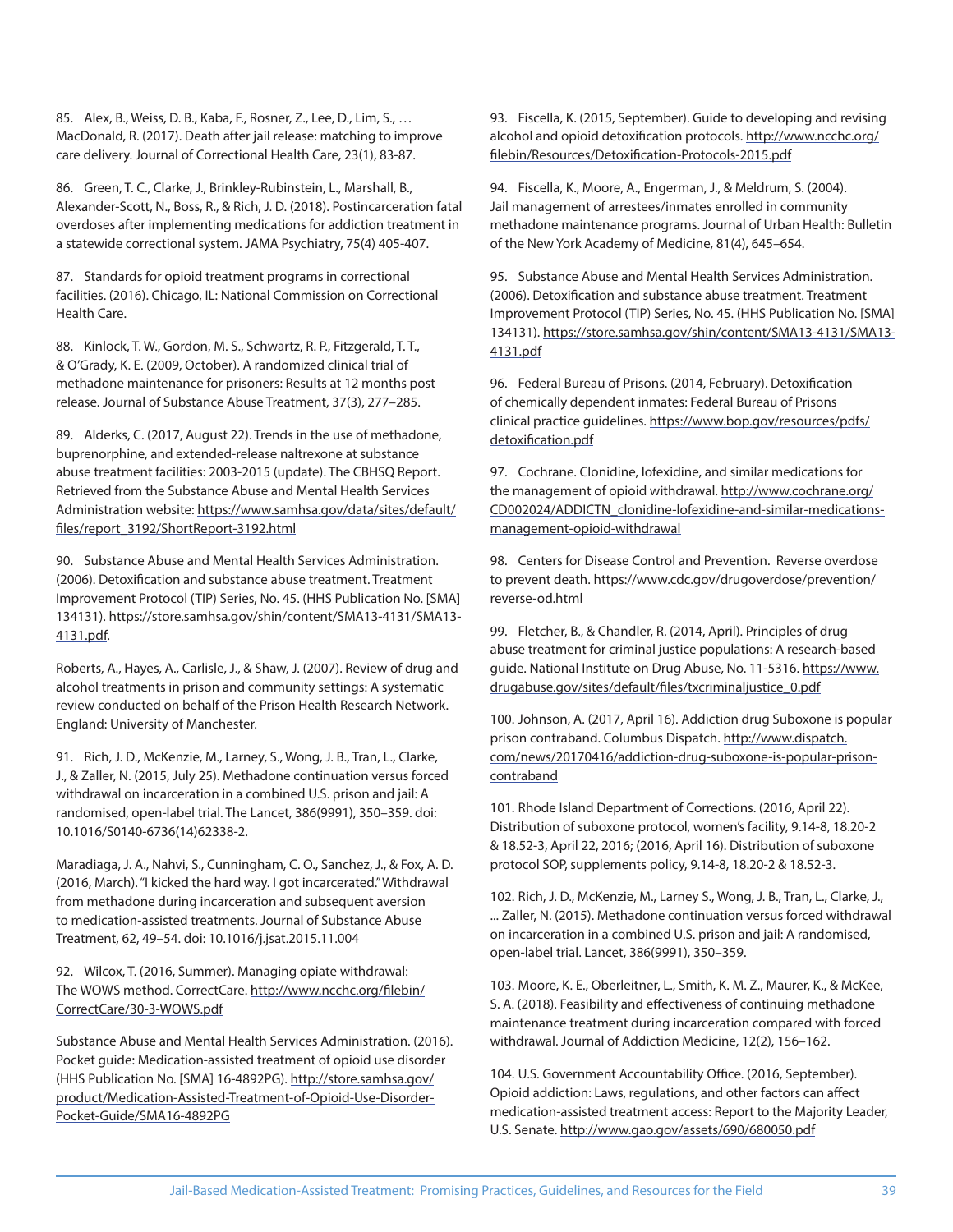105. Haffajee, R. L., Bohnert, A. S. B., Lagisetty, P. A. (2018). Policy pathways to address provider workforce barriers to buprenorphine treatment. American Journal of Preventive Medicine, 54(6S3), S230-S242. https://www.ajpmonline.org/article/S0749- 3797(18)30074-6/fulltext

106. Miller, N. (n.d.) A Comprehensive Listing of What States Cover for Substance Use Disorder, including Medications. www.rsat-tta.com

107. Council of State Governments Justice Center. Critical Connections —Getting people leaving prison and jail the mental health care and substance use treatment they need: What policymakers need to know about health care coverage, p. 22. https://files.csgjusticecenter.org/ critical-connections/Critical-Connections-Full-Report.pdf

108. Scott, H. (2018, January 24). Snohomish County taking new approach to opioid crisis. Seattle: MYNorthwest. http://mynorthwest. com/878895/snohomish-co-opioid-crisis

109. Green, T. C., Clarke, J., Brinkley-Rubinstein, L., Marshall, B., Alexander-Scott, N., Boss, R., & Rich, J. D. (2018). Postincarceration fatal overdoses after implementing medications for addiction treatment in a statewide correctional system. JAMA Psychiatry, 75(4) 405-407.

110. National Institute on Drug Abuse. (2018, January 17). Principles of drug addiction treatment: A research-based guide (3rd edition). https://www.drugabuse.gov/publications/principles-drug-addictiontreatment-research-based-guide-third-edition. These programs are described in Appendix II.

111. For more information about this resource, please see https:// www.samhsa.gov/medication-assisted-treatment/physician-programdata/treatment-physician-locator.

112. For more information about this resource, please see http://dpt2. samhsa.gov/regulations/smalist.aspx.

113. National Institute on Drug Abuse. (2018, January 17). Principles of drug addiction treatment: A research-based guide (3rd edition). https://www.drugabuse.gov/publications/principles-drug-addictiontreatment-research-based-guide-third-edition

114. National Institute of Justice. (n.d.). All programs & practices. http://www.crimesolutions.gov/Programs.aspx#practices

115. Ojmarrh, M., Wilson, D. B., & MacKenzie, D. L. (2012, November 1). The effectiveness of incarceration-based drug treatment on criminal behavior: A systemic review. Campbell Systematic Reviews, 18. doi: 10.4073/csr.2012.18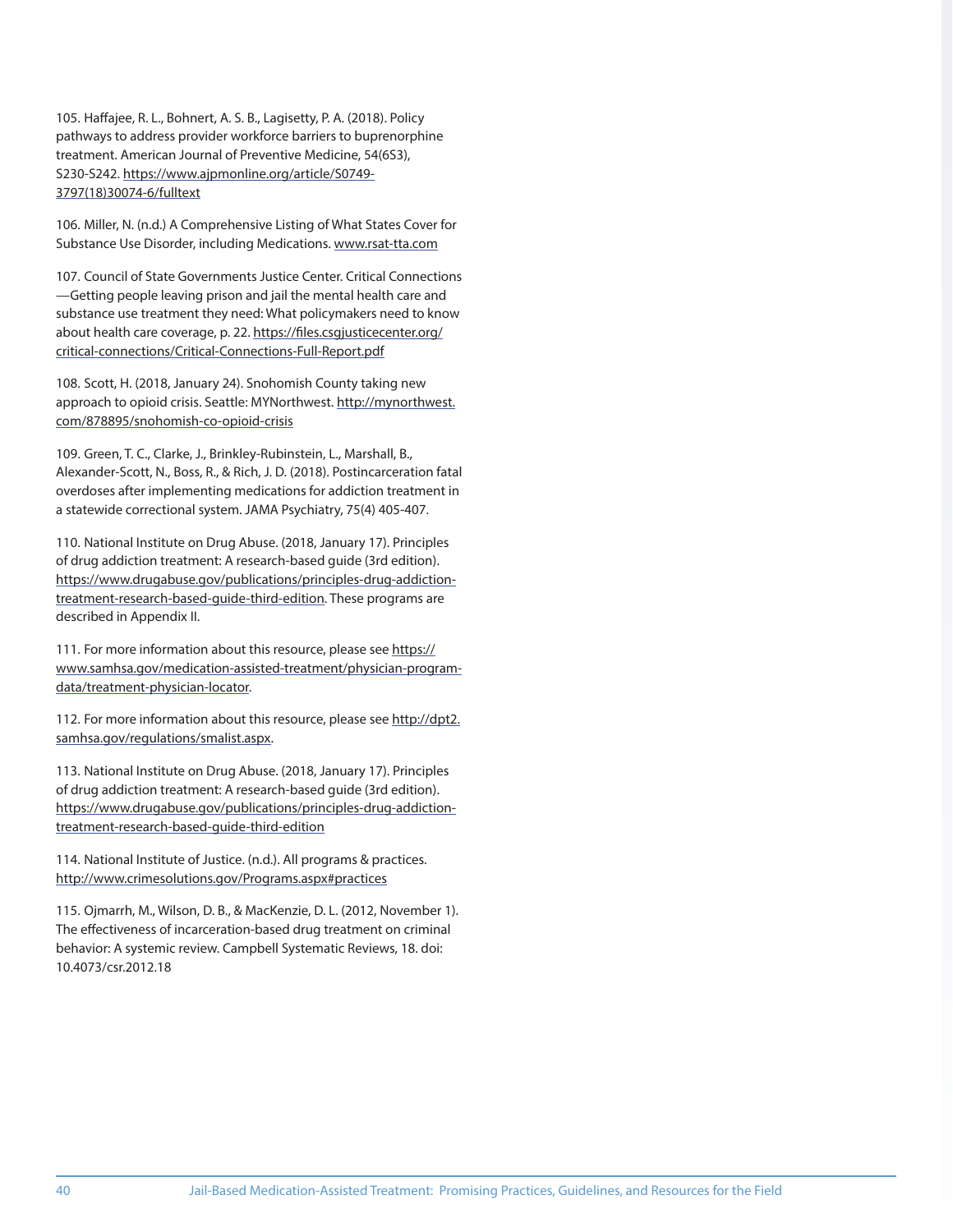

# **ABOUT THE NATIONAL SHERIFFS' ASSOCIATION**

Chartered in 1940, the National Sheriffs' Association (NSA) is a professional association dedicated to serving the Office of Sheriff and its affiliates. NSA represents thousands of sheriffs and deputies in our nation's 3,300 jails, as well as other law enforcement and public safety professionals and concerned citizens nationwide. Guided by a board of directors and 17 committees, NSA addresses the full range of issues of importance to law enforcement in fulfillment of its mission to support and enhance the professionalism of those whose job it is to serve and protect. It provides its 20,000-plus members with a wide range of services, information, trainings and technical assistance, including a professional magazine, an e-newsletter, and an annual and winter conference. http://www.sheriffs.org



# **ABOUT THE NATIONAL COMMISSION ON CORRECTIONAL HEALTH CARE**

NCCHC is a not-for-profit 501(c)(3) organization working to improve the quality of care in our nation's jails, prisons, and juvenile detention and confinement facilities. NCCHC establishes standards for health services in correctional facilities, operates a voluntary accreditation program for institutions that meet these standards, produces and disseminates resource publications, offers a quality review program, conducts educational trainings and conferences, and offers a certification program for correctional health professionals. NCCHC is supported by the major national organizations representing the fields of health, law and corrections. http://www.ncchc.org